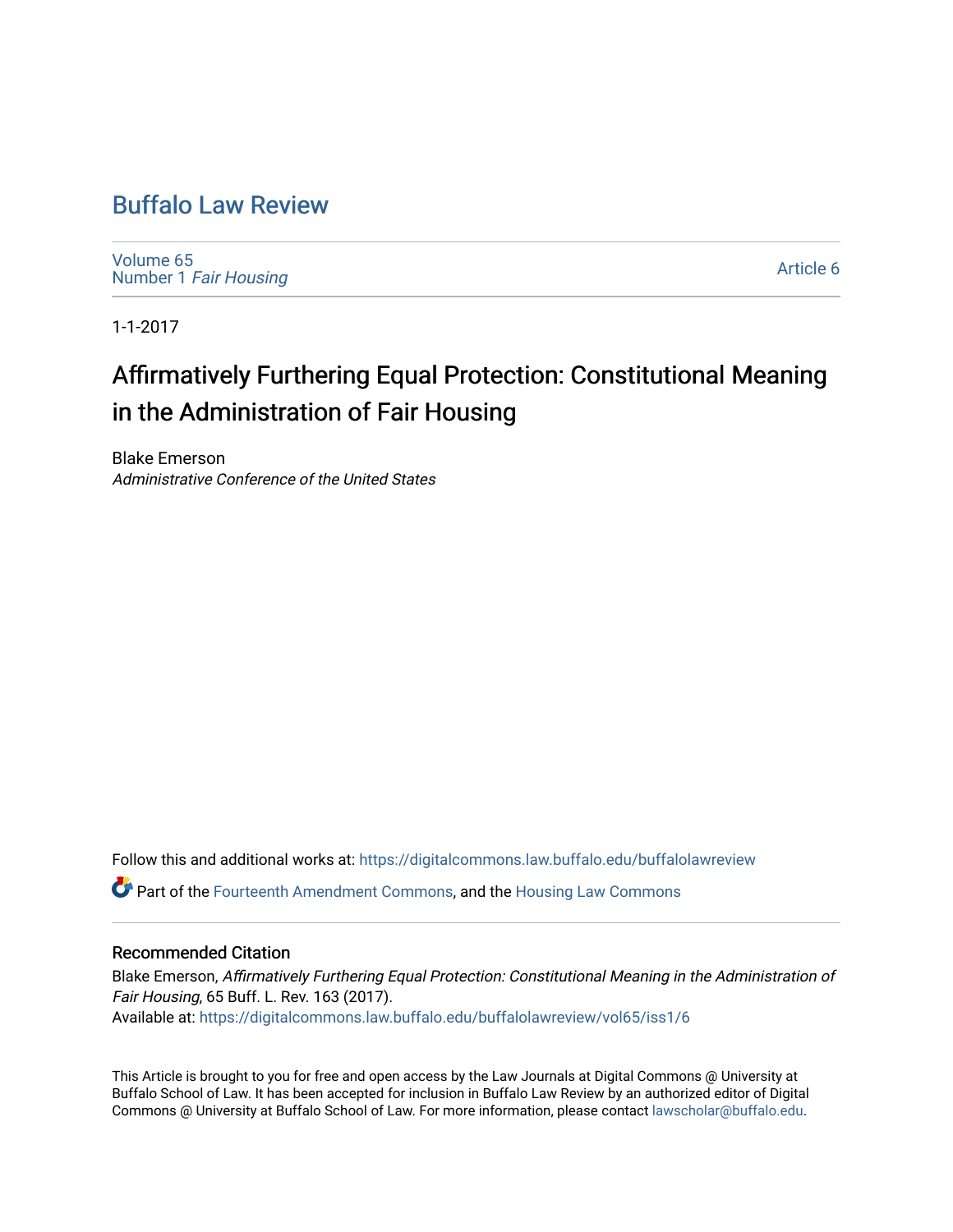# **Constitutional Meaning in the Administration of Fair Housing Affirmatively Furthering Equal Protection:**

#### BLAKE EMERSON†

#### **INTRODUCTION**

 The meaning of equal protection is intimately linked was passed in part to further the interventions and ensure the constitutionality of the Freedmen's Bureau, which provided public services and legal protection for emancipated Civil War.1 After the passage of the Civil Rights Act of 1964, Communications Commission, and the Department of Education, cases influenced the federal courts' interpretation of the Constitution.2 The civil rights agencies have been the with administrative practice. The Fourteenth Amendment African Americans in the Southern states in the wake of the federal administrative agencies such as the Equal Employment Opportunity Commission, the Federal Health, Education, and Welfare offered expansive interpretations of their statutory mandates that in some

 † Research Fellow, Administrative Conference of the United States. J.D. Candidate, Yale Law School.; PhD (Political Science), Yale University; B.A., Williams College. Thank you to Reva Siegel, Joanna Grisinger, Nathan Nash, McGlynn, Marissa Roy, Cobus van der Ven, Hilary Ledwell, Heather Nodler, Noreena Chaudari, Kerry Battenfeld, and Ari Goldberg for their comments and suggestions in the revision of this Article. The views expressed in this Article do Urja Mittal, Juliana Brint, Sarah Burack, Gregory Cui, Joseph Falvey, Megan not represent those of the Administrative Conference of the United States or the Federal Government.

<sup>1.</sup> *See* ERIC FONER, RECONSTRUCTION: AMERICA'S UNFINISHED REVOLUTION, 1863– 1877 at 258–59 (1988); Mark A. Graber, *The Second Freedmen's Bureau Bill's Constitution*, 94 TEX. L. REV. 1361, 1362, 1367 (2016).

<sup>2.</sup> *See generally* 3 BRUCE ACKERMAN, WE THE PEOPLE: THE CIVIL RIGHTS REVOLUTION 236, 238, 243–45 (2014) (describing the partnership between federal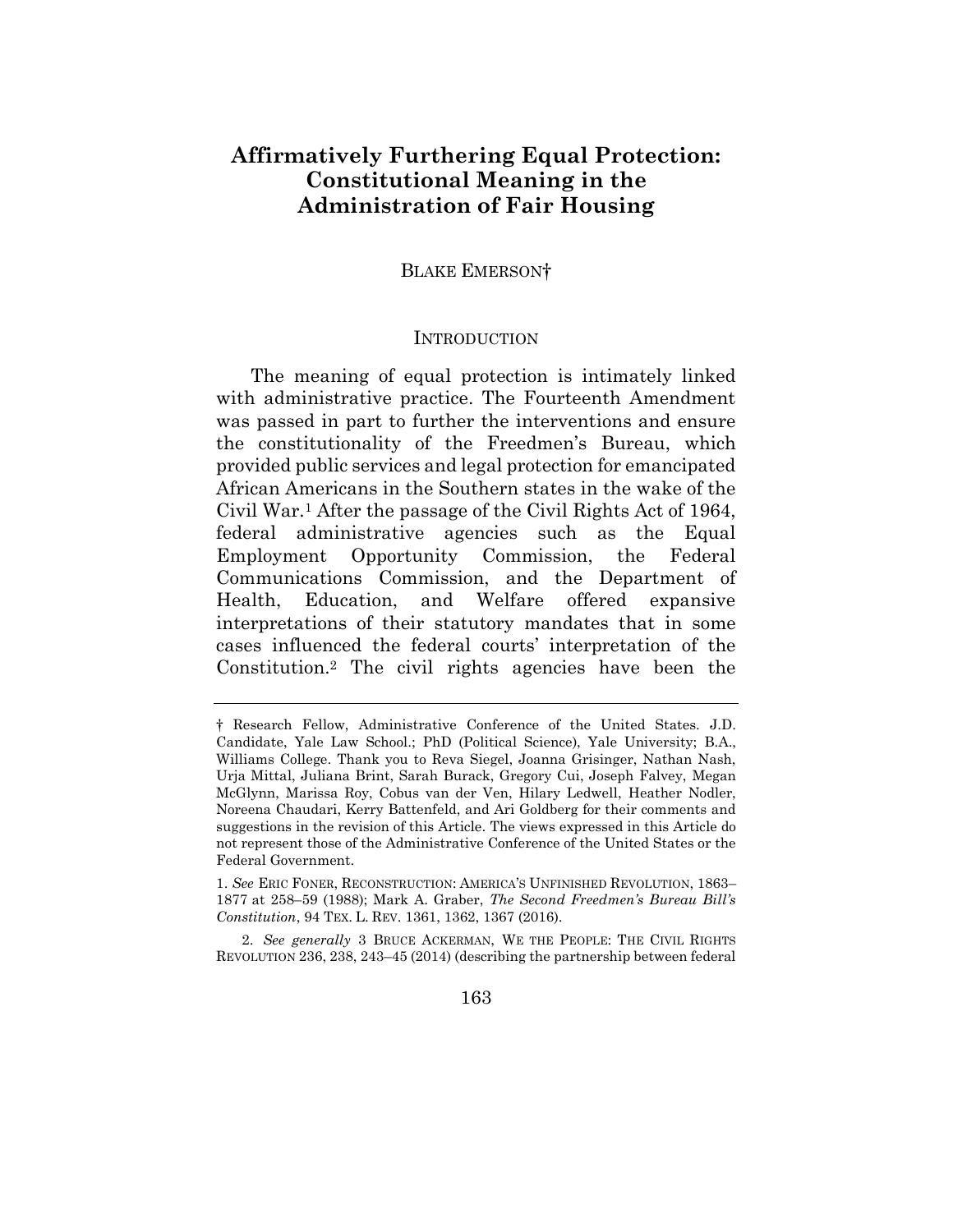paradigmatic site for our history of "administrative constitutionalism," in which constitutional norms permeate administrative law, and evolve in response to administrative action.3

 The U.S. Department of Housing and Urban "affirmatively . . . further fair housing" (AFFH) provisions of the Fair Housing Act.4 The Rule requires recipients of HUD funds to engage in and document a data-driven, increase access to opportunity in racially or ethnically concentrated areas of poverty. This AFFH rule shows, first, how administrative law implements constitutional law. The Development (HUD) has joined this tradition with its recently promulgated rule implementing the participatory, race-conscious planning process to promote residential integration, reduce housing disparities, and

 administrators and courts between 1964 and 1972 as "a new synthesis between New Deal administrative expertise and the egalitarian ideals of the civil rights revolution"); Sophia Z. Lee, *Race, Sex, and Rulemaking: Administrative Constitutionalism and the Workplace, 1960 to the Present*, 96 VA. L. REV. 799, 801 (2010) (comparing "the history of the of equal employment rulemaking at the FCC and FTC to examine how federal officials in a range of administrative offices, including executive departments, adopted or rejected a broad and affirmative understanding of equal protection").

 constitutionalism, including but not limited to Constitutional analysis by executive and legislative officials, is the dominant governmental mechanism for the evolution of America's fundamental normative commitments . . . . What we are calling administrative constitutionalism is the process by which legislative and executive officials, America's primary governmental norm entrepreneurs, advance new fundamental principles and policies."); *see also* Jeremy K. Kessler, 1083, 1085 (2014) (describing how, during World War I, "Progressive lawyers within the executive branch took the lead in forging a new civil-libertarian consensus and . . . did so to strengthen rather than to circumscribe the constitutionalism . . . encompasses the elaboration of new constitutional 3. WILLIAM N. ESKRIDGE, JR. & JOHN FEREJOHN, A REPUBLIC OF STATUTES: THE NEW AMERICAN CONSTITUTION 33 (2010) ("[A]dministrative *The Administrative Origins of Modern Civil Liberties Law*, 114 COLUM. L. REV. administrative state."); Gillian Metzger, *Administrative Constitutionalism*, 91 TEX. L. REV. 1897, 1900 (2014) ("[A]dministrative understandings by administrative actors.").

 4. 42 U.S.C. § 3608 (2012); Affirmatively Furthering Fair Housing, 80 Fed. Reg. 42271 (July 16, 2016) (to be codified at 24 C.F.R. pts. 5, 91, 92, 570, 574, 576, 903).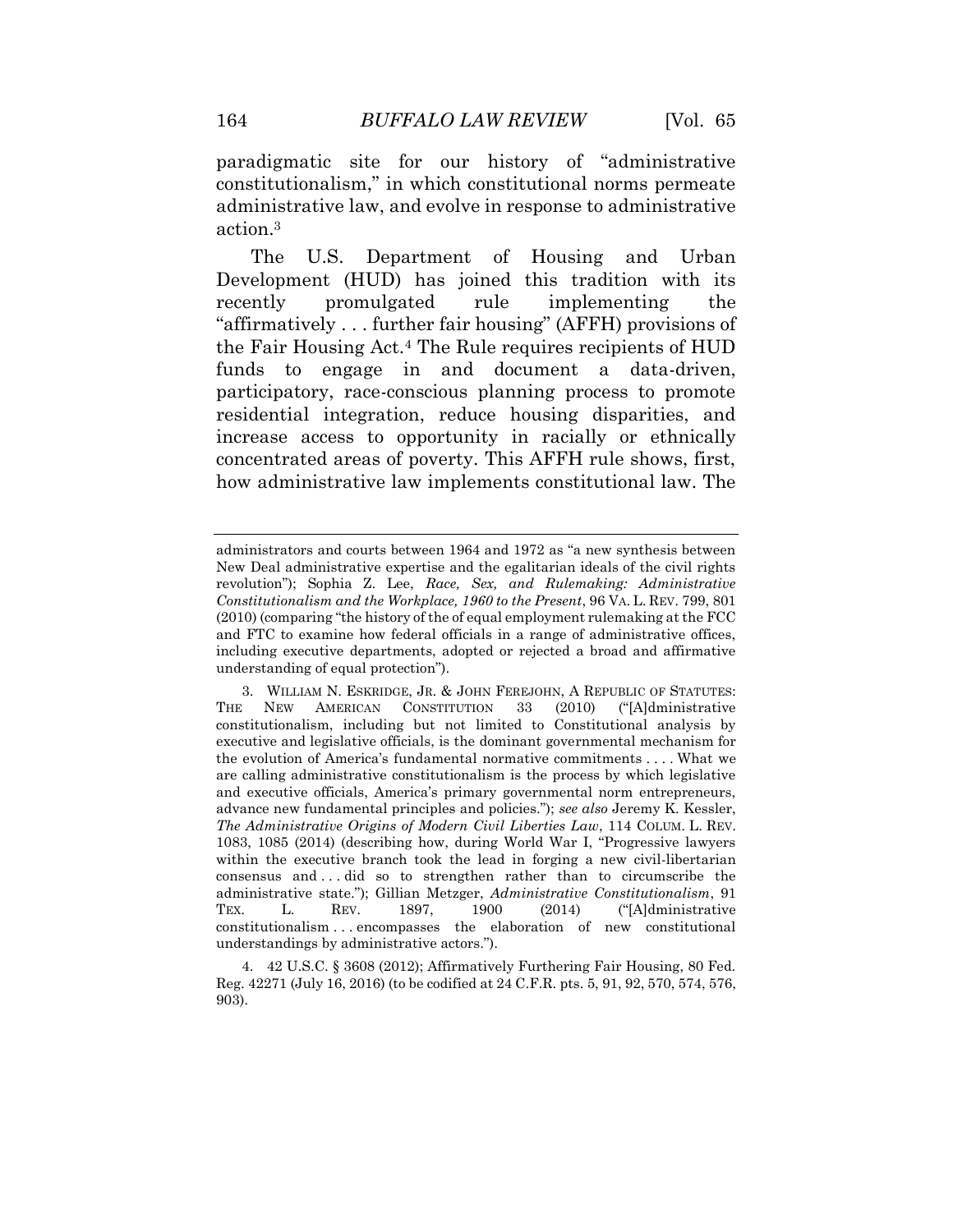jurisprudence, which permits policymakers to consider racial effects in a general way, but disfavors explicit racial policy formulation, it does not require, and indeed cautions Rule assiduously adheres to the formal requirements of the U.S. Supreme Court's current equal protection classifications. Though the Rule requires race-conscious against, the use of racial criteria to carry out those policies.

 however, its logic resists an underlying rationale for that considerations of race less visible and direct, so as to render race less prominent in social consciousness. HUD's rule, by housing policy. It requires HUD grantees to consider the affected public extensively in its policy-making process; and doctrine's effort to conceal race-conscious policy choices administrative contexts for social contestation over the meaning of equality, the Rule promises to increase rather than diminish race-conscious public policy and discourse. It At the same time as the AFFH rule hews to the formal rules of the Court's current equal protection doctrine, doctrine. The Court currently aims to make official contrast, aims to heighten the salience of race in local racial consequences of their policy explicitly; to identify the obstacles to integrated and equitable housing; to consult the to adopt concrete goals to promote fair housing. This aspect of the Rule puts pressure on current equal protection beneath facially race-neutral criteria. By opening up new thus conforms to the letter of current equal protection doctrine, but tangles with its spirit.

 While the AFFH rule is in tension with current equal protection doctrine's effort to conceal race-related policy choices, I argue that it aligns neatly with a different Fisher v. University of Texas at Austin II.<sup>5</sup> I call this approach rationale that finds substantial support in earlier precedent, and in the Court's most recent affirmative action decision, *administrative equal protection*. Administrative equal protection focuses not on the salience of race in state action,

<sup>5.</sup> *See generally* 136 S. Ct. 2198 (2016).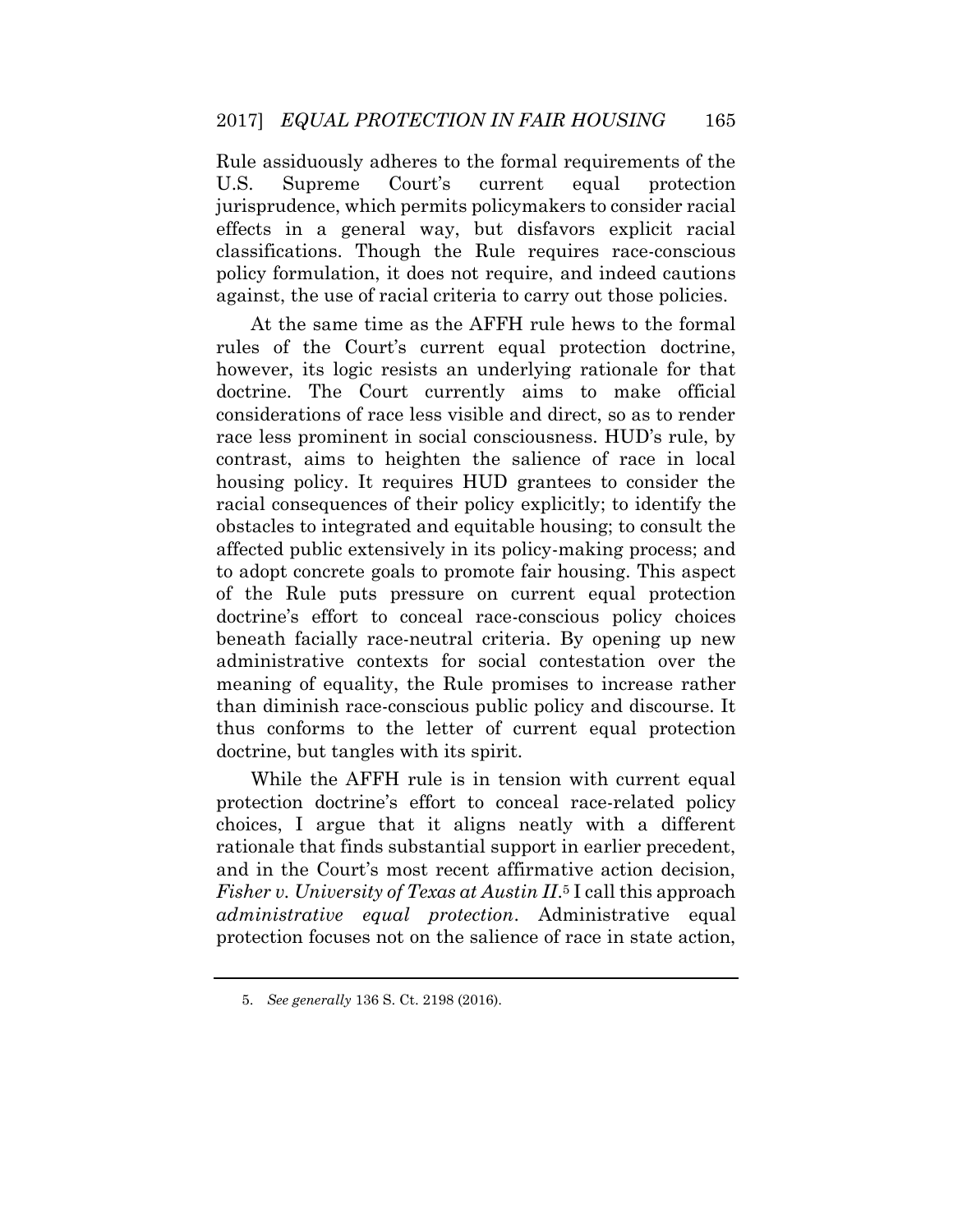but rather on the importance of factual findings, sound reasoning, procedural regularity, and public deliberation in guarding against arbitrary, race-based policy-making. Equal pursues a permissible objective, and justifies the means it takes to fulfill that objective through a contemporaneous, and the relevant empirical and social circumstances. This over appearances, visibility, and salience. I conclude that the motivations and consequences of policy become a matter of protection principles, in this register, require state actors to document the motivating purposes, factual predicates, and discursive processes that support their race-conscious policymaking. Race-conscious action survives review if the actor reasoned account of the relationship between this objective approach is immanent within some of the Court's jurisprudence, but it contends with the dominant concern administrative-law perspective on equal protection analysis is preferable to the Court's preoccupation with concealing legitimate race conscious purposes, because it promotes transparent, rational, and accountable decision-making. Administrative equal protection fosters a deliberativedemocratic decision-making procedure in which the racial political contention, reasoned discourse, and public record.

 scrutiny to policies that are found to deploy a "racial but nonetheless implicitly "race-conscious," programs to avoid rigid constitutional scrutiny.6 By distinguishing the The purpose of this argument is four-fold. My first, most basic objective, is to describe the sometimes perplexing requirements of the court's equal protection doctrine. Racial equal protection sits in an uncertain place today, giving strict classification," while allowing certain facially "race neutral," permissible use of *racial data* and *racial policy considerations*, on the one hand, from the suspect use of racial *criteria of decision*, on the other, I hope to bring greater

 6. *See generally* Richard A. Primus, *Equal Protection and Disparate Impact: Round Three*, 117 HARV. L. REV. 493 (2003); Reva B. Siegel, *Race Conscious but Race Neutral: The Constitutionality of Disparate Impact in the Roberts Court*, 66 ALA. L. REV. 653, 655 (2015).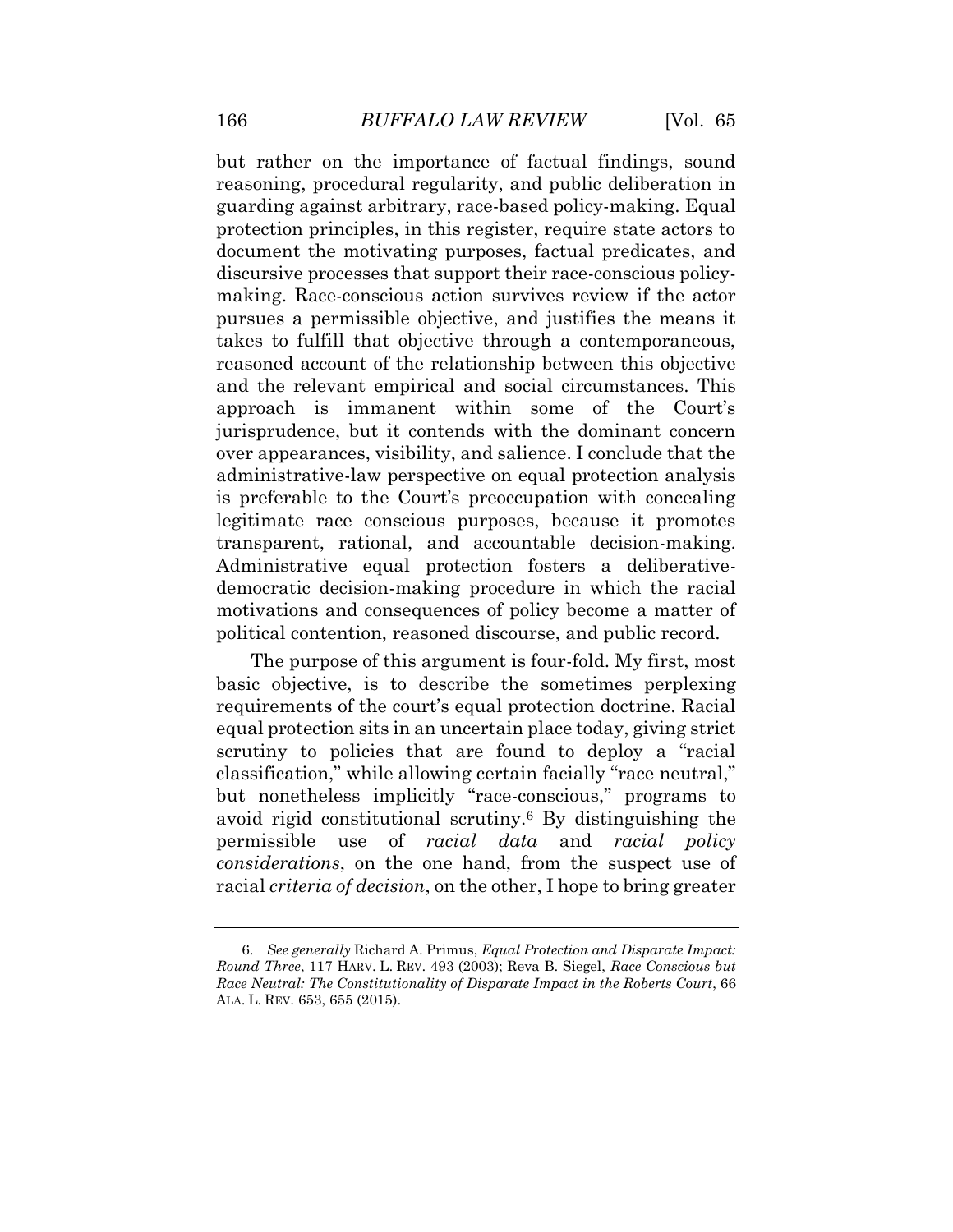clarity to equal protection's current rule-structure. The example of the AFFH rule shows how these constitutional rules may be applied by administrative actors.

 My second objective is to contribute to the emerging furthering fair housing with a detailed analysis of a recent rule that implements this provision.7 Housing policy lies at opportunity structure. As Professor David Troutt argues in with a broader norm of "metropolitan equity," which complement this promising agenda with a consideration of fair housing. Insofar as the Rule's planning process is limited to evaluation of racial data, and the consideration of race in But the Rule's provisions for race-conscious policy-making are so extensive as to point beyond the limited doctrinal rule enables us to rethink not only the meaning of fair literature on the statutory requirement of affirmatively the foundation of the racial hierarchies that permeate society, determining access to employment, education, and wealth.8 The AFFH rule represents an ambitious effort to reframe and reshape such policy to remedy the racial the lead Article of this Issue, the AFFH rule is consistent implicates the wide range of public policies that relate to housing fairness, inclusion, and opportunity.<sup>9</sup> I aim to the constitutional significance of affirmatively furthering policy formation, but disclaims directly race-based allocations of housing resources, it implements the constitutional presumption against racial classifications. structure that it inhabits. I therefore suggest that the AFFH housing, but also of equal protection itself.

 7. *E.g.*, Olatunde Johnson, *The Last Plank: Rethinking Public and Private Power to Advance Fair Housing*, 13 U. PA. J. CONST. L. 1191 (2011); Robert G.  Schwemm, *Overcoming Structural Barriers to Integrated Housing: A Back to the Future Reflection on the Fair Housing Act's "Affirmatively Further" Mandate*, 100 KY. L.J. 125, 135–44 (2011).

<sup>8.</sup> CHARLES M. HARR, SUBURBS UNDER SIEGEL: RACE, SPACE, AND AUDACIOUS JUDGES 7 (1996).

 9. *See generally* David D. Troutt, *Inclusion Imagined: Fair Housing as Metropolitan Equity*, 65 BUFF. L. REV. 5 (2017).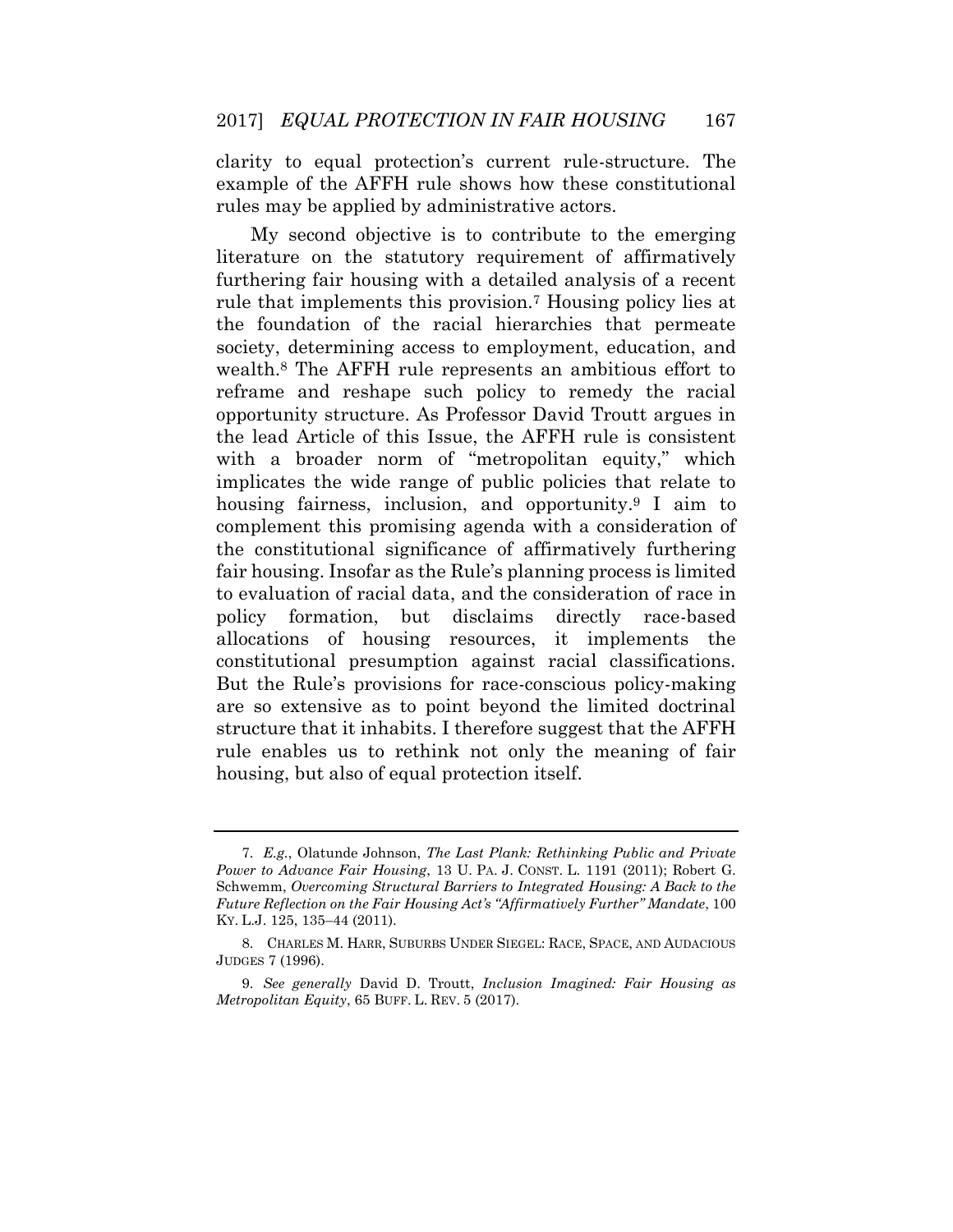My analysis of the AFFH rule thus addresses a third, detail below, allows for certain race-conscious policies, but strongly encourages state actors to conceal and soften such democratic values and prevents forthright, evidence-based, rational deliberation about racism and racial inequality. Rather than encouraging state actors to hide the racial considerations that motivate their policy, the Court should encourage them to make race-conscious policy discourse legible, well-justified, factually-supported, and open to public comment. These core administrative-law concerns provide a promising basis for ensuring that race-conscious public policy is neither arbitrary nor capricious, and instead furthers legitimate race-related objectives, like diversity and deeper, concern to reform equal protection analysis. The Court's current compromise position, which I explain in policies so as to decrease the social significance of race. I argue that this vision of equal protection undermines inclusion, in a thoughtful and accountable manner.

 Finally, my proposed administrative turn in equal direct invocation or indirect implication of constitutional than merely implement them.11 My study of the AFFH rule protection analysis addresses certain ambiguities of the literature on administrative constitutionalism. The least controversial form of administrative constitutionalism is the doctrines, such as the separation of powers, in ordinary administrative law.10 More controversial are understandings of administrative constitutionalism as a "creative," "selective," and "resistant" process, where federal agencies *challenge* prevailing constitutional understandings, rather shows that these two understandings can be two aspects of a

11. Lee, *supra* note 2, at 801 (emphasis omitted).

<sup>10.</sup> *See, e.g.*, Gillian Metzger, *Ordinary Administrative Law as Constitutional Common Law*, 110 COLUM. L. REV. 479, 484 (2010) ("[C]onstitutional law and ordinary administrative law are inextricably linked: Statutory and regulatory measures are created to address constitutional requirements; constitutional concerns . . . underlie core administrative law doctrines; and agencies are encouraged to take constitutional concerns seriously.").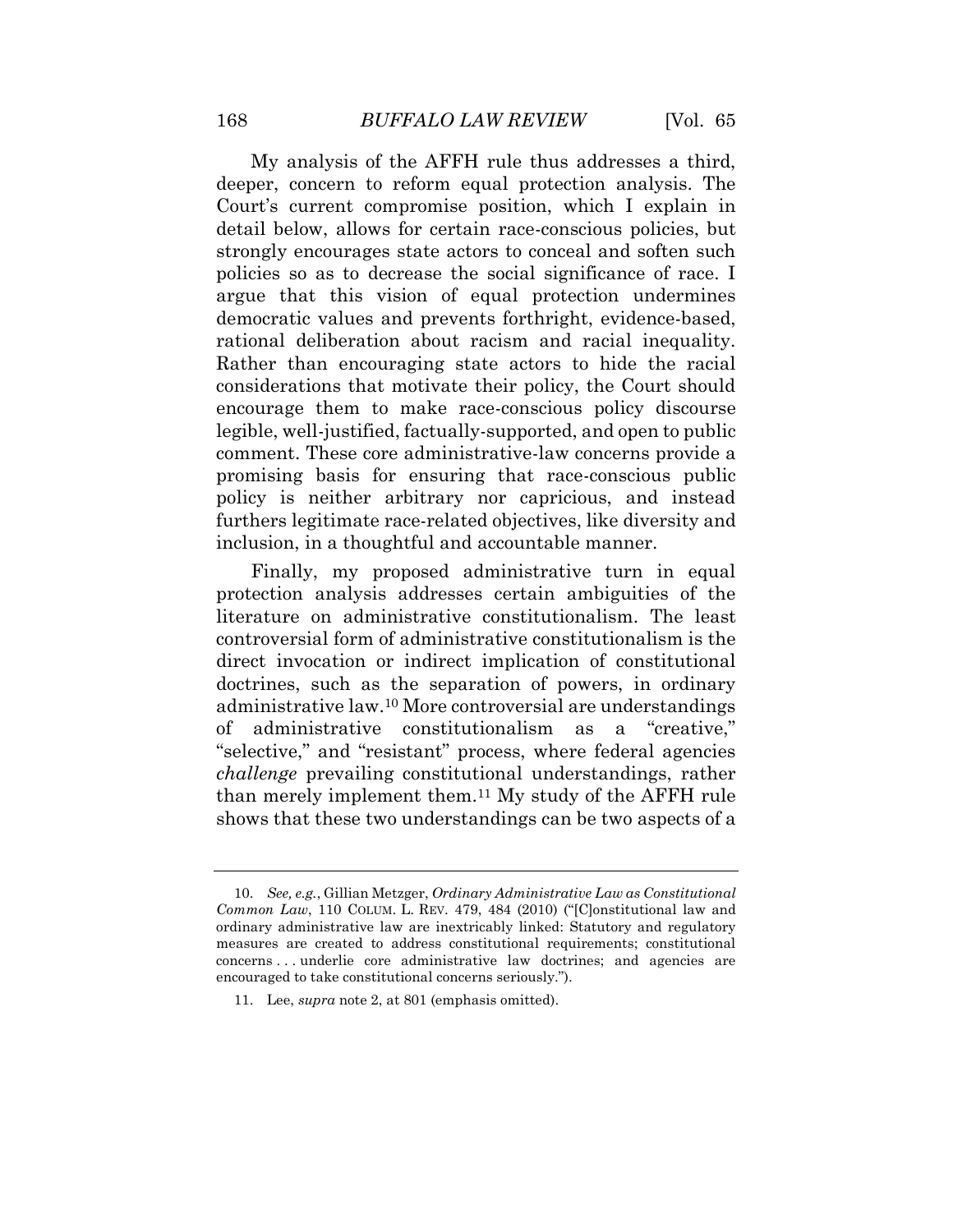those rules in such an expansive or novel way that the justification for those rules is called into question. Administrative action then not only reflects but also refracts cases single administrative process: agencies can embrace the formal rules of constitutional jurisprudence, while deploying our constitutional order, shedding new light on our most basic legal commitments. Administrative practice can in such cases serve as a zone of constitutional [experimentation.12](https://experimentation.12) 

 HUD's AFFH rule, describing its origins and its basic that it avoids the use of racial classifications, while making extensive provisions for race-conscious data analysis and nonetheless is in tension with one of the underlying rationales for current equal protection doctrine, because it aims to heighten rather than reduce the salience of race in rationale with which the Rule conflicts has not achieved its protection doctrine should be reformulated to focus on the kind of reasoned decision-making the AFFH rule embodies This Article proceeds in four parts. In Part I, I introduce features. In Part II, I demonstrate how the Rule comports with the formalities of current equal protection doctrine, in policy development. In Part III, I show how the Rule local government action. I argue, however, that the salience objective of reducing racial antagonism, and that this rationale subverts democratic principles of deliberative and transparent official action. In Part IV, I suggest that equal and facilitates. I show how certain key equal protection cases already contain this logic, and explain how the doctrine might work if applied to the AFFH rule itself.

 12. Bertrall L. Ross II, *Embracing Administrative Constitutionalism*, 95 B.U. L. REV. 519, 556 (2015) ("agencies' role in constitutionalism should be embraced because of the opportunities that they create for experimentation with constitutional applications.").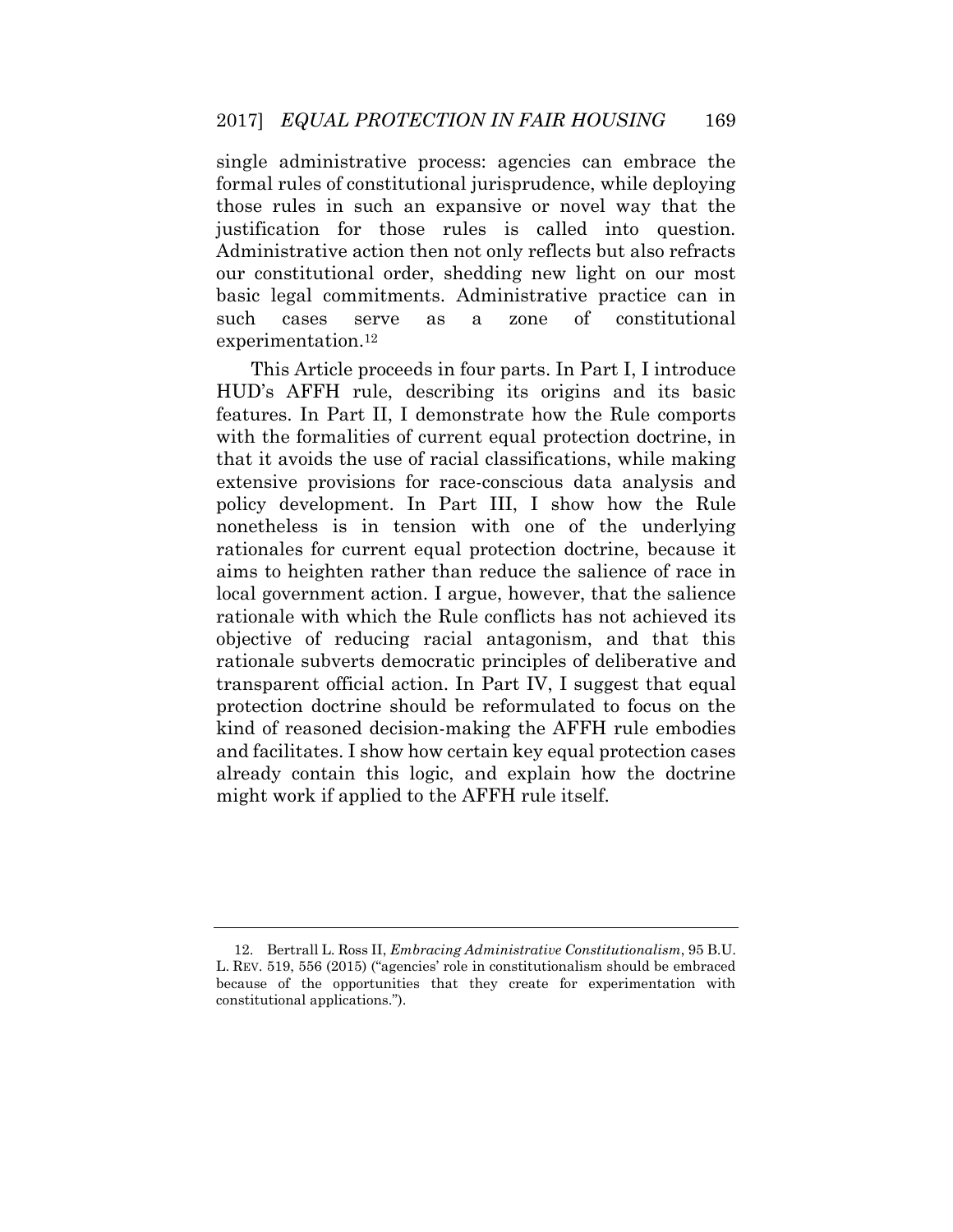#### I. THE AFFIRMATIVELY FURTHER FAIR HOUSING RULE

 This Part introduces the AFFH Rule. As the word "affirmative" suggests, the Rule on its face may trigger constitutional concerns that have arisen with regard to affirmative action in the employment and education analysis here by describing the statutory and administrative [contexts.13](https://contexts.13) I show in the next Part that the Rule abides by the strictures of equal protection doctrine that constrain public-sector affirmative-action programs. I foreground this origins of the Rule, its basic requirements, and its distinctive procedural [innovations.14](https://innovations.14)

#### A. *Statutory and Administrative Background*

 Title VIII of the Civil Rights Act of 1968—the Fair limitations, for fair housing throughout the United States."<sup>15</sup> The Act was a legislative response to the "rioting and civil disturbances that had rocked the central cores of many of the aimed to prevent the United States from becoming, in the Housing Act—was passed "to provide, within constitutional nation's major cities the previous summer."16 Congress famous words of the Kerner Commission, "two societies, one

 13. *See, e.g.*, Fisher v. Univ. of Tex. at Austin, 133 S. Ct. 2411 (2013); Ricci v. DeStefano, 557 U.S. 557, 594–96 (2009) (Scalia, J., concurring).

 14. The discussion that follows focuses on the racial dimensions of the AFFH rule. This is because I am concerned with the constitutional significance of the Rule with regard to race consciousness and racial discrimination, in particular. It is worth emphasizing, however, that the Rule is aimed at a number of other protected characteristics as well: "Fair housing choice means that individuals and families have the information, opportunity, and options to live where they choose without unlawful discrimination and other barriers related to race, color, religion, sex, familial status, national origin, or disability." 24 C.F.R. § 5.152 (2016) (emphasis omitted). Each of these protected bases have different constitutional, social, and political significance, which are beyond the scope of this Article.

<sup>15. 42</sup> U.S.C. § 3601 (2012).

 16. Laufman v. Oakley Bldg. & Loan Co., 408 F. Supp. 489, 496 (S.D. Ohio 1976).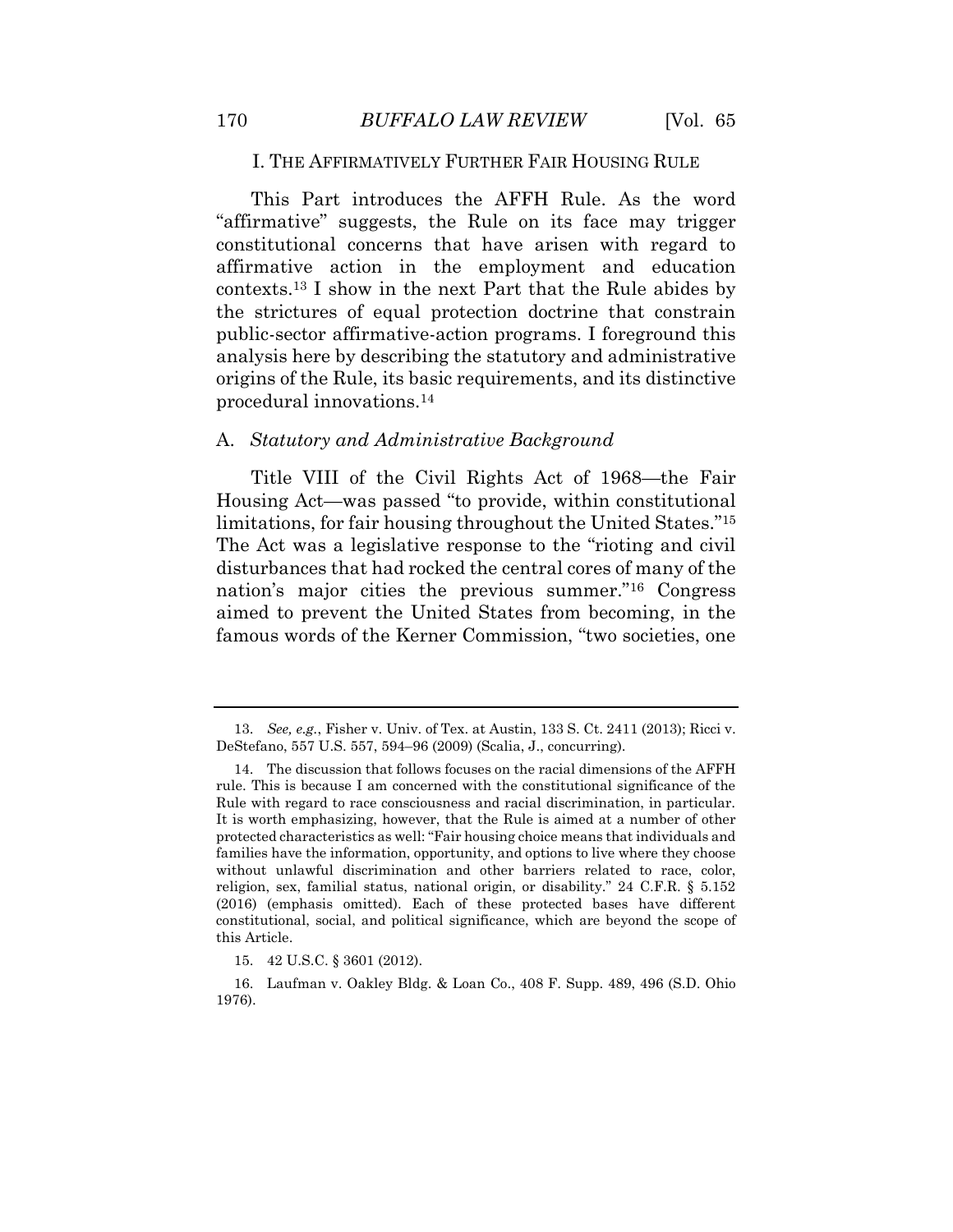black, one white—separate and unequal."17 To address the discrimination. In addition, Title VIII required "all executive particular, to "administer their programs . . . in a manner social crisis, the Act went beyond rules against housing departments and agencies" and the Secretary of HUD, in affirmatively to further the purposes of this title . . . ."<sup>18</sup>

 This AFFH provision has been interpreted by the federal requirements above and beyond the Act's non-discrimination [provisions.19](https://provisions.19) In *NAACP v. HUD*, for example, the First Circuit noted that the affirmatively further provision imposes an obligation to "do more than simply not courts to impose additional, judicially enforceable discriminate itself . . . . [I]t reflects the desire to have HUD use its grant programs to assist in ending discrimination and segregation, to the point where the supply of genuinely open housing increases."<sup>20</sup>

Until its 2015 rule, however, HUD's enforcement of its

 18. Civil Rights Act of 1968, Pub. L. 90-284, § 808, 82 Stat.73, 84–85 (1968) (codified as amended at 42 U.S.C. § 3608 (2012)).

20. *NAACP*, 817 F.2d. at 155.

 17. NAT'L ADVISORY COMM. ON CIVIL DISORDERS, REPORT OF THE NATIONAL ADVISORY COMMITTEE ON CIVIL DISORDERS 1 (1967). On the influence of the National Advisory Committee on the Fair Housing Act and the Act's legislative history, see Jean Eberhardt Dubovsky, *The Fair Housing Act: A Legislative History and a Perspective*, 8 WASHBURN L.J. 149, 158 (1969).

 19. NAACP v. Sec'y of Hous. & Urban Dev., 817 F.2d 149, 157 (1st Cir. 1987) (stating that judicial review of Secretary's actions is available under the Administrative Procedure Act to determine if he had violated HUD's affirmatively further provisions); Otero v. New York City Hous. Auth., 484 F.2d 1122, 1133–34 (2d Cir. 1973) (recognizing affirmatively further obligation to city housing authority's public housing decisions); Shannon v. U.S. Dep't of Hous. & Urban Dev., 436 F.2d 809, 820 (3d Cir. 1970) (stating that judicial review of secretary's actions is available as to his § 808(d) duties); United States *ex rel.*  Anti-Discrimination Ctr. of Metro N.Y. v. Westchester Cty., 668 F. Supp. 2d 548 (S.D.N.Y. 2009) (permitting qui tam action under False Claims Act against Westchester County for falsely certifying to HUD that it was affirmatively furthering fair housing); Thompson v. U.S. Dep't of Hous. & Urban Dev., 348 F. "fulfill . . . the goal of open, integrated residential housing patterns" in assessing Supp. 2d 398, 451 (D. Md. 2005) (holding that HUD violated AFFH obligation by failing to consider regional approaches to desegregation).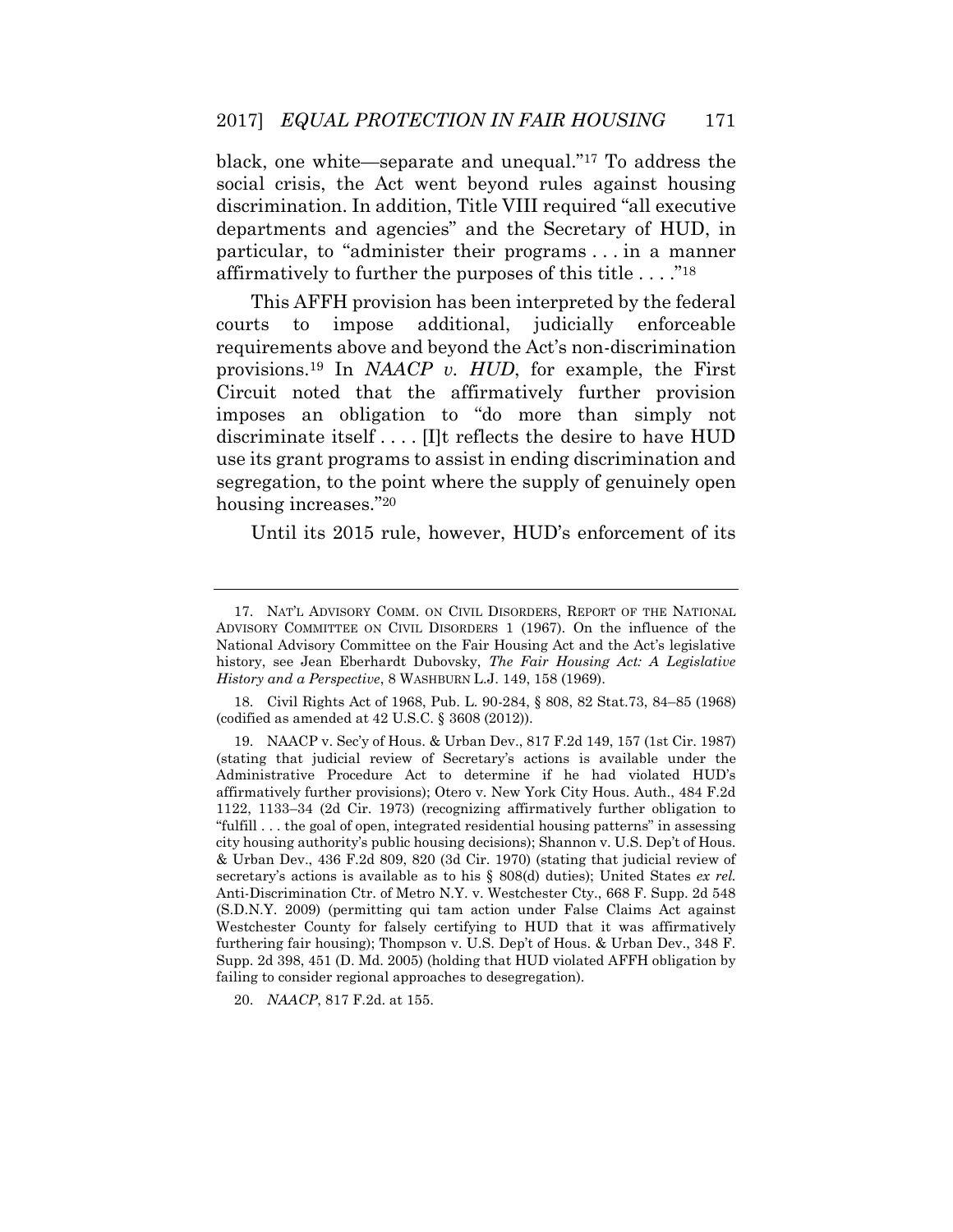issued a rule for its Community Development Block Grant program, which stated that HUD would presume grantees to be in compliance if they certified that they had completed an "analysis to determine the impediments to fair housing choice . . ." and had taken "lawful steps . . . to overcome the flesh out HUD's expectations for AFFH compliance,<sup>23</sup> which analyses of impediments (AI).24 These AI's have in some AFFH obligation had been tentative at best.<sup>21</sup> In 1988, HUD effects of conditions that limit fair housing choice . . . ."22 In 1996 it followed up with a "Fair Housing Planning Guide" to some participants have relied upon to complete their instances served an important enforcement role, enabling HUD to identify participants' non-compliance with Fair Housing Act [obligations.25](https://obligations.25) In 2010, the U.S. Government

 *Id.*; *see also* Robert G. Schwemm, *Overcoming Structural Barriers to Integrated Housing: A Back-to-the-Future Reflection on the Fair Housing Act's "Affirmatively Further" Mandate*, 100 KY. L.J. 125, 135–44 (2011).

 22. Community Development Block Grants, 24 C.F.R. §§ 570.904(c)(1)–(2) (1989).

 23. U.S. DEP'T OF HOUS. & URBAN DEV., FAIR HOUSING PLANNING GUIDE 1 (1996), [http://www.hud.gov/offices/fheo/images/fhpg.pdf.](http://www.hud.gov/offices/fheo/images/fhpg.pdf)

 24. *See, e.g.*, DEP'T OF CITY PLANNING, N.Y.C., CONSOLIDATED PLAN ANNUAL plan/2014-conplan-apr-vol1.pdf; CITY OF ATLANTA, GA., ANALYSIS OF IMPEDIMENTS TO FAIR HOUSING CHOICE 2013, at 6 (2014), <http://www.atlantaga.gov>/ PERFORMANCE REPORT 2014: AFFIRMATIVELY FURTHER FAIR HOUSING STATEMENT (2015), <https://www1.nyc.gov/assets/planning/download/pdf/about/consolidated>modules/showdocument.aspx?documentid=18139.

 Dev., Fort Worth Regional Office, Region VI to the City of Dallas, C/O Charles 25. Letter of Findings of Non-Compliance from U.S. Dep't of Hous. & Urban Estee 8–11 (2013), [http://nlihc.org/sites/default/files/HUD\\_Dallas\\_Fair\\_](http://nlihc.org/sites/default/files/HUD_Dallas_Fair)

 21. *See* Brief of Housing Scholars as Amicus Curiae Supporting Respondent at 40, Tex. Dep't of Hous. & Cmty. Affairs v. Inclusive Cmtys. Project, Inc*.*, 135 S. Ct. 2507 (2015) (No. 13-1371).

 The FHA targeted not only individual housing discrimination but also charged the government with 'affirmatively furthering' fair housing. However, federal, state and local housing agencies failed to adequately enforce this mandate. HUD has only recently proposed a rule that would condition grants on policies to affirmatively further fair housing, but that such a rule is now being considered nearly 47 years after the Fair Housing Act required it, is itself suggestive of how racial segregation has been permitted to rigidify.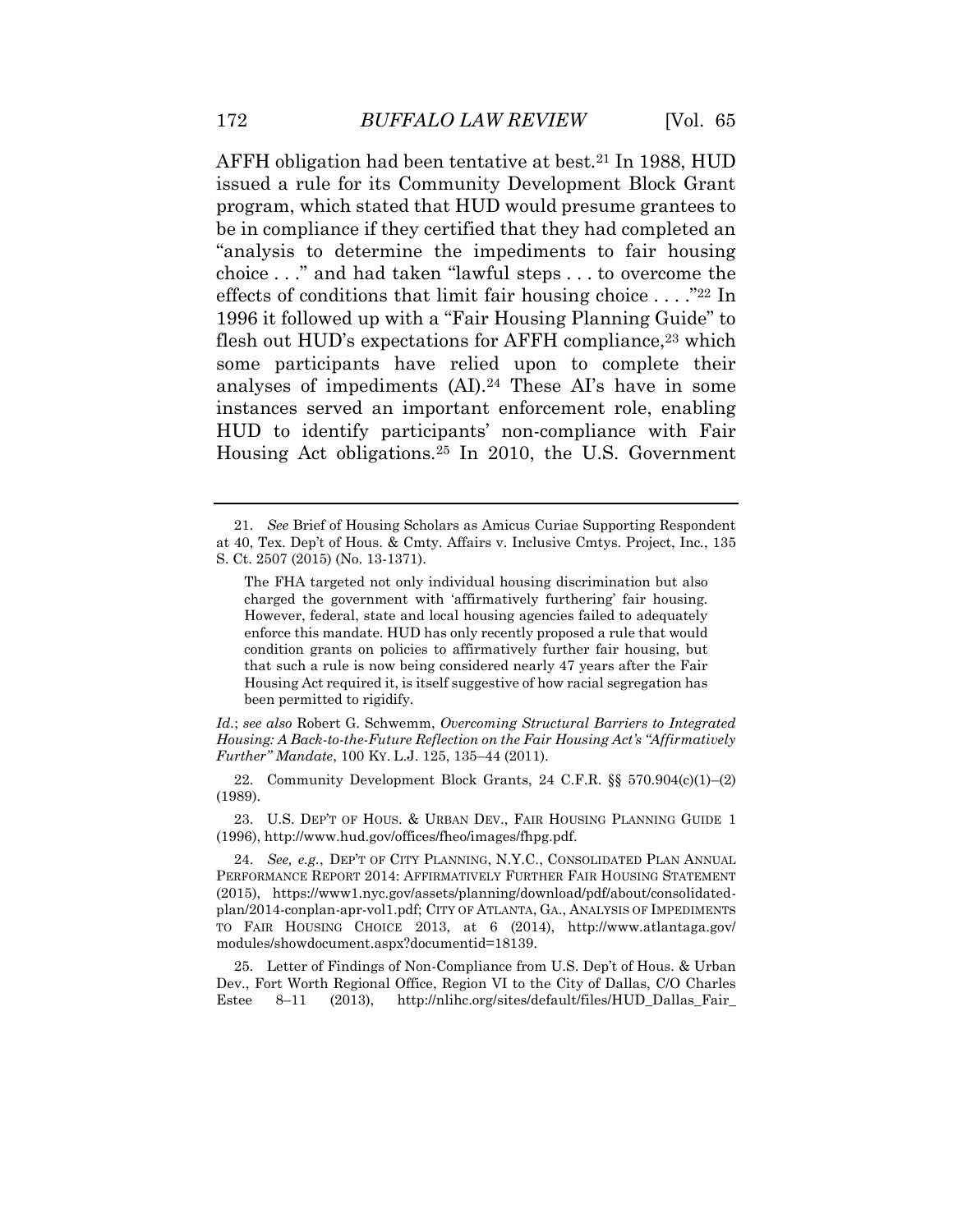Accountability Office nonetheless found that many HUD participants were shirking HUD's regulations, and that the regulations themselves were deficient for failing to require measurable results, updating of the analyses, or submission of the analyses to HUD.26

 Private litigation sparked renewed scholarly attention to Court for the Southern District of New York entertained a *qui tam* action against Westchester County by the Anti- Discrimination Center, which alleged that the County had [provision.27](https://provision.27) Before a judgment on the merits had been reached, HUD and the County reached a settlement, which provided for repayment of funds and monitoring to ensure submissions to HUD.<sup>28</sup> HUD, however, subsequently rejected the County's AI for failing to acknowledge certain adequate AI, HUD cut off its Community Development Block Grant program and other funding.<sup>30</sup> The District Court and to HUD's decision, finding that the funding cut off was neither arbitrary nor [capricious.31](https://capricious.31) The Westchester litigation highlighted the largely untapped regulatory potential of the the affirmatively-further provision. In 2009, the U.S. District falsely certified to HUD its compliance with the AFFH future compliance with the provisions in the County's AI barriers to housing in the County, such as exclusionary zoning [rules.29](https://rules.29) Because of the County's failure to submit an Second Circuit subsequently rejected the County's challenge

31. *Cty. of Westchester*, 802 F.3d at 431–32.

 Housing\_11-22-13.pdf (referencing Dallas' AI's to demonstrate City's obligation to expand affordable housing).

 NEEDS TO ENHANCE ITS REQUIREMENTS AND OVERSIGHT OF JURISDICTIONS' FAIR 26. GOV'T ACCOUNTABILITY OFFICE, HOUSING AND COMMUNITY GRANTS: HUD HOUSING PLANS (2010), [http://www.gao.gov/products/GAO-10-905.](http://www.gao.gov/products/GAO-10-905)

 27. United States *ex rel.* Anti-Discrimination Ctr. of Metro N.Y., Inc. v. Westchester Cty., 668 F. Supp. 2d 548, 550 (S.D.N.Y. 2009).

 28. Cty. of Westchester v. U.S. Dep't of Hous. & Urban Dev., 116 F. Supp. 3d 251, 261 (S.D.N.Y. 2015), *aff'd*, 802 F.3d 413 (2d Cir. 2015).

<sup>29.</sup> *Id.* 

<sup>30.</sup> *Id.*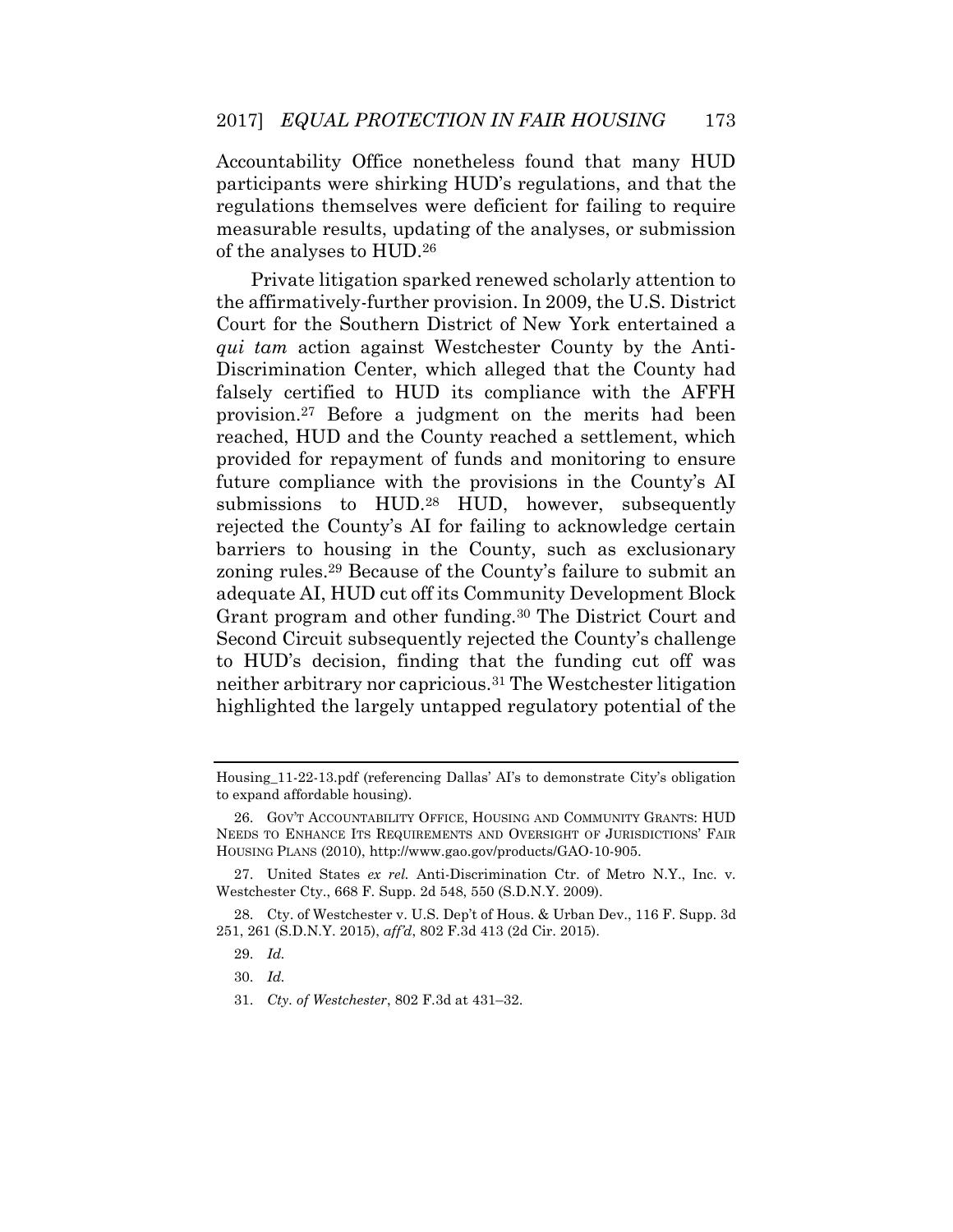"Affirmatively Further" [provisions.](https://provisions.32)<sup>32</sup>

#### B. *The AFFH Rule and Related Guidance*

 In 2013, HUD issued a notice of proposed rulemaking to AFFH [provisions.33](https://provisions.33) The final rule was promulgated in the program participants with an effective planning approach to aid program participants in taking meaningful actions to housing choice, and foster inclusive communities that are free from discrimination."35 The Rule offers HUD's definition address the deficiencies of its previous implementation of the summer of 2015.<sup>34</sup> The purpose of the Rule is to "provide" overcome historic patterns of segregation, promote fair for affirmatively furthering fair housing:

> [A]ffirmatively furthering fair housing means taking meaningful actions that, taken together, address significant disparities in housing needs and in access to opportunity, replacing segregated living patterns with truly integrated and balanced living patterns, transforming racially and ethnically concentrated areas of poverty into areas of opportunity, and fostering and maintaining compliance with civil rights and fair housing laws. 36

 through a planning procedure. HUD program participants, such as public housing authorities, municipalities, and states, must conduct and submit to HUD an "Assessment of Fair Housing" (AFH), which replaces the previously required AI.37 The AFH deploys HUD-data and local knowledge to This substantive definition is then operationalized

<sup>32.</sup> *See* Johnson, *supra* note 7, at 1194.

 33. Affirmatively Further Fair Housing, 78 Fed. Reg. 43,710 (proposed July 19, 2013) (to be codified at 24 C.F.R. pts. 5, 91, 92, 570, 574, 576, 903).

 34. Affirmatively Furthering Fair Housing, 80 Fed. Reg. 42,272 (proposed July 16, 2015) (to be codified at 24 C.F.R. pts. 5, 91, 92, 570, 574, 576, 903).

<sup>35. 24</sup> C.F.R. § 5.150 (2016).

<sup>36.</sup> *Id.* § 5.152.

<sup>37.</sup> *Id.* § 5.154.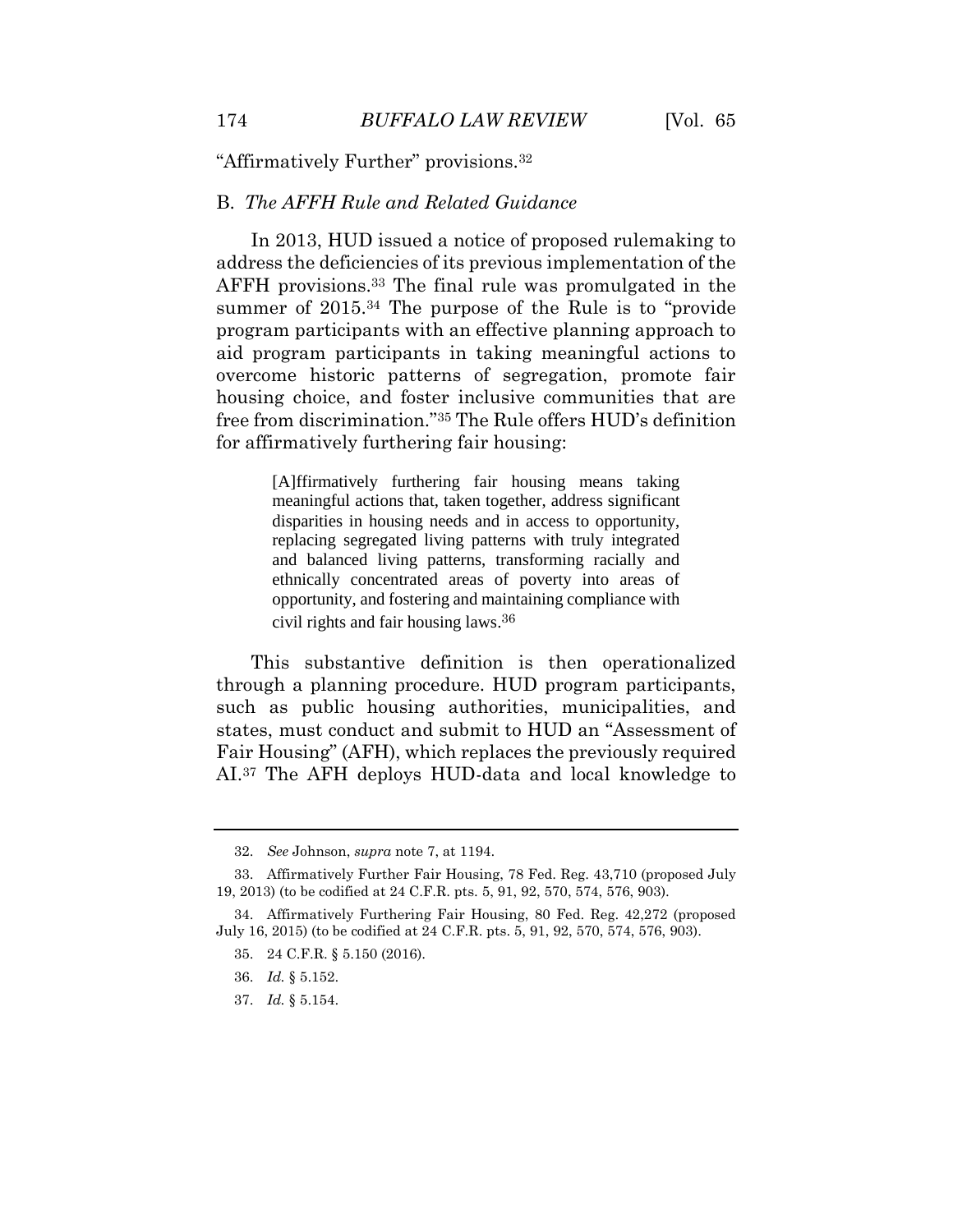identity fair housing issues, such as patterns of segregation, racially or ethnically concentrated areas of poverty also provides that the AFH shall be "informed by meaningful in the development of the AFH . . . ."39 Based on this data and factors" that cause these [issues.](https://issues.40)<sup>40</sup> Finally participants must factors . . . ."41 Though the AFFH rule is primarily a planning rule, not a rule directed to the enforcement of the duty to affirmatively further fair housing, the Rule permits the use of existing administrative enforcement mechanisms if funding cut-offs, under Title VI of the Civil Rights Act of (R/ECAPs), and disproportionate housing [needs.38](https://needs.38) The Rule community participation," instructing program participants to "give the public reasonable opportunities for involvement public deliberation, participants must identify "contributing "[s]et goals for overcoming the effects of contributing participants do not comply with its provisions, such as 1964.42

 HUD has also promulgated a *Guidebook*43 to help program participants develop their AFH. The *Guidebook*  housing issues," such as segregation, racially or ethnically includes: resources for conducting an analysis of fair housing data, such as HUD maps visualizing residential segregation data;44 details on joint AFH submission and community planning processes;45 explanations of the categories of "fair concentrated areas of poverty, disparities in access to

- 38. *Id.* § 5.154(d)(2).
- 39. *Id.* § 5.158(a).
- 40. *Id.* § 5.154(d)(3).
- 41. *Id.* § 5.154(d)(4).

 42. 42 U.S.C. § 2000d-1 (2012); Affirmatively Furthering Fair Housing, 80 Fed. Reg. 42,313 (July 16, 2015) (to be codified at 24 C.F.R. 5, 91, 92).

 43. U.S. DEP'T OF HOUS. & URBAN DEV., AFFIRMATIVELY FURTHER FAIR HOUSING RULE GUIDEBOOK (2015), [https://www.hudexchange.info/resource/](https://www.hudexchange.info/resource) 4866/affh-rule-guidebook/.

44*. Id*. at 9 (linking to *AFFH Data and Mapping Tool*, U.S. DEP'T OF HOUS. & URBAN DEV., <http://egis.hud.gov/affht>/ (last visited Jan. 12, 2016)).

45. U.S. DEP'T OF HOUS. & URBAN DEV., *supra* note 43, at 17–32.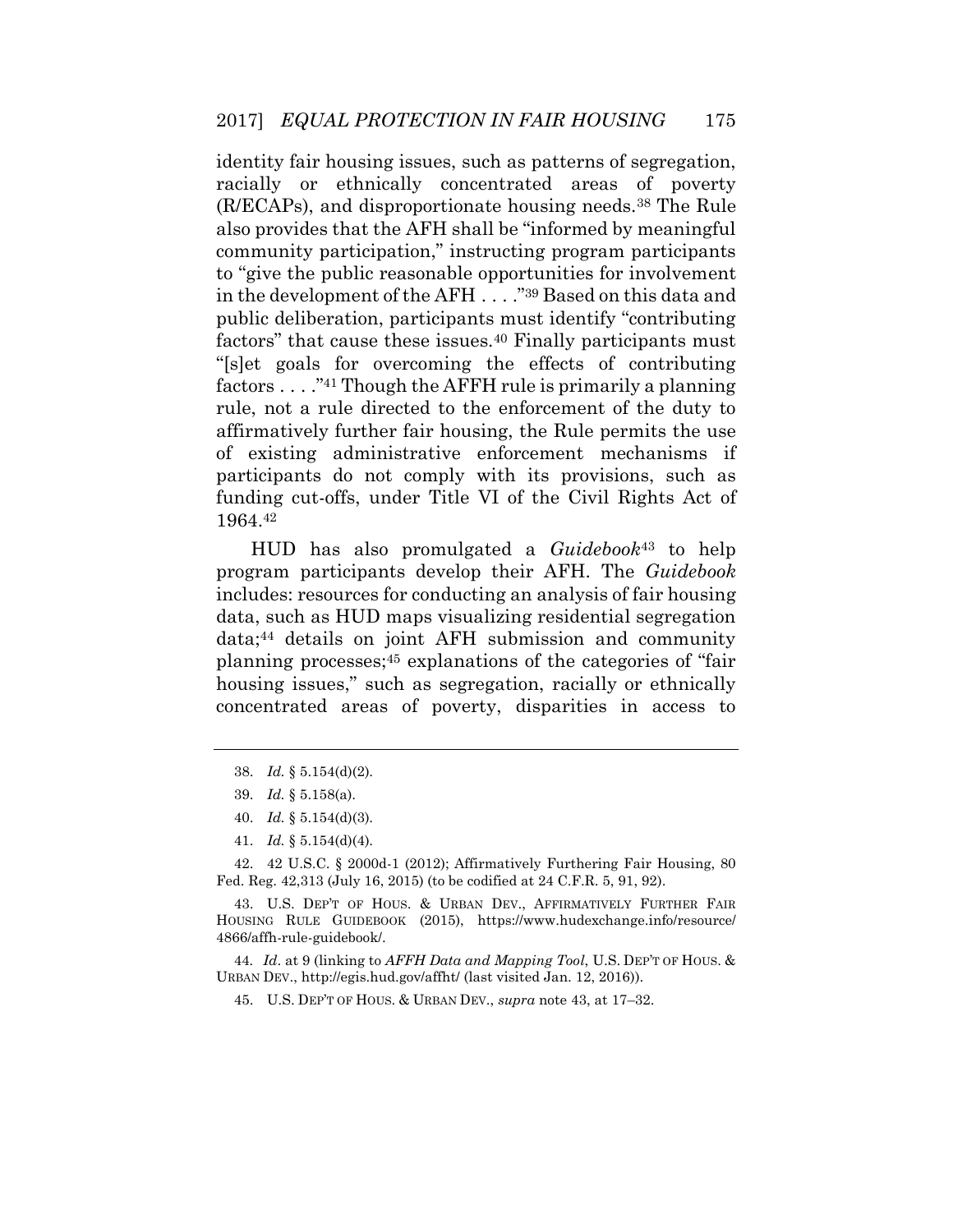to these issues, such as environmental health hazards, opportunity, disparate housing needs, and enforcement capacity;46 and descriptions of possible "contributing factors" inadequate public transportation, zoning restrictions, and lack of private investment.<sup>47</sup>

 The *Guidebook* also provides examples of the "goals" that example, "to increase access to opportunity for a specified racial or ethnic minority, the number of multifamily neighborhoods that have schools in the top 25th percentile examples give significant specificity to the broad, multi- factored definition of AFFH that the Rule provides. The *Guidebook* explains that the AFH requires participants to overcome each of the fair housing issues for which significant toward the goal, and explain which particular agency or program participants must identify in their AFH.48 For properties serving very low-income families in for the jurisdiction will increase by at least 100 units."49 Such identify and pursue one or more such quantitative goals "to contributing factors have been identified."50 Participants must establish "metrics and milestones" to measure progress institution will be responsible for pursuing it.<sup>51</sup>

 The AFFH rule thus sets out a mandatory planning procedure, which requires HUD grantees to think through impediments to fair housing and commit to measurable steps it aims to capture a broad range of practices and policies that HUD [itself.52](https://itself.52) But it is flexible because it does not dictate to to overcome them. The Rule is both expansive in its reach, but flexible in its prescriptive force. It is expansive because might escape the notice of the affected public, courts, and

- 48. *Id.* at 110–19, 176–94.
- 49. *Id.* at 115.
- 50. *Id*. at 110.
- 51. *Id*. at 111.
- 52. DEP'T OF HOUS. AND URBAN DEV., AFFIRMATIVELY FURTHERING FAIR

<sup>46.</sup> *Id.* at 56–106.

<sup>47.</sup> *Id.* at 107–10, 157.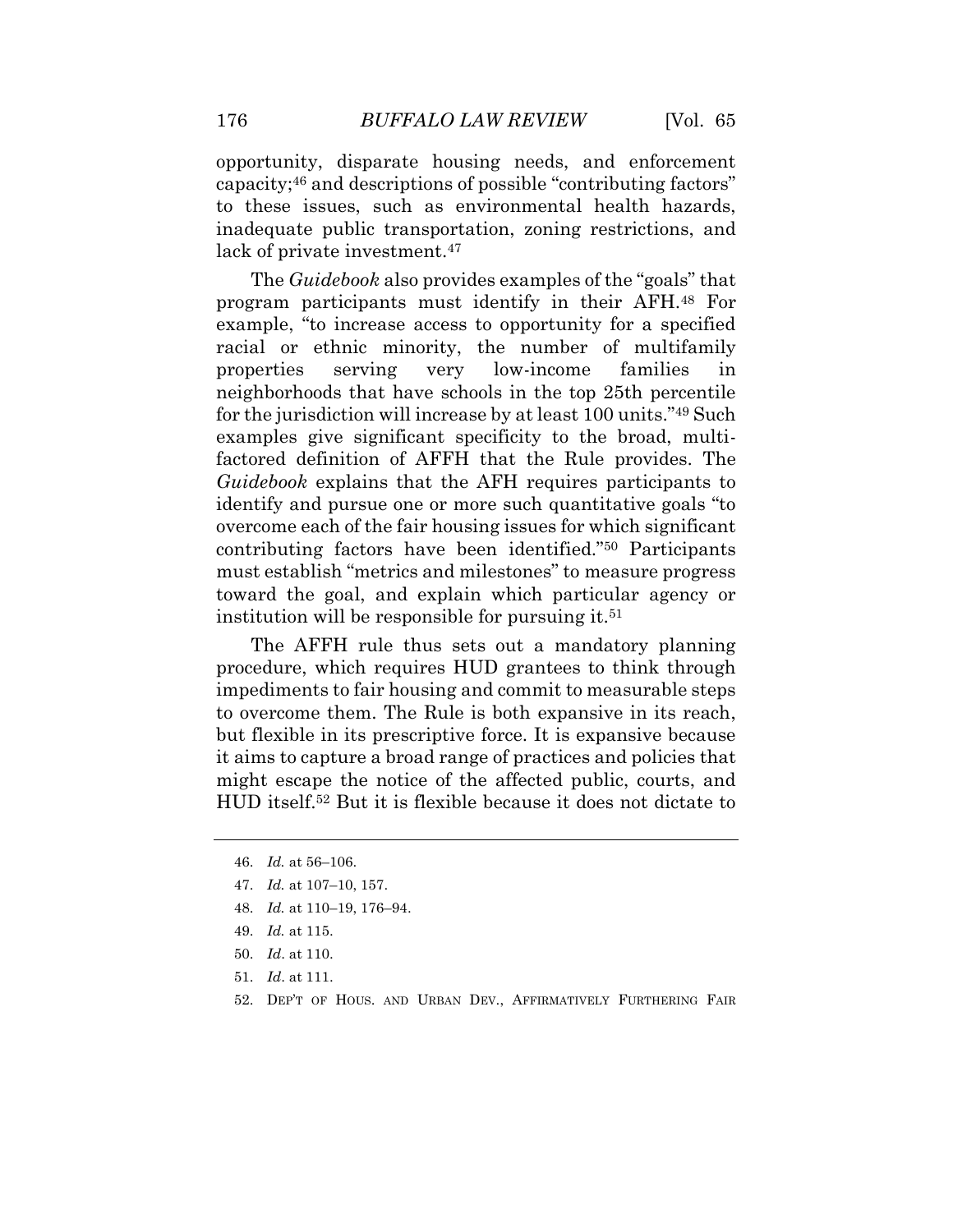HUD grantees what specific actions they must take to overcome the barriers they [identify.53](https://identify.53) It is an example of what Professor Richard B. Stewart has called "reconstitutive law," wherein federal regulation alters the incentive structure and decision-making procedures of legal subsystems, rather than resorting to command-and-control requirements that bind parties to fixed rules of [conduct.54](https://conduct.54)

frequently analysis of their [programs.55](https://programs.55) In the civil rights context, in particular, data collection has been a crucial instrument for encouraging voluntary compliance and facilitating federal enforcement. Commission's EEO-1 Form is the paradigmatic example, requiring employers to submit racially and sexually While the AFFH Rule is typical of metrics-based administrative action, its requirement of race-conscious political discourse is more novel. Administrative agencies require their state, local, and private counterparts to undertake and document data-driven The Equal Employment Opportunity disaggregated employment data to the [Commission.56](https://Commission.56) But

 53. James J. Kelly, Jr., *Affirmatively Further Neighborhood Choice: Vacant*  under the AFFH rule, "HUD cannot require a suburban county government to repeal its exclusionary zoning practices as a condition of continued funding. HUD can, however, insist that it acknowledge that such duly adopted laws create *Property Strategies and Fair Housing*, 46 U. MEM. L. REV. 1009, 1017–18 (noting barriers to affordable housing, the lack of which disproportionately harms racial minorities and perpetuates racial segregation.")

54. Richard B. Stewart, *Reconstitutive Law*, 46 MD. L. REV. 86 (1986).

 55. *See, e.g.*, Jerry L. Mashaw & Dylan S. Calsyn, *Block Grants, Entitlements, and Federalism: A Conceptual Map of Contested Terrain*, 14 YALE L. & POL'Y REV. 297 (1996) (describing reporting requirements in block grant programs).

 accessed Dec. 11 2016). For a discussion on the early history of the EEO-1 form, 56. *EE0-1 Frequently Asked Questions and Answers*, EQUAL EMP. OPPORTUNITY COMM., <https://www.eeoc.gov/employers/eeo1survey/faq.cfm>(last see ACKERMAN, *supra* note 2, at 181–83.

 \_Analysis\_FinalRule.pdf (last visited Nov. 12, 2016) ("While efforts to combat ongoing discrimination are important, they are also at the core of HUD's existing fair housing efforts. HUD's final rule is designed to support and facilitate those efforts, but goes further and addresses other significant barriers to fair housing choice that have been largely absent from HUD's fair housing policy initiatives.") HOUSING FINAL RULE: REGULATORY IMPACT ANALYSIS 4, [https://www.huduser.gov/portal/sites/default/files/pdf/AFFH\\_Regulatory\\_Impact](https://www.huduser.gov/portal/sites/default/files/pdf/AFFH_Regulatory_Impact)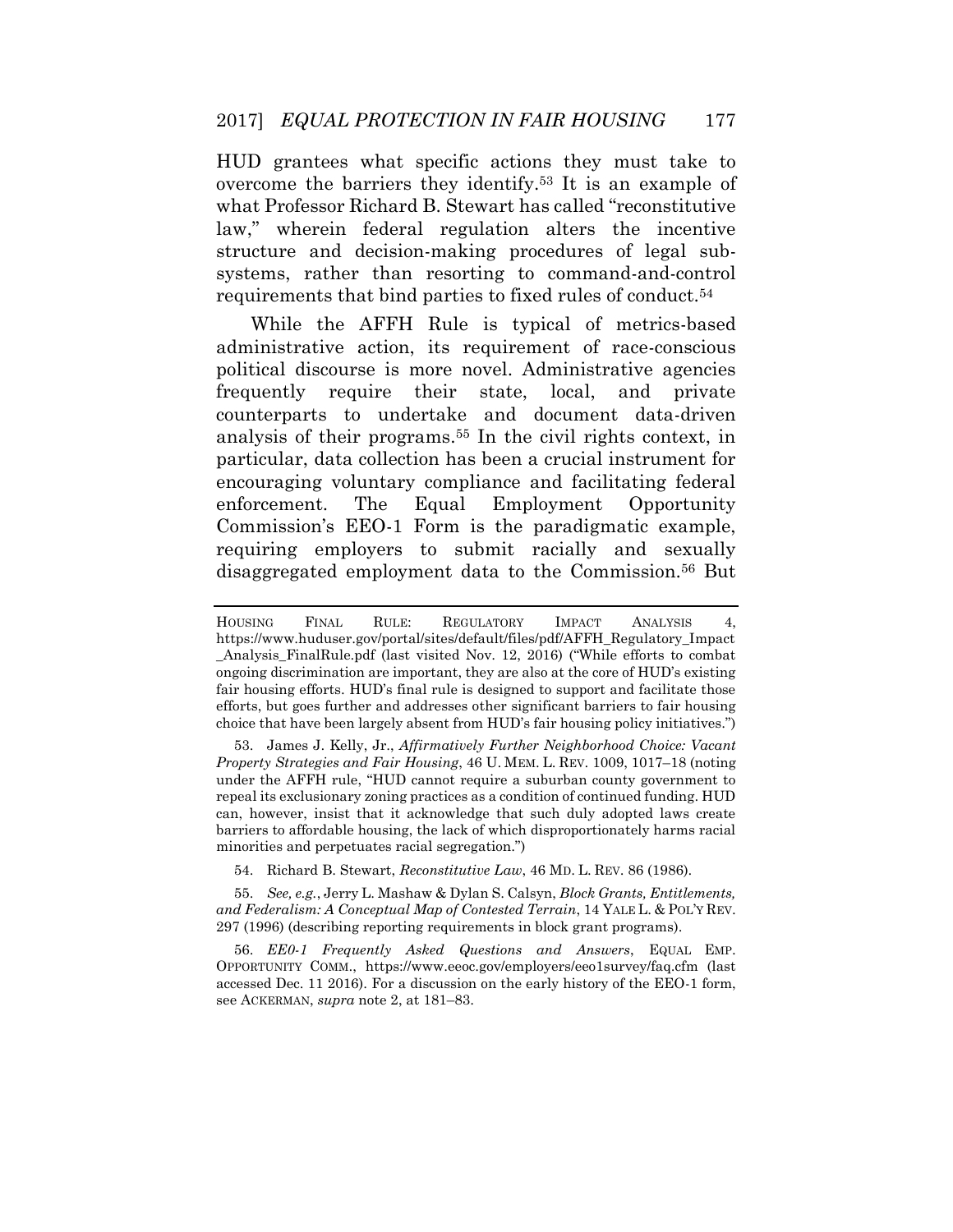the HUD rule goes beyond this now entrenched aspect of civil rights administration with its local public participation [requirements.57](https://requirements.57) By requiring that housing authorities determine how to meet their AFFH obligations in open merely promoting the audibility of local governance, but encouraging a kind of racialized political discourse. It is the marriage of these two features—racial empiricism and racial deliberation—that makes the Rule distinctive, in an data, and the goals that HUD and its counterparts have derived from the ambiguous provisions of the Fair Housing consultation with affected communities, the Rule is not administrative and constitutional sense. The AFFH rule becomes an obligation to make policy decisions on the basis of data about the housing market, public opinion about that Act's AFFH obligation.

# II. THE AFFH RULE'S CONFORMITY WITH EQUAL PROTECTION **DOCTRINE**

 formal limitations laid out in the Court's equal protection jurisprudence. I therefore provide a general treatment of on housing, employment, and educational discrimination. To be sure, these domains are not totally isomorphic. The legitimate race-related objectives vary by domain. In employment it arguably is not.<sup>58</sup> Despite such differences, I In this Part, I argue that the AFFH rule conforms to the racial equal protection principles, drawing on relevant cases education, for example, promotion of diversity is legitimate rationale for race-conscious state action, whereas in

 57. Other administrative rules have similar local public participation requirements. Such requirements, however, generally do not concern regulations that are principally concerned with civil rights, but rather with other policy domains. *See, e.g.*, Carbon Pollution Emission Guidelines for Existing Stationary Sources: Electric Utility Generating Units, 80 Fed. Reg. 64,662, 64,668 (Oct. 23, 2015) (to be codified at 40 C.F.R. pt. 60) ("EPA is requiring states to demonstrate how they are meaningfully engaging all stakeholders, including workers and low- income communities, communities of color, and indigenous populations living near power plants and otherwise potentially affected by the state's plan.").

 58. *See* Taxman v. Bd. of Educ., 91 F.3d 1547, 1558 (3d Cir. 1996) ("[T]here is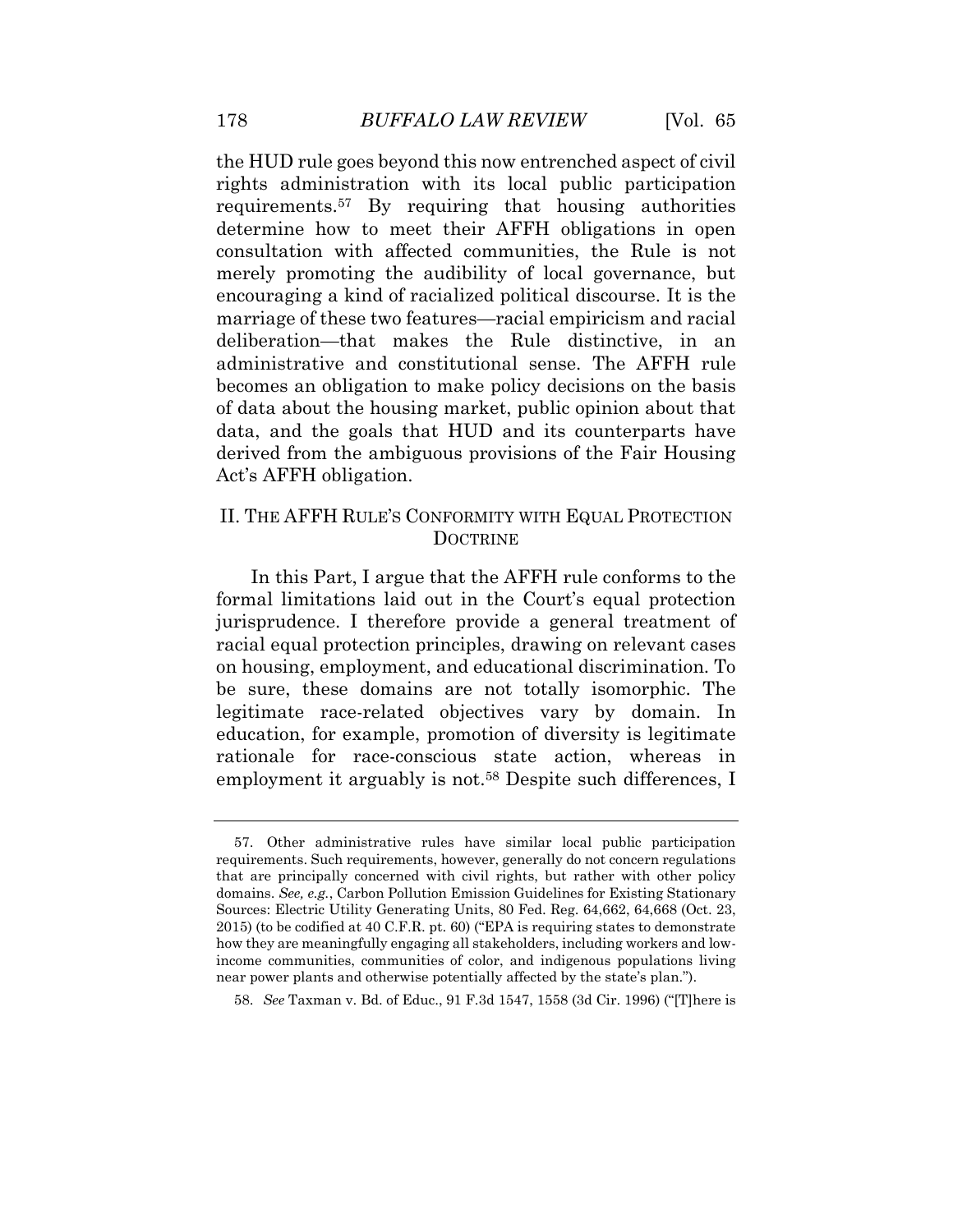show how the Court's equal protection jurisprudence provides a unified set of rules for assessing governmental policies and practices with racial implications.

 I should also note at the outset that the opinions of Justice Kennedy play a major role in the interpretation of equal protection I advance. As a swing vote on a court that is ideologically divided on civil rights, as well as many other Justice Scalia, and a vacancy on the Court at the time of this principles is uncertain. This offers both a challenge and an opportunity for civil rights scholarship. As the Court moves entrenched or displaced by new understandings. It is underlying doctrinal rationales, he has led the Court to issues, Kennedy's articulation of equal protection principles have had significant doctrinal weight. With the passing of writing, the future development of equal protection forward in its interpretation of racial discrimination and racial inequality, the landmark opinions of Justice Kennedy will have to be contended with—either to be more firmly therefore worth reconstructing the rule structure, and the embrace to date. We can then better understand the virtues and vices of this jurisprudence and imagine what new forms it might take.

recognizes constitutional limitations that must constraint the operation The AFFH *Guidebook* explicitly recognizes the of the Rule:

 no congressional recognition of diversity as a Title VII objective requiring accommodation.").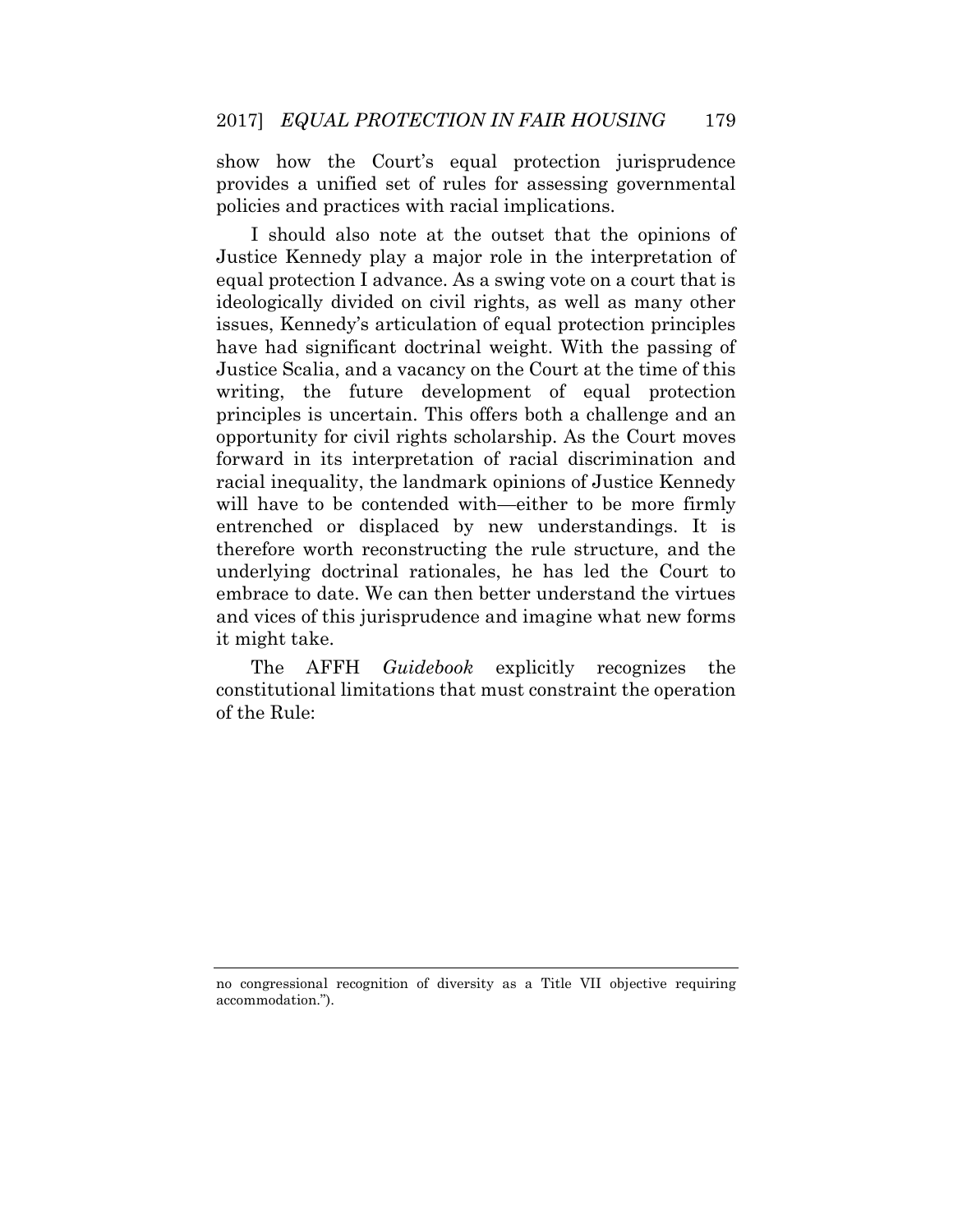Note that while goals must seek to overcome significant contributing factors and related fair housing issues, program participants should use caution to not employ goals, strategies or actions that operate to discriminate in violation through, for example, the use of racial classifications not of applicable laws, including constitutional standards– narrowly tailored to further a compelling [interest.](https://interest.59)<sup>59</sup>

 forms of race-conscious policy-making that equal protection The Rule thus absorbs and operationalizes the doctrinal requirements of equal protection law by cautioning against the use of racial classifications. At the same time, it requires doctrine permits.

 state action by reviewing certain kinds of race-conscious policy with "strict scrutiny" to ensure that the policy is narrowly tailored to further a compelling governmental [interest.60](https://interest.60) Not all kinds of race-conscious state action trigger strict scrutiny, however. The Court subjects public decisions that deploy a racial classification to strict scrutiny, but it past discrimination, or promoting equal opportunity, neutral [standards.61](https://standards.61) This carves out a broad area of other race-related social problems or (2) as a *consideration* to *of decision* is constitutionally suspect. The AFFH rule tracks racial data, and requiring that race be considered by in fact cautioning against, the use of race as a criterion of Equal protection jurisprudence polices race-conscious permits certain race-conscious purposes—such as remedying integration, or diversity—to influence the choice of facially presumptively constitutional state action. Race may be used (1) as *data* to establish the existence of discrimination or guide policy-making. However, the use of race as a *criterion*  and abides by these distinctions, by requiring the use of policymakers who receive HUD funds, but not requiring, and decision to allocate benefits and burdens.

<sup>59.</sup> U.S. DEP'T OF HOUS. & URBAN DEV., *supra* note 43, at 115.

<sup>60.</sup> Adarand Constructors, Inc. v. Pena, 515 U.S. 200, 227 (1995).

<sup>61.</sup> Siegel, *supra* note 6, at 675–76.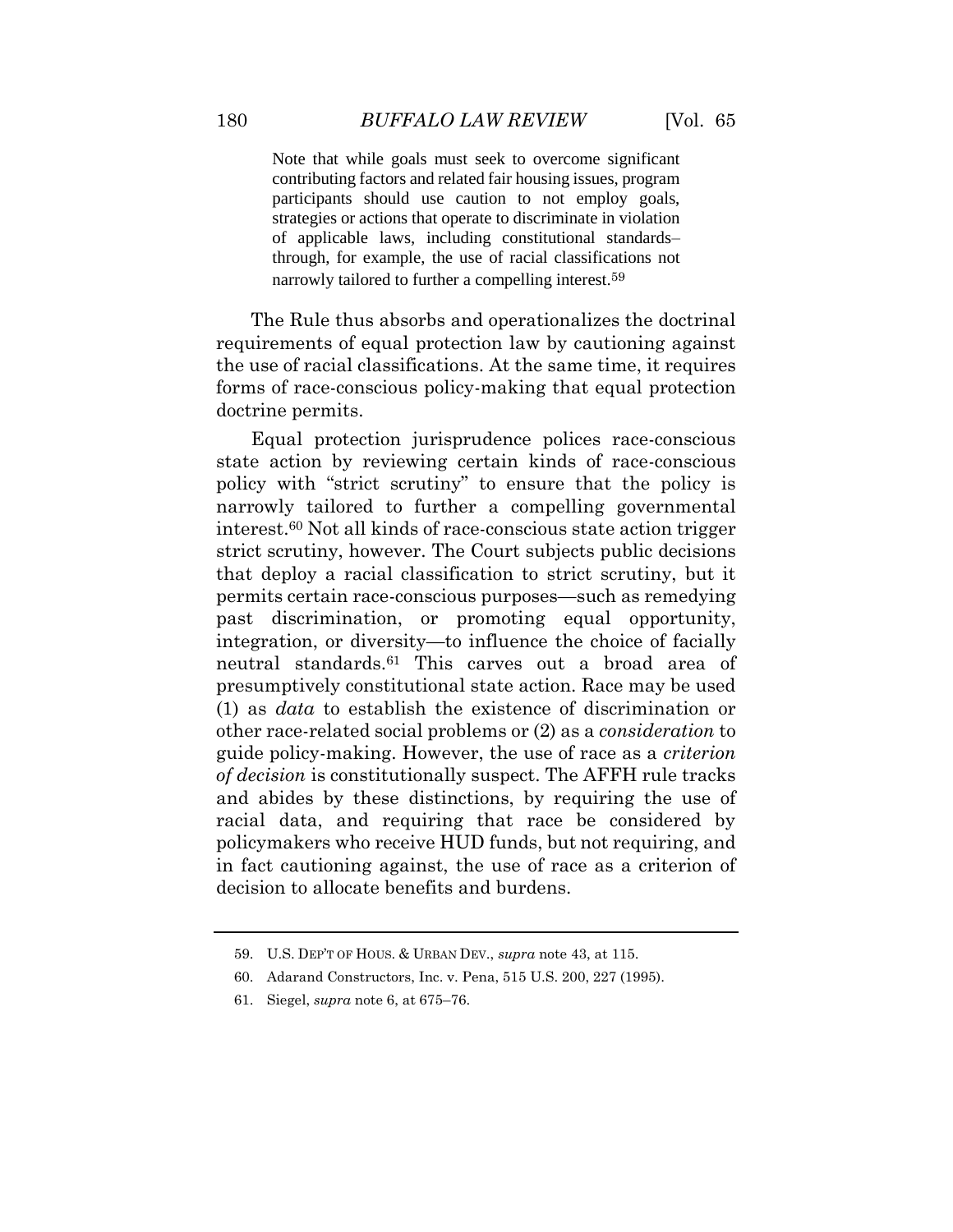## A. *The Permissible Use of Race as Data*

 The AFFH rule places great emphasis on the use of racial data. By racial data, I mean any information about the race of an individual or a group of individuals. "The [R]ule provided by HUD with available local data and knowledge and requires them to undertake the analysis of this example, HUD participants are required to identify "integration and segregation patterns and trends based on the collection and analysis of racially-disaggregated data, the provides for program participants to supplement data information to identify barriers to fair housing."62 For race ... within the jurisdiction and region."<sup>63</sup> By requiring Rule aims to ensure that local decision-makers are aware of the racial impacts of their current and proposed policies.

 discrimination law. To establish a prima facie case of individual disparate treatment, for example, an individual must establish that he or she is a member of a protected [class.64](https://class.64) If individuals could not plead their possession of a protected characteristic, there could be no finding that they where an employer intentionally treats an employee or applicant less favorably than others because of her race, the court must recognize the race of the petitioner in order to The use of race as data is an essential ingredient of antiwere discriminated against because of that status. Thus, even in the paradigm case of employment discrimination, make sense of her discrimination claim.

 Racial data plays a more expansive role in disparate data may establish a prima facie case, where they show that a particular business practice significantly and unequally impact suits. Under the disparate impact framework, racial

 62. Affirmatively Furthering Fair Housing, 80 Fed. Reg. 42, 272, 42,273 (July 16, 2015) (to be codified at 24 C.F.R. 5, 91, 92, *et al.*).

<sup>63. 24</sup> C.F.R. § 5.154(d)(2)(i) (2016).

<sup>64.</sup> McDonnell-Douglas Corp. v. Green, 411 U.S. 792, 802 (1973).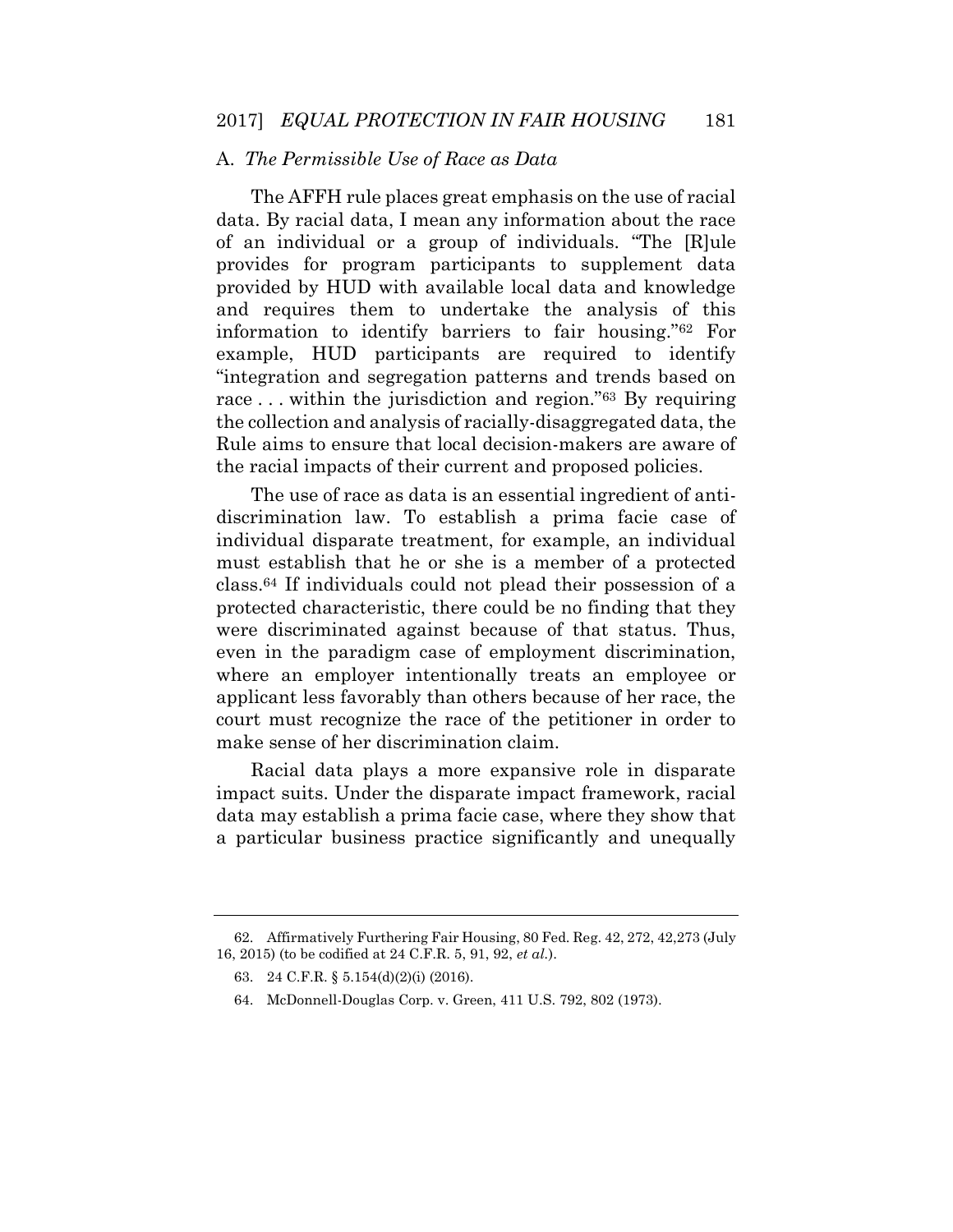affected individuals according to a protected [characteristic.65](https://characteristic.65) The racial makeup of the workforce, applicant pools, and labor markets provide crucial information by which to evaluate facially neutral employment practices. While the late Justice Scalia has suggested that disparate impact liability raises serious constitutional questions, <sup>66</sup> this

confirmed applicability of disparate impact under the Fair Housing Act. FHA . . *if* such liability were imposed based solely on a The Court's decision in *Texas Department of Community Affairs v. Inclusive Communities*67 confirmed the Justice Kennedy cautioned, in his opinion for the Court, that "serious constitutional questions . . . *might* arise under the showing of statistical disparity."68 The implication is that disparate impact analysis, in its current form, does not raise serious constitutional questions.<sup>69</sup> The disparate impact

position has not won broader support on the Court.

- 66. Ricci v. DeStefano, 557 U.S. 557, 594–97 (2009) (Scalia, J., concurring).
- 67. 135 S. Ct. 2507 (2015).
- 68. *Id.* at 2522 (emphasis added).

 69. Justice Kennedy nonetheless struck a cautious note when it came to judicial remedies upon a finding of disparate impact liability:

 [W]hen courts do find liability under a disparate-impact theory, their remedial orders must be consistent with the Constitution. Remedial orders in disparate-impact cases should concentrate on the elimination of the offending practice . . . [and] courts should strive to design . . . race- neutral means. Remedial orders that impose racial targets or quotas might raise more difficult constitutional questions." *Id*. at 2524.

 Beyond his concern about quotas, Justice Kennedy aims to discourage "automatic or pervasive injection of race into public and private transactions." *Id*. at 2525. Justice Kennedy is here signaling his worry that the use of disparate-impact liability may "impose onerous costs on actors who encourage revitalizing dilapidated housing in our Nation's cities merely because some other priority might seem preferable." *Id.* at 2523. He is referring to the small number of cases concerning the disparate impact of efforts to improve housing (such as the allocation of housing tax credits at

 65. *See* Griggs v. Duke Power Co., 401 U.S. 424 (1971). According to the EEOC, "A selection rate for any race, sex, or ethnic group which is less than four- fifths (4/5) (or eighty percent) of the rate for the group with the highest rate" generally constitutes a disparate or "adverse" impact. 29 C.F.R. § 1607.4(D) (2016).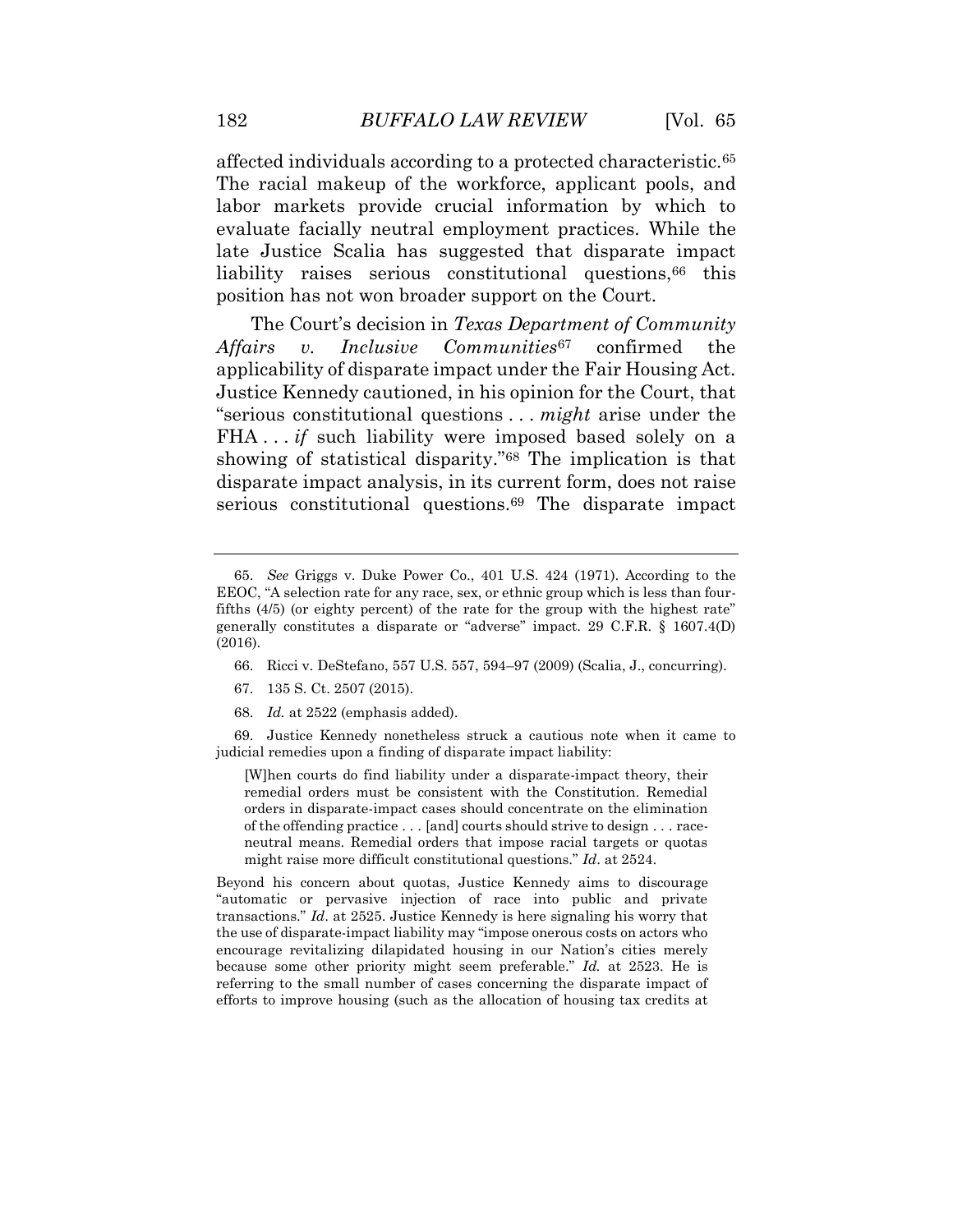framework does not impose liability merely because of of the disparity, as well as an opportunity for the respondent to provide a compelling business justification for the practice statistics alone do not determine liability. In disparate truly racial "classifications" because they do not determine information that may (or may not) lead to inferences about statistical disparity, but also requires isolation of the cause that causes it.70 These safeguards ensure that racial impact suits, statistics about the race of individuals are not the outcome. They are just data—important background the discriminatory effects of social practices.

 Such data may also play an important role outside of the litigation context in the policy discourse of government *School District No. 1*, Justice Kennedy stated in his performance, and other statistics by race"71 as part of broader efforts to promote equal educational opportunity and diversity. Lower courts have repeatedly rejected These forms of state action all share a common feature: they bodies. In *Parents Involved in Community Schools v. Seattle*  concurrence that school districts may "track[] enrollments, constitutional challenges to the collection of racial data.72 do not "allocate benefits and burdens" to persons on the basis

71. 551 U.S. 701, 789 (2007).

 issue in *Inclusive Communities*) rather than the disparate impact of barriers  *Is Disparate Impact Having Any Impact? An Appellate Analysis of Forty Years of Disparate Impact Claims Under the Fair Housing Act*, 63 AM. U. L. REV. 357 (2013)). Perhaps motivated by federalism considerations, as well as to avoid overly intrusive racial considerations, Justice Kennedy cautions courts and other actors not to displace other valid fair housing priorities, or other local policies, with a sole focus on reducing racial segregation. *See id.*  at 2524–25. I discuss how the AFFH rule addresses these concerns in Section to housing, such as zoning rules. *Id.* at 2522 (citing Stacy E. Seicshnaydre, V.B.

<sup>70.</sup> Civil Rights Act of 1991, 42 U.S.C. § 2000e-2(k) (2012).

 72. Andrew M. Carlon, *Racial Adjudication*, 2007 BYU L. REV. 1151, 1158 in the lower courts"). *See, e.g.*, Caulfield v. Bd. of Educ., 583 F.2d 605, 612 (2d Cir. 1978); United States v. New Hampshire, 539 F.2d 277, 280–82 (1st Cir. (2007) ("racial classifications without immediate effect have survived challenge 1976); Morales v. Daley, 116 F. Supp. 2d 801, 814 (S.D. Tex. 2000).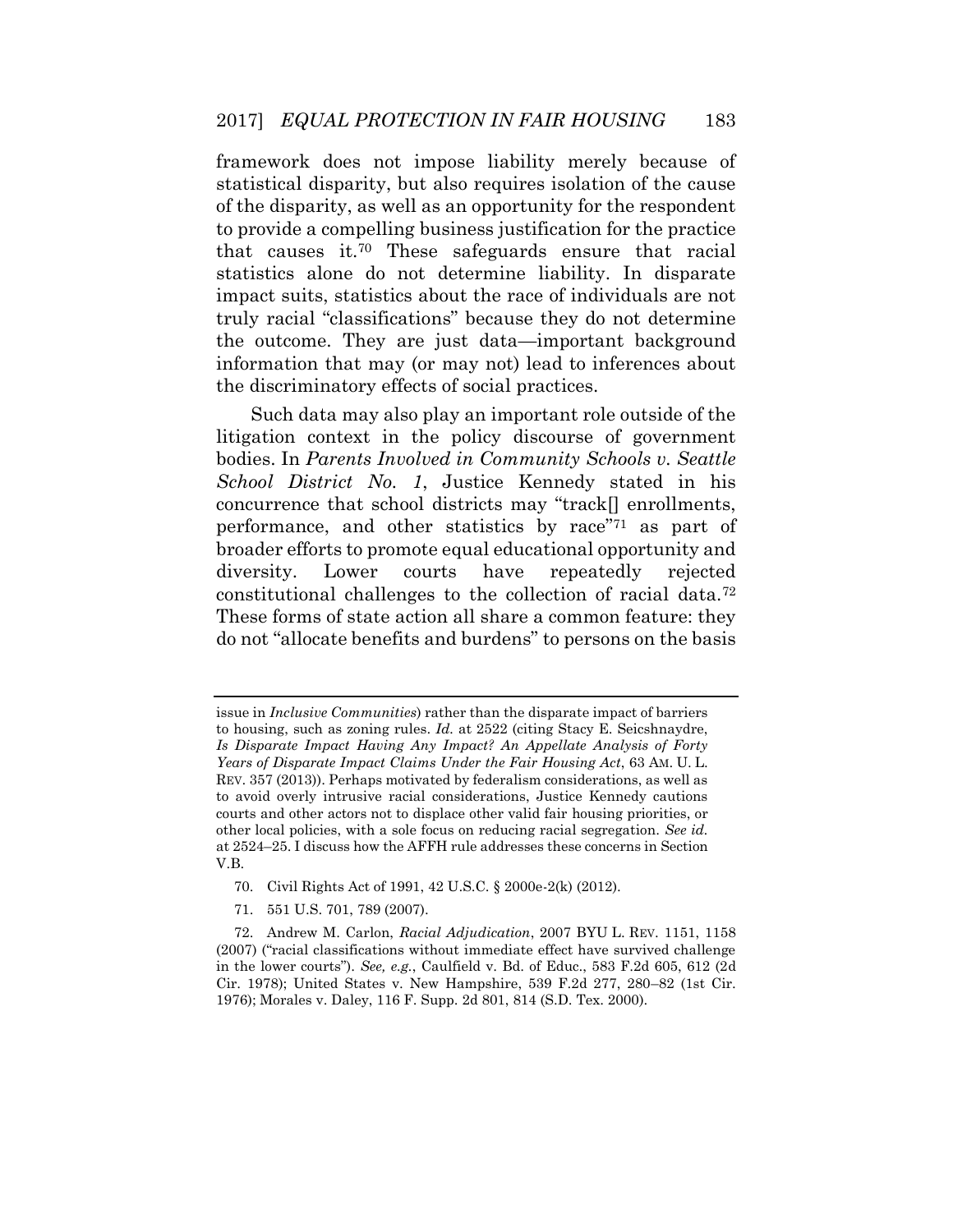of the racial characteristics they [identify.73](https://identify.73)

 therefore fall well within constitutional limitations on race- conscious policy-making. AFFH rule requires HUD knowledge" to identify "integration and segregation patterns," "racially or ethnically concentrated areas of address them. To make HUD-provided data useful and accessible, HUD provides a "mapping tool," which enables within their jurisdiction.<sup>75</sup> The AFFH rule further requires provides detailed outlines of what participants must include in their AFH submissions to HUD.76 The Assessment Tool for local governments, for instance, requires participants to practices that could lead to higher segregation in the the racial-characteristics of their housing market. This HUD's extensive data collection and analysis provisions participants to "us[e] HUD-provided data, local data, local poverty," "significant disparities in access to opportunity," and "housing needs."74 These data initiatives provide an empirical baseline from which participants can identify factors that contribute to these problems, and set goals to users to evaluate racially-disaggregated housing patterns HUD participants to use an "Assessment Tool," which "[d]escribe and compare segregation levels in the jurisdiction and region"; "[e]xplain how these segregation levels have changed over time (since 1990)"; and "[d]iscuss whether there are any trends demographic trends, policies, or jurisdiction in the future."77 Together, these resources require and enable states and local governments to evaluate

 73. *Parents Involved*, 551 U.S. at 780 (Kennedy, J., concurring in part and concurring in judgment).

<sup>74. 24</sup> C.F.R. § 5.154(d)(2) (2016).

 75. Dep't of Hous. & Urban Dev., *AFFH Data and Mapping Tool*, HUD EXCHANGE (July 2016), <https://www.hudexchange.info/resource/4867/affh-data>and-mapping-tool/.

<sup>76. 24</sup> C.F.R. § 5.154(d).

 77. DEP'T OF HOUS. & URBAN DEV., ASSESSMENT OF FAIR HOUSING TOOL 4 (2015), <https://www.huduser.gov/portal/sites/default/files/pdf/Assessment-of>-Fair-Housing-Tool.pdf.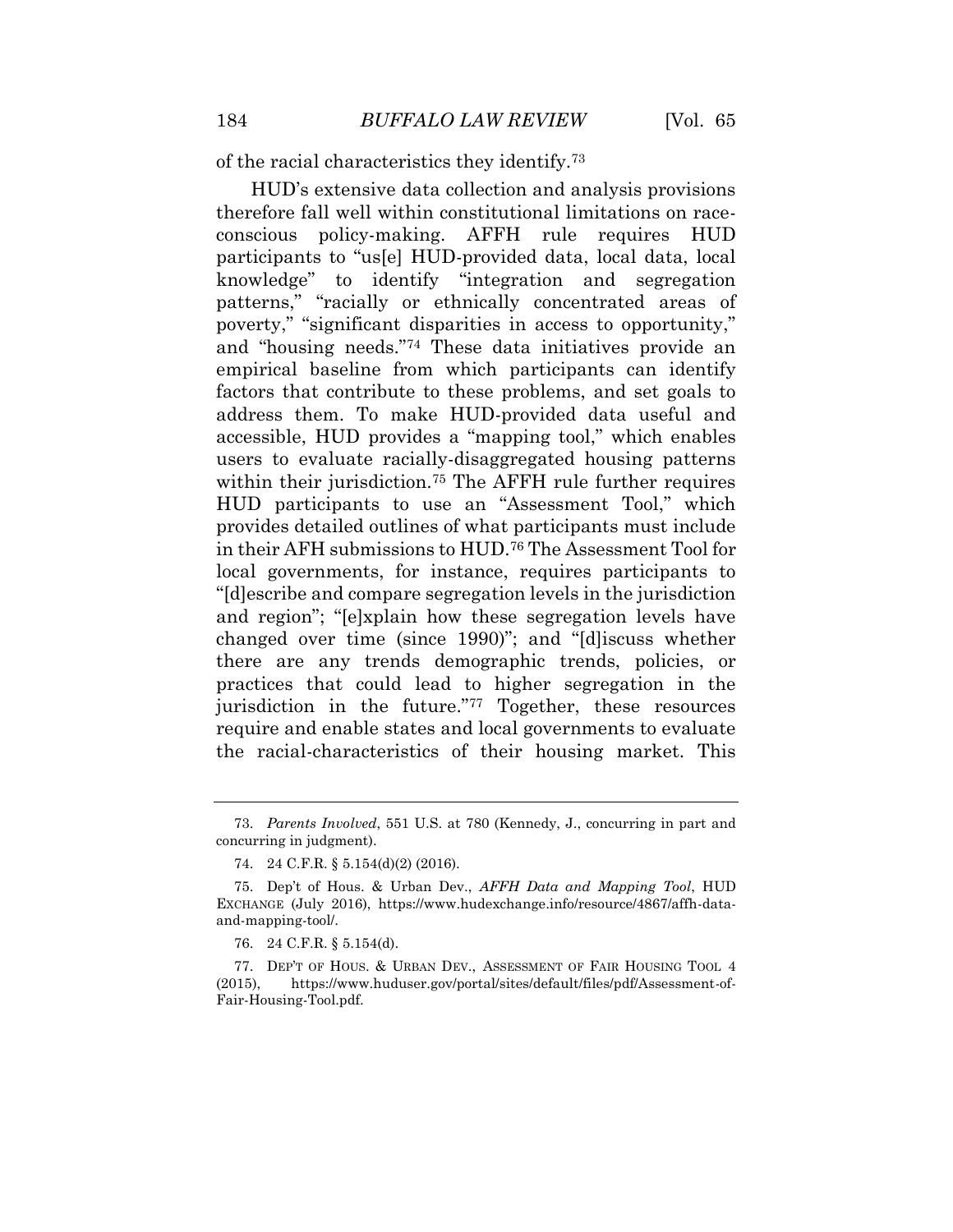evidentiary basis lays the foundation for race-oriented policy development.

#### B. *The Permissible Use of Race as a Policy Consideration*

 The AFFH rule requires that race be treated as a policy I mean a factor taken into account in assessing and "identify the contributing factors for segregation, racially or contributing factors . . . ."79 The AFFH rule thus requires HUD participants not only to analyze race-related data, but consideration by HUD participants. By policy consideration, developing policy. The Rule requires that grantees' AFH ethnically concentrated areas of poverty, disparities in access to opportunity, and disproportionate housing needs . . . ."<sup>78</sup> The AFH must then "[s]et goals for overcoming the effects of to commit to specific, quantitative goals that overcome identified barriers to fair housing.

 as a policy consideration. In his concurrence in *Parents Involved*, Justice Kennedy stated that school districts may "consider the racial makeup of schools and . . . adopt general policies to encourage a diverse student body," including neighborhoods; and recruiting students and faculty in a targeted fashion."80 Decision-makers may "consider the Equal protection jurisprudence permits such uses of race "strategic site selection of new schools; drawing attendance zones with general recognition of the demographics of impact a given approach may have on students of different races" without fear of violating constitutional [limitations.81](https://limitations.81)

 Such racial policy considerations are also permissible in the employment context. In *Ricci v. DeStefano*,82 the Court

<sup>78. 24</sup> C.F.R. § 5.154(d)(3).

<sup>79.</sup> *Id.* § 5.154(d)(4)(iii).

<sup>80</sup>*.* Parents Involved in Cmty. Schs. v. Seattle Sch. Dist. No. 1, 551 U.S. 701, 788–89 (2007) (Kennedy, J., concurring).

<sup>81.</sup> *Id*. at 789.

<sup>82. 557</sup> U.S. 557 (2009).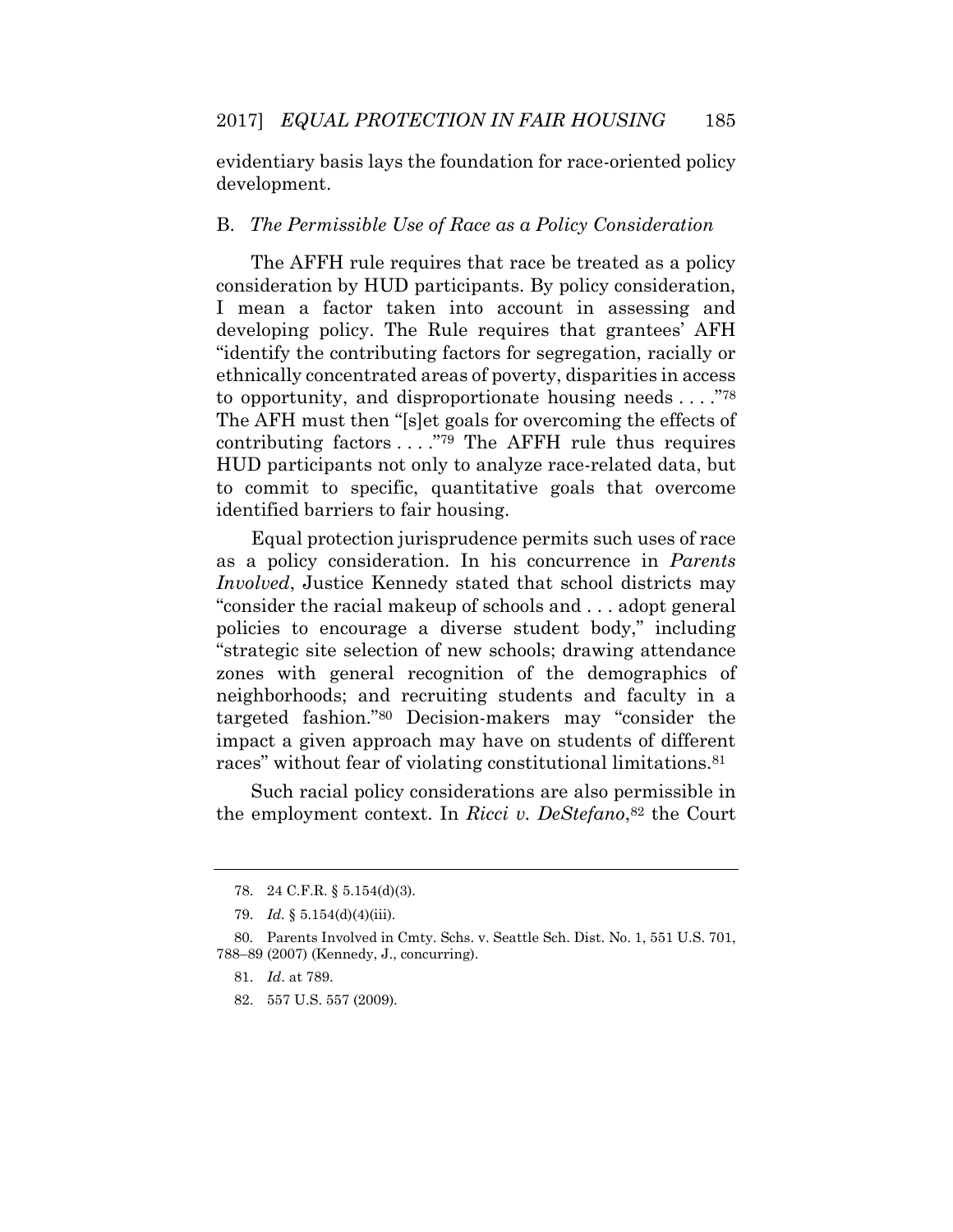held that the City of New Haven had violated Title VII when it threw out test results because of the racial makeup of the the question of disparate impact's constitutionality, the reasoning was permeated by constitutional reasoning, borrowing standards from equal protection jurisprudence to assess the City's argument that it threw out the test to avoid groups have a fair opportunity to apply for promotions and to participate in the process by which promotions will be by public officials do not amount to constitutionally suspect racial classifications. Public officials may consider racial demographics and the racial effects of proposed policies, so purpose in the relevant context, such as equal opportunity, resulting promotion pool.<sup>83</sup> While the opinion did not reach disparate impact [liability.84](https://liability.84) Justice Kennedy emphasized, in his plurality opinion, that the holding did not put into "question an employer's affirmative efforts to ensure that all made."85 The implication is that race-conscious deliberations long as they do so in pursuit of some legitimate governmental diversity, or integration.

 fair housing [context.86](https://context.86) Justice Kennedy, writing now for the efforts to encourage revitalization of communities that have long suffered the harsh consequences of segregated housing patterns."87 When setting their larger goals, local housing authorities "may choose to foster diversity and combat racial isolation with race-neutral tools, and mere awareness of race *Inclusive Communities* extends this framework to the majority, cited *Parents Involved* and *Ricci* before stating that the Court "does not impugn housing authorities' race-neutral

<sup>83.</sup> *Id.* at 592–93.

 The "strong basis in evidence test" from *Croson* was used in *Ricci* to determine whether the City was justified in believing that it would be subject to disparate 84. *Id*. at 582 (citing Richmond v. J.A. Croson Co., 488 U.S. 469, 500 (1989)). impact liability under Title VII if it had acted on the results of the test. *Id.* 

<sup>85.</sup> *Id*. at 585.

 86. Tex. Dep't of Hous. & Cmty. Affairs v. Inclusive Cmtys. Project, 135 S. Ct. 2507 (2015).

<sup>87.</sup> *Id.* at 2525.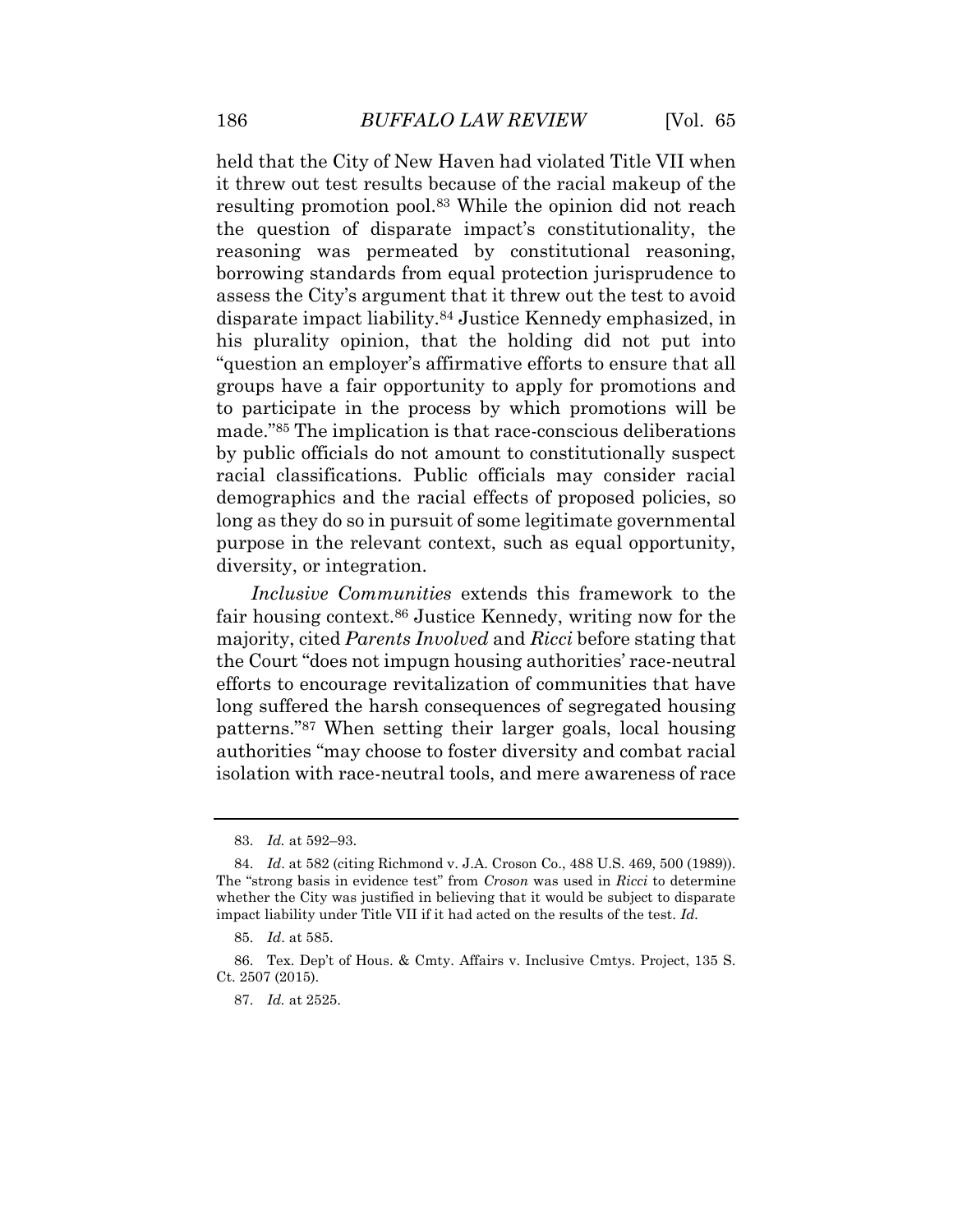in attempting to solve the problems facing inner cities does not doom that endeavor at the outset."<sup>88</sup>

 permitted, and may be statutorily required, to be "aware" of the racial dimension of their housing policy, as they attempt and reduce "racial isolation." This condones not merely an Housing authorities are therefore constitutionally to revitalize "segregated" communities, foster "diversity," official awareness of race, then, but programs that aim to alter the significance of race, and to "reduce the salience of race in our social and economic system."<sup>89</sup>

 policy-making to redress segregated housing, unequal housing opportunities, and related geographic inequities. What makes the Rule distinctive, as an affirmative action requirement, is that it does not merely mandate race- conscious policy, but requires a public participation process community and other interested parties, a consideration of the views and recommendations received, and a process for incorporating such views and recommendations into publicize their data analyses and proposed AFH "in a manner that affords residents and others the opportunity to AFH and provide notice of this public hearing."91 These public participation requirements must go above and beyond HUD's AFFH rule requires precisely such race-conscious within the planning procedure that is itself race-conscious. The Rule defines community participation as "a solicitation of views and recommendations from members of the decisions and outcomes."90 In particular, HUD grantees must examine its content and submit comments" and "[p]rovide for at least one public hearing during the development of the

<sup>88.</sup> *Id.* at 2512.

<sup>89.</sup> *Id*. at 2524.

<sup>90. 24</sup> CFR § 5.152 (2016).

 91. DEP'T OF HOUS. & URBAN DEV., AFFH FACT SHEET: COMMUNITY PARTICIPATION AND AFFH, GUIDANCE FOR CONSOLIDATED PROGRAM PARTICIPANTS (2015), <https://www.hudexchange.info/resources/documents/AFFH-Fact-Sheet>-Community-Participation-and-AFFH-Guidance-for-Consolidated-Plan-Program-Participants.pdf.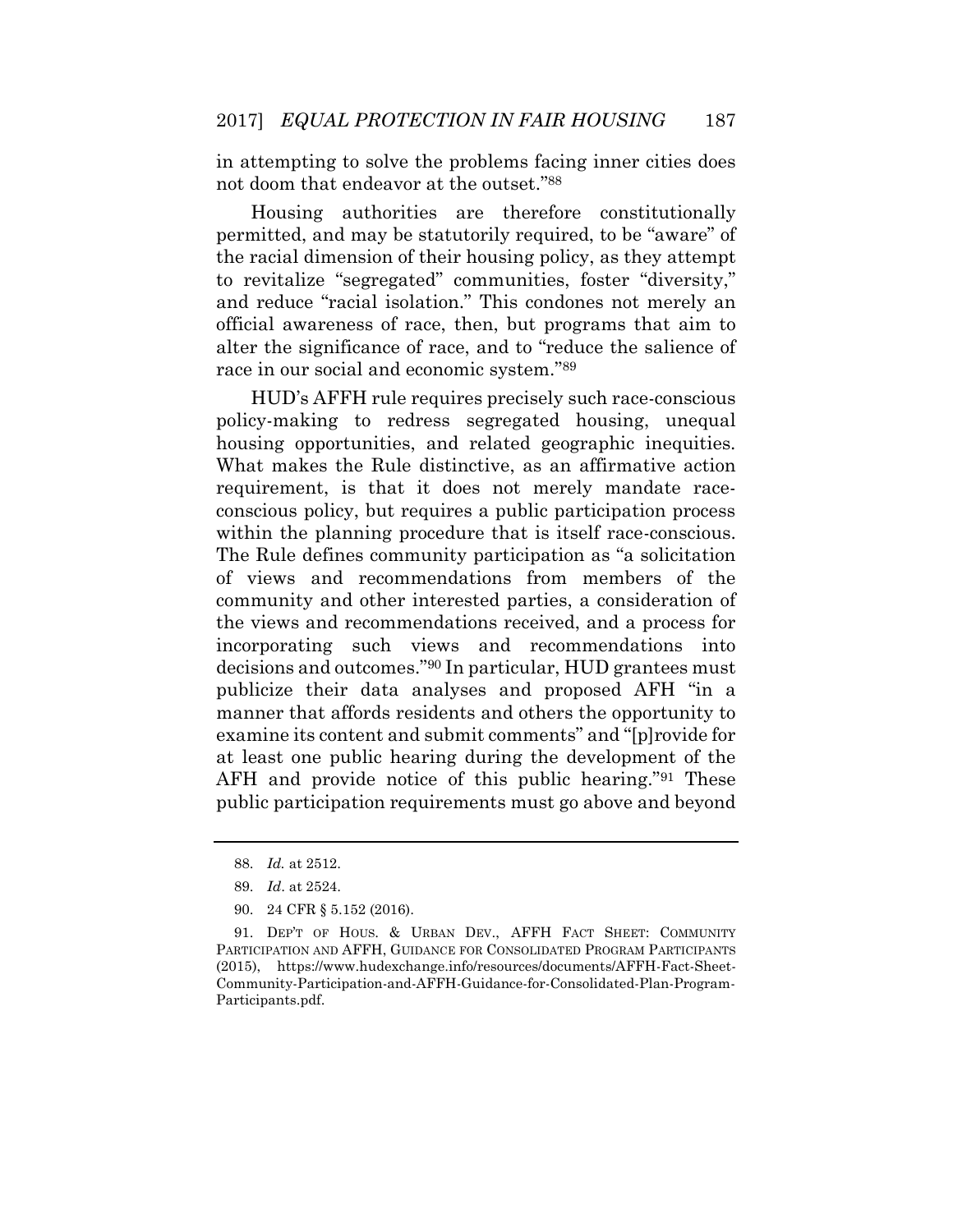a mere opportunity for comment. HUD participants, "must experienced exclusion, including racial and ethnic minorities, limited English proficient (LEP) persons, and excluded, the Rule aims to change the political status quo conduct outreach to those populations who have historically persons with disabilities."92 By requiring that HUD participants reach out to groups that have been historically away from the current constellation of interest and power within the relevant jurisdiction. This requirement can serve to "stack the deck" to the benefit of racial minorities and other groups who would otherwise not have an equal opportunity to influence the decision making process, owing to inequalities of access, resources, or the transaction costs of [participation.93](https://participation.93)

 consider race in their planning procedures, but to consider race in the way they involve the public within the planning and multifaceted, requiring consideration of racial housing problems and solutions, and empowering race-related social interests to have a voice in that policy process. In this sense, the Rule goes beyond the "mere awareness of race" Justice awareness of race.94 It is hard to imagine how a justiciable "mere" and "major" awareness—between a permissible kind of vague, casual, and undocumented sense that racial issues are implicated in a policy decision, and an impermissibly extensive effort to make these felt racial considerations legible, subject to public scrutiny, and efficacious. But the nonetheless gives pause that the normative foundations of The Rule therefore requires state actors not only to procedures. The mandated consideration of race is layered Kennedy would permit into a pervasive and systematic constitutional line could be drawn simply between such breadth of the AFFH rule's race-consciousness requirements

<sup>92.</sup> *Id.* 

 93. *See* Mathew D. McCubbins et al., *Administrative Procedures as Instruments of Political Control*, 3 J.L. ECON. & ORG. 243, 255 (1987).

<sup>94.</sup> *Inclusive Cmtys.*, 135 S. Ct. at 2525.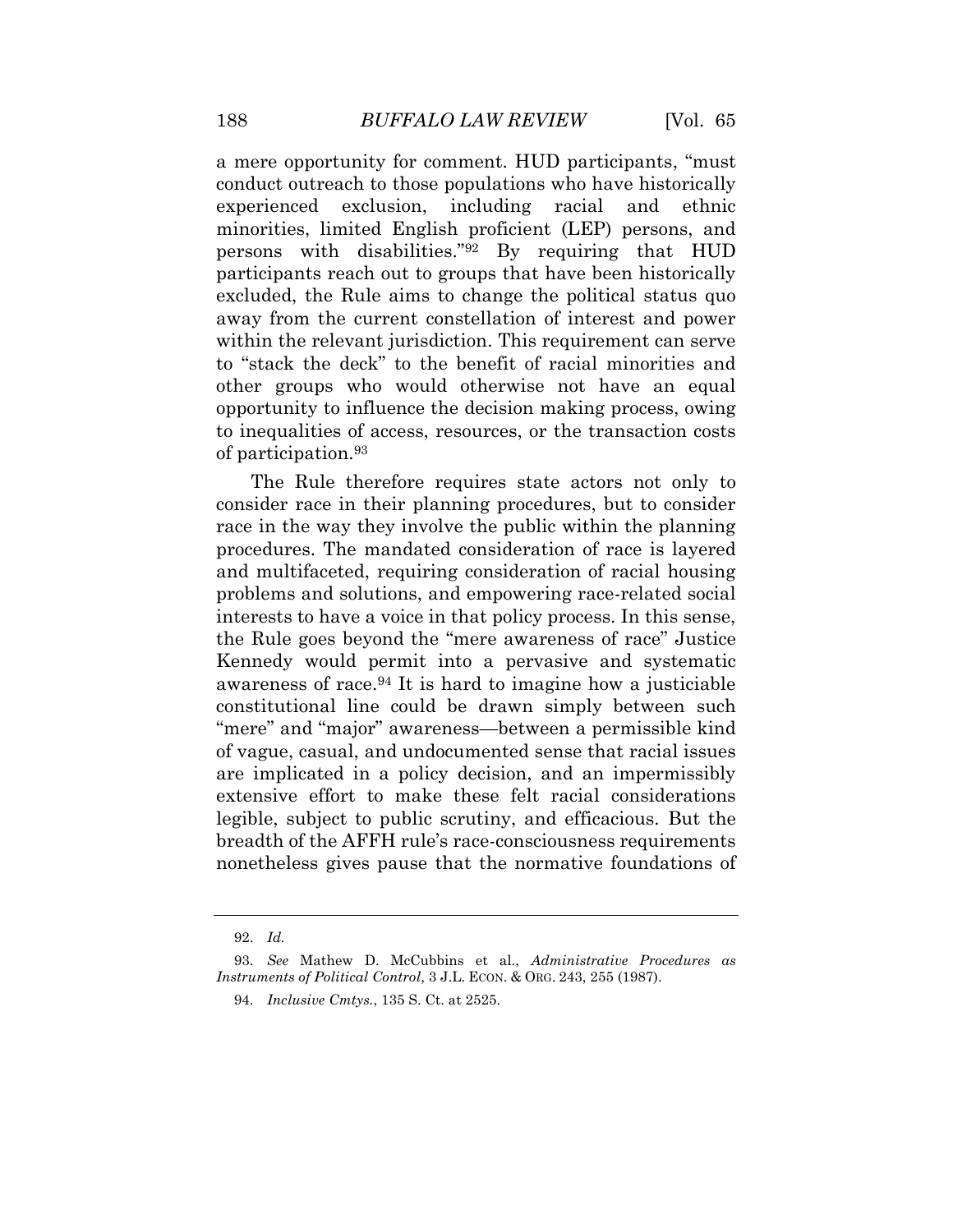current equal protection doctrine are being called into question, even as the formal rules of that doctrine shape the content and limits of the administrative intervention.

#### C. *The Suspect Use of Race as a Criterion of Decision*

 The AFFH rule does not condone the use of race as a criterion of decision. By a criterion of decision, I mean a burdens, rights or obligations. As noted above, the AFFH *Guidebook* advises that an "inappropriate goal would be the housing to certain racial or ethnic groups."95 At the factor which may determine the allocation of benefits or implementation of policies that limit occupancy of new conclusion of this Part, I underscore the AFFH rule's scrupulous avoidance of such racial decision-making criteria.

 Policy considerations lead to the formulation of decision criteria, but the two are distinct. At the stage of policy evaluation and formulation, factors may be taken into account to craft an appropriate decision-rule, which play no role in how the ultimate decision is to be made. For example, a public university might aim to increase the racial diversity of its student body through a program that admits the top ten percent of every high school class in the [state.96](https://state.96) The does not refer to an inquiry into the racial characteristics of the stage of policy formulation. It rather refers to racial policy is race-conscious but the decision-rule is race-neutral. This distinguishes a suspect racial classification from valid race-related categorizations. A suspect racial classification individuals or groups at the stage of information gathering, nor to the pursuit of certain valid race-conscious purposes at markers which actually determine how goods and entitlements are [distributed.97](https://distributed.97) 

When race is used as a criterion of decision, either by

<sup>95.</sup> U.S. DEP'T OF HOUS. & URBAN DEV., *supra* note 43, at 112.

<sup>96.</sup> *See* Danielle Holley & Delia Spencer, *The Texas Ten Percent Plan*, 34 HARV. C.R.-C.L. L. REV. 245, 253 (1999).

<sup>97.</sup> Carlon, *supra* note 72, at 1159–60.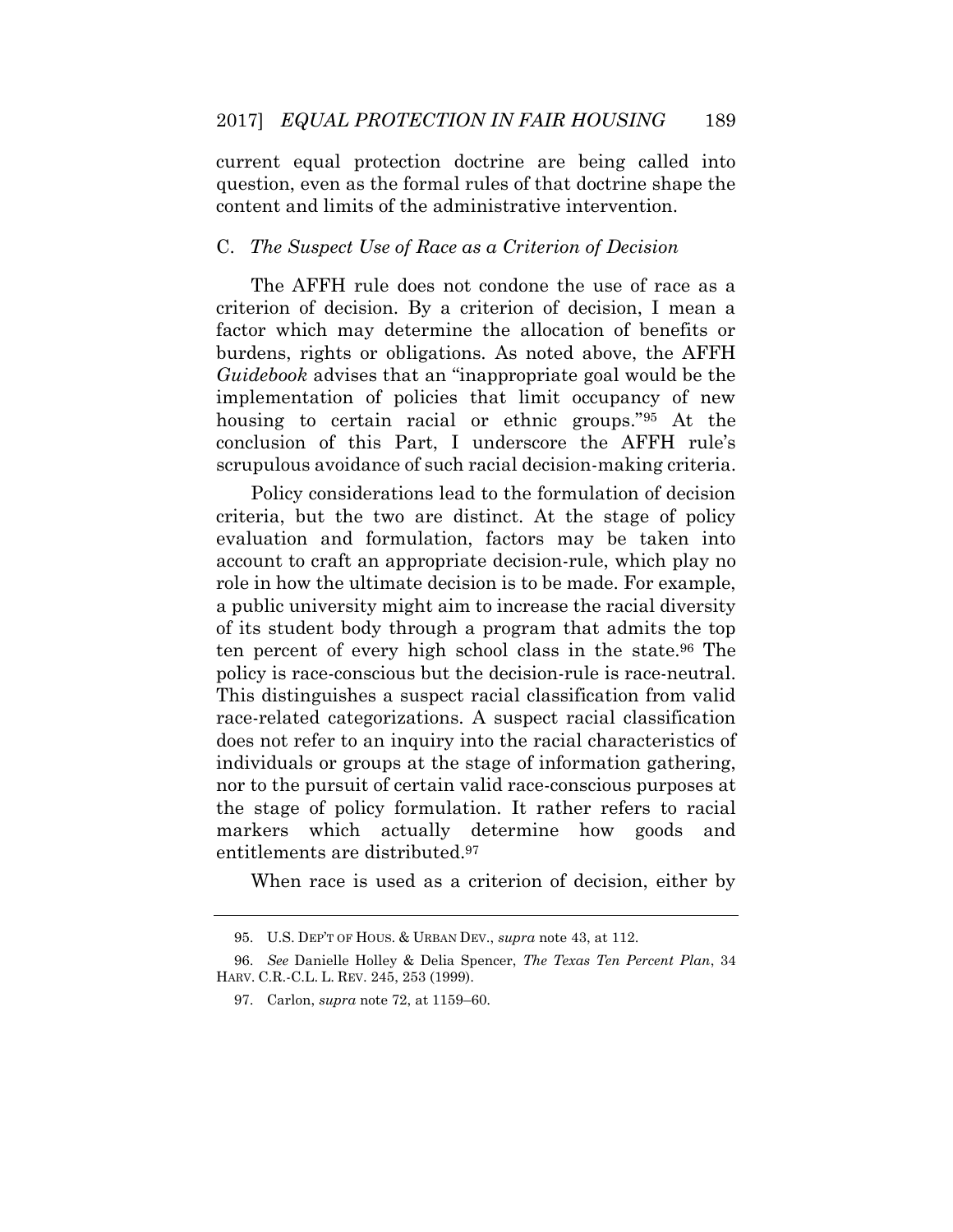courts or by other government actors, it is constitutionally the promotion of a certain number of individuals of a certain race must be narrowly tailored to advance a compelling governmental interest, such as remedying gross and for example, the Fifth Circuit vacated a remedial order of the predominantly white areas of metropolitan Dallas in which the poverty rate does not exceed 13%."100 The order was the thousands of black households sued the Dallas Housing Authority for excluding them from its housing voucher Fourteenth Amendment.101 In 1999, the Court vacated the District Court's latest injunction under a strict scrutiny of Section 8 vouchers "have not been given a fair try" and "other criteria than a racial standard will ensure the housing."<sup>102</sup> In this case, the order to construct fair housing housing be allocated in part to "predominantly white suspect, though not necessarily constitutionally proscribed. In the employment context, judicial remedies which compel persistent intentional [discrimination.98](https://discrimination.98) The same principle allies in the housing context. In *Walker v. City of Mesquite*,99 District Court which required the Dallas Housing Authority to construct 3200 new units of public housing "in latest chapter in litigation going back to 1985, when program in violation of the Equal Protection Clause of the standard, emphasizing that race neutral tools like expansion desegregated construction or acquisition of any new public triggered strict scrutiny because it required that public areas."103 It is important to emphasize, however, that strict

<sup>98.</sup> United States v. Paradise, 480 U.S. 149, 166–67 (1987).

<sup>99. 169</sup> F.3d 973 (5th Cir. 1999).

<sup>100.</sup> *Id.* at 977.

 101. Walker v. U.S. Dep't of Hous. & Urban Dev., 734 F. Supp. 1231, 1233–34 (N.D. Tex. 1989). For a full discussion of the case and critique of the Circuit Court's equal protection analysis, see Michelle Wilde Anderson, *Colorblind Segregation: Equal Protection as a Bar to Neighborhood Integration*, 92 CAL. L. REV. 841 (2004).

<sup>102.</sup> *Walker*, 169 F.3d. at 983.

<sup>103.</sup> *Id.* at 977.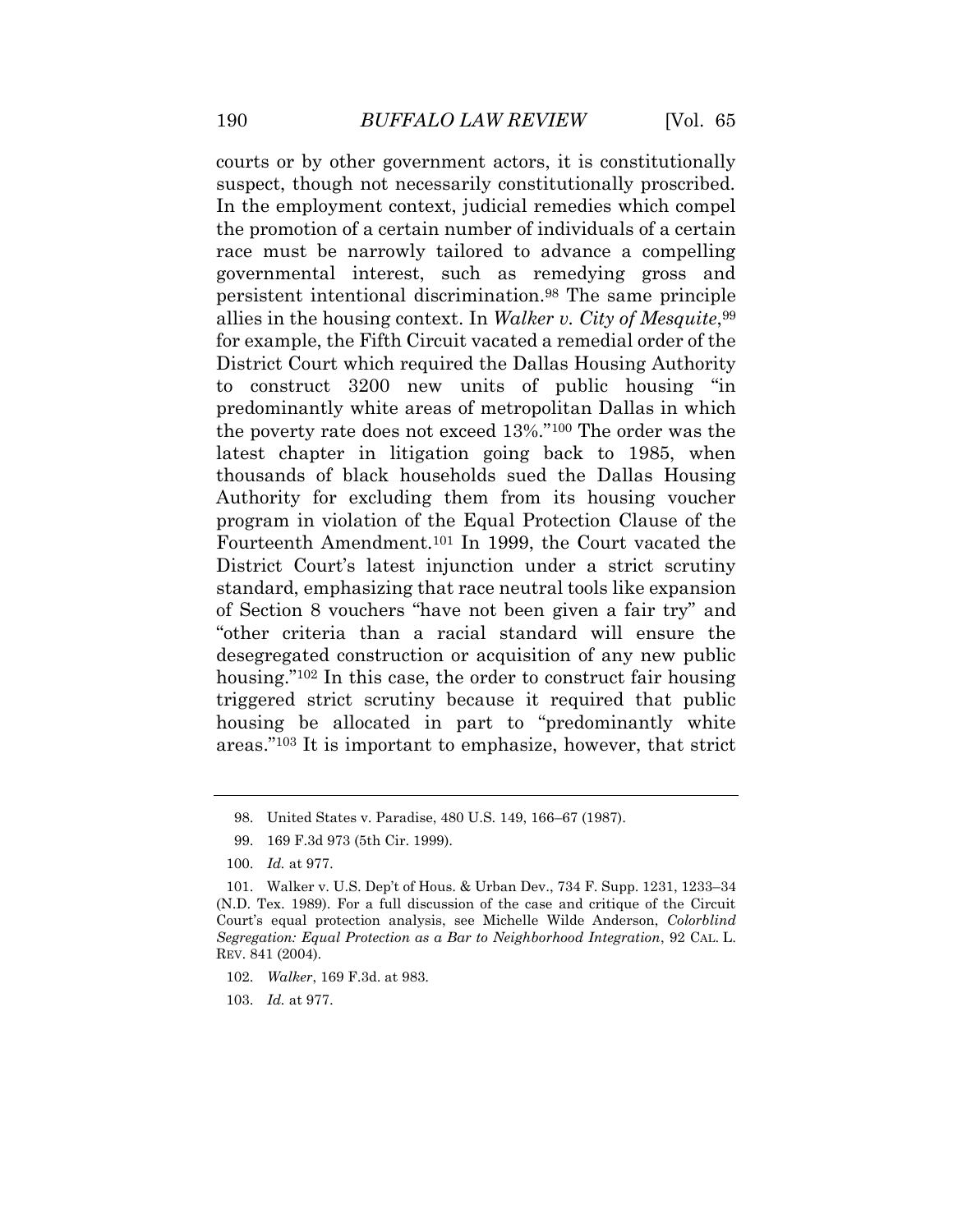an intensive review to ensure that they are necessary to cure particularly egregious or protracted unconstitutional or scrutiny does not categorically preclude the use of racial classifications in remedial orders; it rather subjects them to unlawful conduct.

 Race-based decisions by public actors other than courts are also treated to strict scrutiny. The use of racial criteria a law school admissions policy which allowed the a diverse student body.106 Since the law school explicitly determinations, race was a factor that could be considered in conferring a benefit, and thus the Court evaluated it as a in public contracting is constitutionally suspect.104 Likewise, in *Grutter v. Bollinger*105 the Court applied strict scrutiny to consideration of race as a "soft variable" in order to promote condoned consideration of race in making admissions suspect racial classification.

 the constitutionality of a decision rule that admitted the top ten percent of every graduating high school class in the state to the university was not challenged by any member of the court.107 In that case, racial diversity had been a policy consideration which had motivated the formulation of the ten percent rule,108 but the Rule itself did not in any way use allocation of benefits. Another admissions policy that treated race as a "plus factor" within a broader set of metrics did, In *Fisher v. University of Texas at Austin*, by contrast, the racial characteristics of applicants to determine the

- 106. *Id.* at 315 (citation omitted).
- 107. 133 S. Ct. 2411 (2013); Siegel, *supra* note 6, at 674.
- 108. Siegel, *supra* note 6, at 673.

 104. Adarand Constructors, Inc. v. Pena, 515 U.S. 200, 204 (1995) (applying strict scrutiny to federal rule classifying members of racial minorities as presumptively "socially and economically disadvantaged" for the purpose of Croson Co., 488 U.S. 469, 476–86 (1989) (applying strict scrutiny for city ordinance requiring prime contractors to award at least 30 percent of the value receiving statutorily mandated federal contracting preference); Richmond v. J.A. of each contract to businesses with at least 51 percent minority ownership).

<sup>105. 539</sup> U.S. 306 (2003).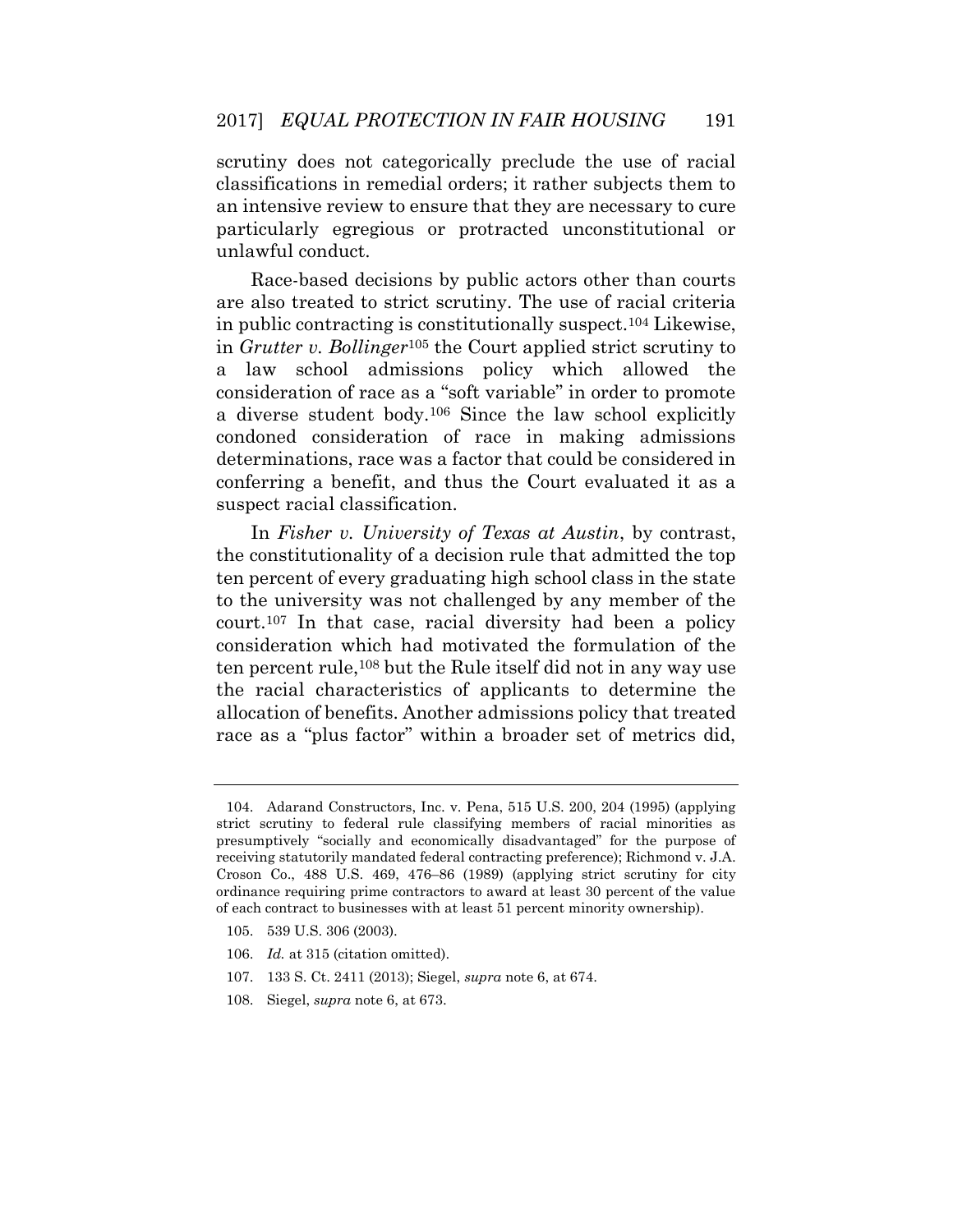two aspects of Texas' policy is that the Ten Percent Plan did the "plus factor" explicitly incorporated race into a matrix that determined students' admissibility. In *Fisher v.*  constitutionality of Texas' use of race as a plus factor in a however, trigger strict scrutiny.<sup>109</sup> What distinguishes these not use racial characteristics as admission criteria, whereas *University of Texas at Austin II*, the Court upheld the way that formally adheres to the presumption against the use of racial classifications, but arguably relaxes the strictness of the scrutiny applied.<sup>110</sup>

 "tiebreaker" in public school assignment decisions triggered strict scrutiny, and was not narrowly tailored to achieve a however, that school districts are "free to devise race- conscious measures . . . in a general way and without systematic, individual typing by race."<sup>112</sup> While Justice Kennedy presents the distinction as one between considering race in a "general way" versus "individual typing by race" this distinction cannot do all the work on its own.113 As described above, Justice Kennedy permits school districts to type individuals by race by collecting racially disaggregated data about school enrollments and academic performance.<sup>114</sup> This distinction underlies Justice Kennedy's recent equal protection jurisprudence outside of the educational domain as well. In *Parents Involved*, Justice Kennedy concurred in the judgment that the use of race as a compelling governmental interest.111 Justice Kennedy noted, treating each student in different fashion based solely on a It is not the fact that individuals are typed that triggers strict scrutiny, but rather that this typing may be part of the decision-rule that determines their school assignment.

114. *Id.* at 789.

<sup>109.</sup> *See* Fisher v. Univ. of Tex. at Austin II, 136 S. Ct. 2198 (2016).

<sup>110.</sup> *Id.* I discuss *Fisher II* at greater length below, at *infra* Part V.

<sup>111. 551</sup> U.S. 701 *passim* (2007).

<sup>112.</sup> *Id.* at 788–89.

<sup>113.</sup> *Id.*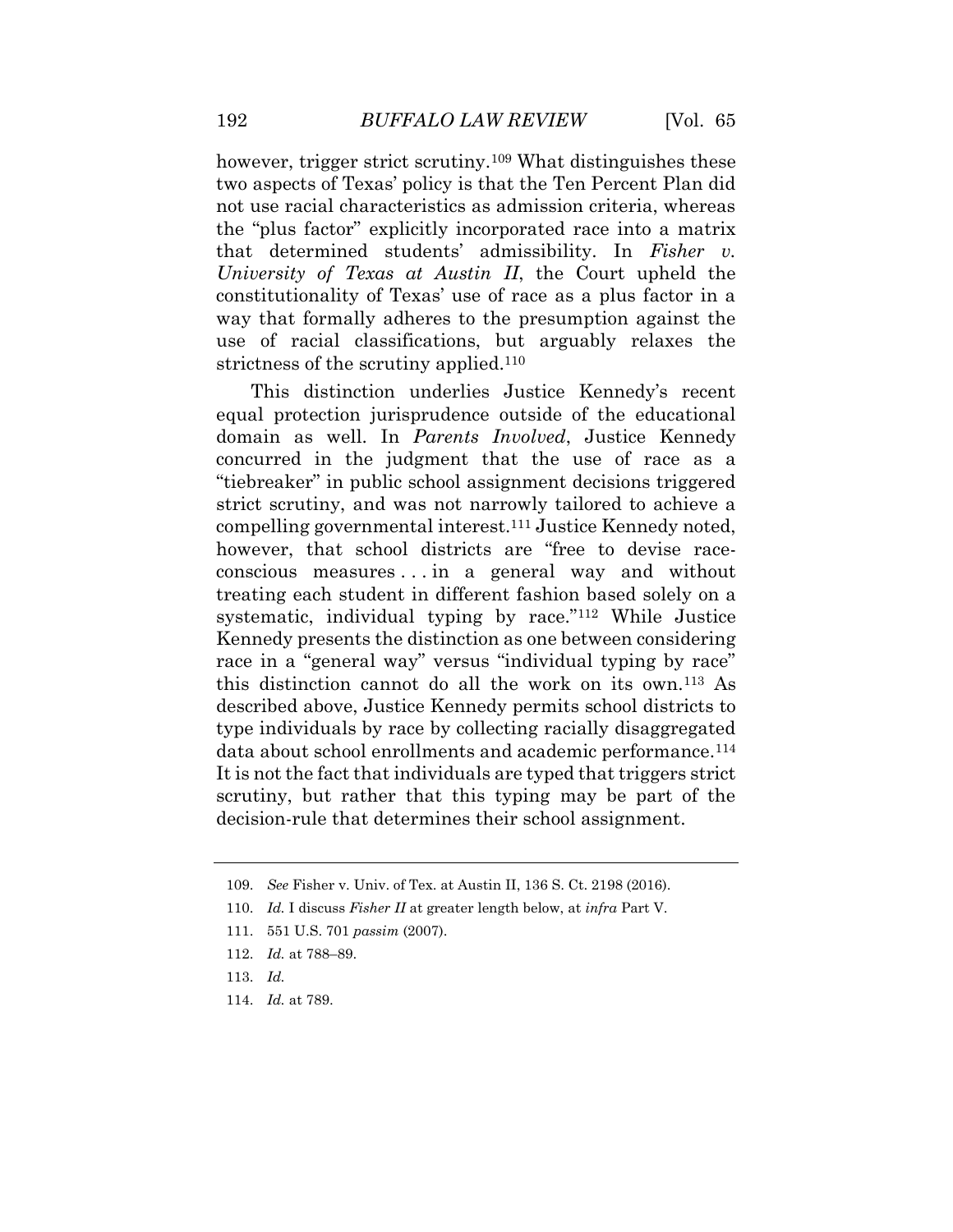distinction. Justice Kennedy went to great lengths to show that disparate impact liability is not structured in such a way as to encourage race-based decision-making, and to urge of decision.115 He refered to the "serious constitutional questions that might arise" if potential defendants adopt "racial quotas," or if race is "used and considered in a the use of race as a criterion of decision, as they require benefits and burdens to be assigned to a certain number of individuals because of a racial characteristic. Less drastic in *Ricci*,117 nonetheless may determine how benefits and burdens are distributed across individuals. Such explicit of individuals raise constitutional concerns. Justice Kennedy *Inclusive Communities* continues to adhere to this courts to structure remedies that do not make race a criterion pervasive and explicit manner to justify governmental or private actions."116 Racial quotas are the clearest instance of racial decision rules, such as the soft racial variable in *Grutter*, or the general concern about "not enough minorities" invocations of race to adjudicate the claims and competencies urges that race be reserved to the stage of data analysis and policy consideration, where it may inform the decision rules public and private officials craft, without playing any role in the decision calculus itself.

 The AFFH rule has fully imbibed this constitutional presumption against the use of racial classification in decision rules. *None* of the goals that HUD provides as examples in its *Guidebook* use race as a criterion of decision.118 That is to say, none of the suggested goals would

[T]o increase integration and overcome the disproportionate housing

<sup>115.</sup> *See* Tex. Dep't of Hous. & Cmty. Affairs v. Inclusive Cmtys. Project, 135 S. Ct. 2507 (2012).

<sup>116.</sup> *Id.* at 2522–24 (2012).

 117. Ricci v. DeStefano, 557 U.S. 557, 579 (2009) (internal quotation omitted).

 118. U.S. DEP'T OF HOUS. & URBAN DEV., *supra* note 43. Other goals suggested by the AFFH rule include changes to zoning ordinances as well as the dedication of public funds to preserving and improving affordable housing. Hypothetical examples include: (1)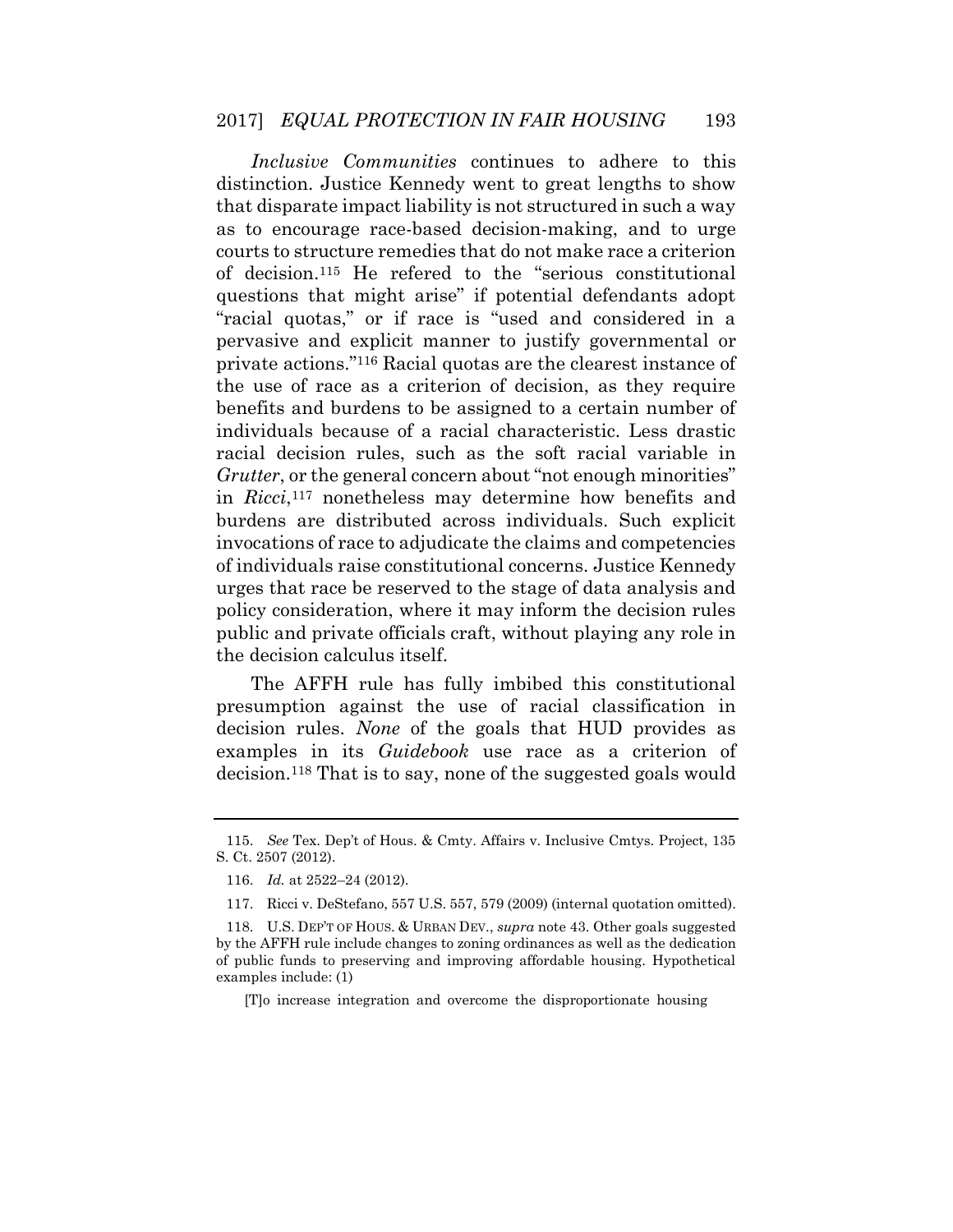burdens, or benefits according to the racial identity of individuals or populations. While race plays a major role in generally focus on creating housing opportunities that will have local housing authorities allocate housing resources, designing policies that will have race-related impacts, the goals themselves do not use racial criteria. Instead, they

 *Id.* at 115–16. (2) To address disproportionate housing needs and promote access to opportunity for members of protected classes in gentrifying neighborhoods, "preserve 100 units of current assisted housing . . . while investing in neighborhood schools to improve quality." *Id.* at 178. (3) To address neighborhood segregation and disparities in access to opportunity between a majority-minority "City" and a majority-white "County," "[a]mend County zoning ordinances and other regulatory barriers to the construction of new affordable housing in the County," such as permit requirements and lot size requirements; and "[p]reserve existing publicly supported housing and other affordable housing in the City." *Id.*  at 179–81. (4) To address segregation and disparities in access to education between the "suburbs" and "downtown area," "[a]mend zoning ordinances to eliminate restrictions to multifamily housing development in integrated areas and areas with educational, transportation, and low poverty exposure opportunities." *Id.* at 185. (5) To address effects of a single-family half-acre zoning ordinance, and the resulting concentration of poverty in a majority-minority area, "[e]nact an inclusive zoning ordinance with a 10% set aside of 'moderately priced housing units' for sale to households with incomes at or below 80 percent of the standard metropolitan statistical area." *Id.* at 186–87. (6) To address "widespread discriminatory steering of minority home seekers by real estate brokers," "[e]nact fair housing ordinance modeled after the Fair Housing Act, which establishes a City Commission on Human Rights to investigate complaints and conduct outreach." *Id.* at 187–88. (7) To address gentrification of the "Southwestern of conversion to high market rates, "preserv[e] . . . existing Long-Term Affordable Housing Stock in Southwest Quadrant" by identifying and preserving by X Quadrant" of a City, which has placed affordable housing in the quadrant at risk percent of affordable housing unit. *Id.* at 191–92. (8) To address poor housing for predominately Hispanic Housing Choice Voucher (HCV) recipients,

 provide light rehabilitation for a pool of voucher eligible 1–4 unit rental light rehabilitation, the owners of such units will be required to accept HCVs for a period of ten years. The City Housing Authority will also provide a higher payment standard of 110% for large (3 or more bedunits in areas of opportunity. As a condition of receiving the funding for room) units.

*Id.* at 193–94.

 needs of a specified protected class, at least 10 percent of newly devel- oped housing units in the Pacific and Huron neighborhoods will be af- fordable to families with incomes at or below 50 percent of AMI [Area Median Income], and at least another 10 percent of newly developed housing units in these neighborhoods will be affordable to families with incomes between 50 and 80 percent of AMI.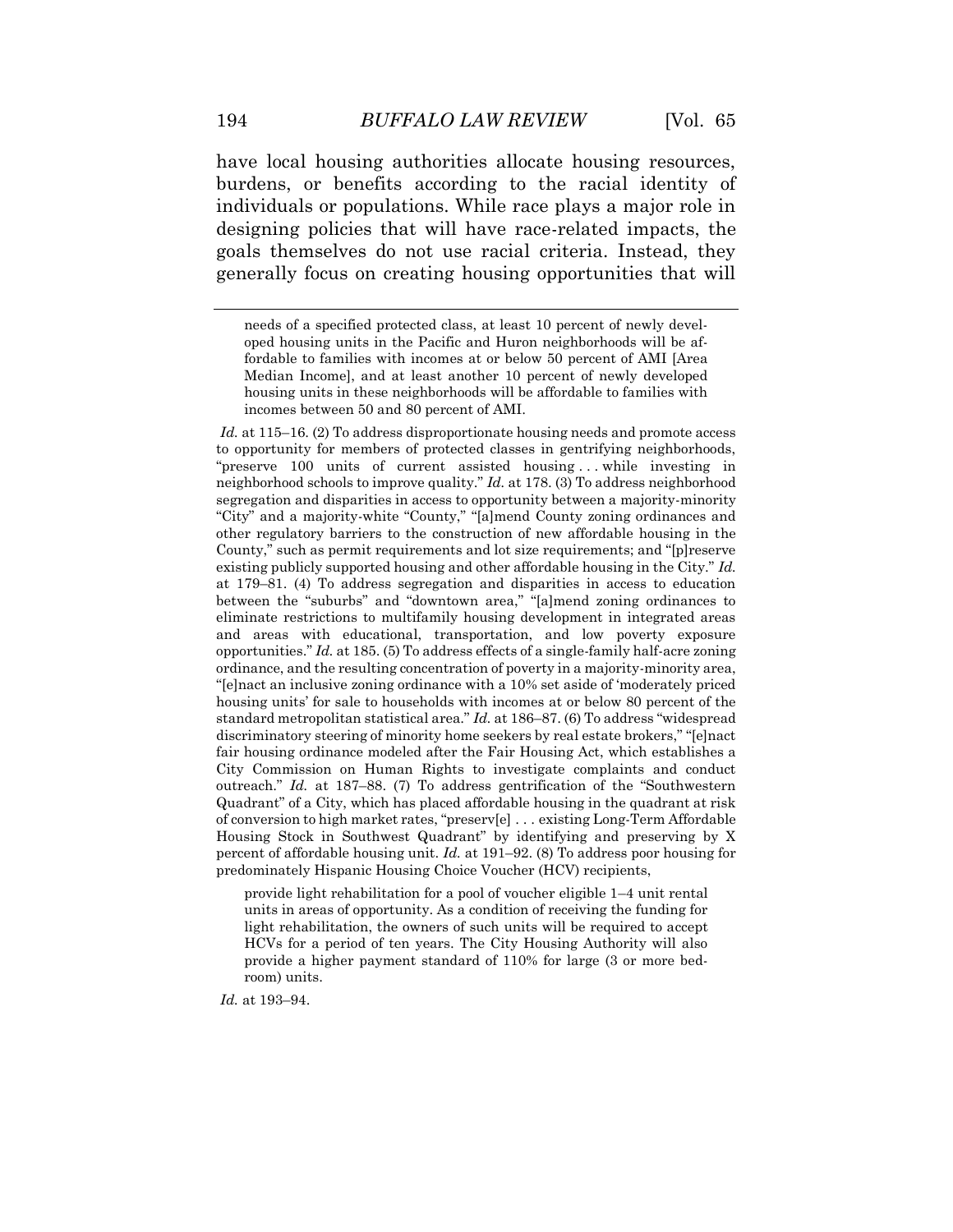affordable housing and related public services, both within areas of racially and ethnically concentrated poverty and participants to think about race when they analyze the problems in their housing market and craft solutions for have a disproportionately positive effect on minorities, owing to other demographic characteristics of the group. The goals use various *proxies* for race, such as income level. Most of the suggested goals focus on the creation and maintenance of outside of them. In this way, the AFFH rule urges those problems. But it counsels them not to set goals that explicitly mention race or make race determinative in the allocation of resources.

# III. DIALECTICS OF ADMINISTRATIVE CONSTITUTIONALISM: ADMINISTRATIVE CONCRETIZATION OF CONSTITUTIONAL DOCTRINE/ADMINISTRATIVE CHALLENGE TO DOCTRINAL **JUSTIFICATION**

 In this Part, I argue that the AFFH rule challenges the AFFH rule is a noteworthy study in how constitutional doctrine is operationalized and implemented in law, it shows how administrative law is "concretized makes sure to stop short of requiring, proposing, or in any way encouraging the explicit use of a racial classification to there is a wide variety of racially progressive policy that the federal government and state and local policymakers can rationale for the Court's current equal protection doctrine, even as it adheres to the doctrine's formal requirements. The administrative law. To borrow a phrase from German public constitutional law."119 The Rule makes use of the broad range of constitutionally permissible race-conscious policy-making that equal protection jurisprudence currently permits. But it allocate benefits and burdens. The Rule goes to show that conduct while remaining within the strictures of current doctrine.

<sup>119.</sup> Fritz Werner, *Verwaltungsrecht als konkretisiertes Verfassungsrecht*, 74 DEUTSCHES VERWALTUNGSBLATT 527, 527–43 (1959) (Ger.) (author's translation).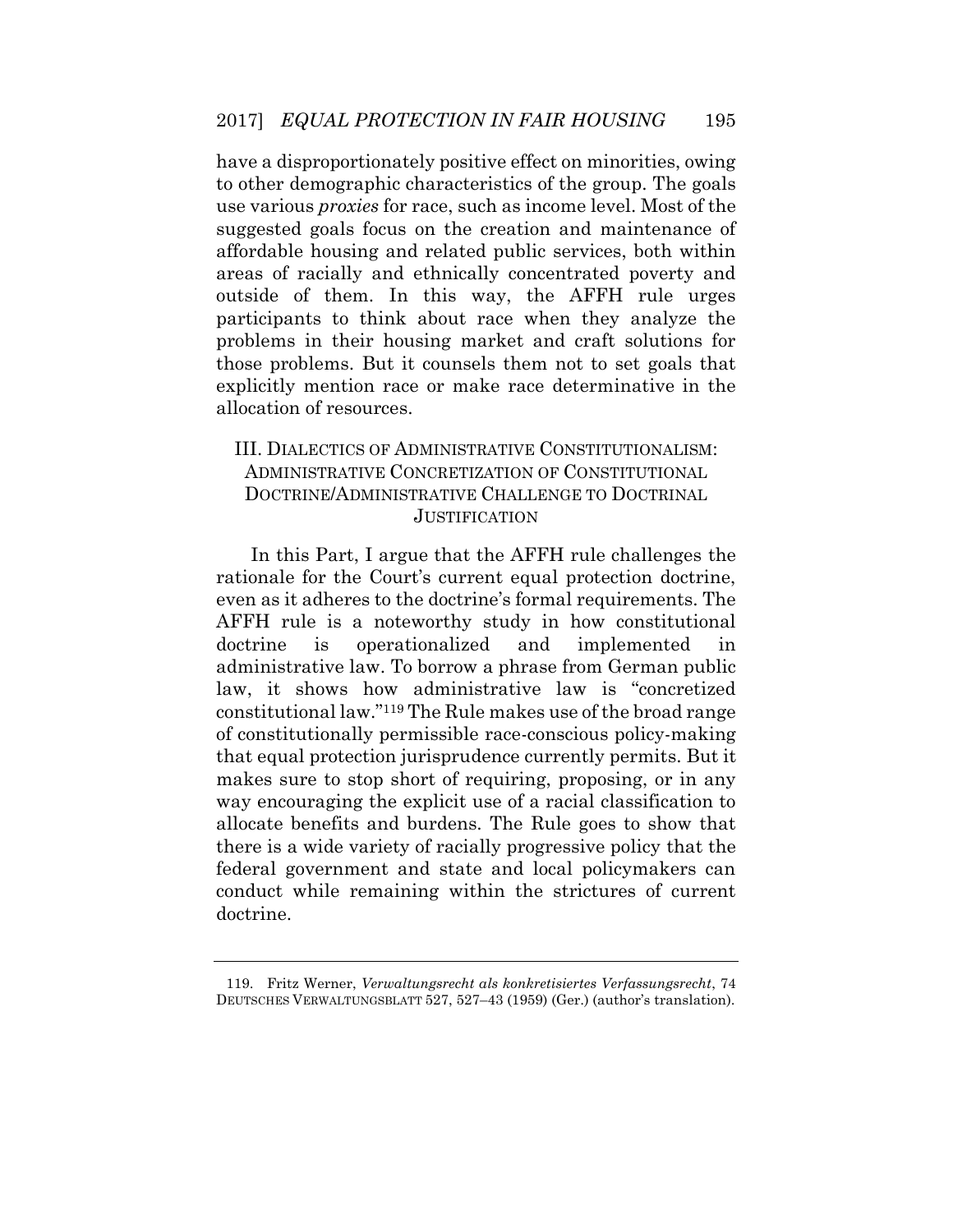At the same time, however, the Rule pushes up against one of the broader rationales the Court gives for the of race. As Justice Kennedy observed in *Inclusive Communities*, "automatic or pervasive injection of race into public and private transactions covered by the FHA has above, automatically and pervasively inject race into HUD participants' planning processes, and into the Department's review of submissions to HUD. But the "special dangers" of to avoid forms of state action that heighten the salience of race in public consciousness. The Rule conflicts with this housing policy around questions of the racial opportunity structure. In this sense, it runs counter to the emphasis of conspicuous and less visible in public policy. This aspect of the Rule might raise constitutional concerns. But because the Rule so cleanly hews to the distinctions drawn in recent jurisprudence, the Court could not easily find that the Rule distinctions it has drawn. The Rule thus highlights the form—between what Professor Reva Siegel calls equal and distinctions it draws between permissible and suspect uses special dangers . . . ."120 The Rule does indeed, as described the "injection of race" Justice Kennedy alludes to here remain undefined. In this Part, I aim to better specify the underlying constitutional concern with such thorough-going consideration of race. I argue that the underlying concern is rationale by requiring an explicit reorientation of local current equal protection law on making race seem less ran afoul of equal protection without abandoning the formal tension between the constitutional rationale and its doctrinal protection's "rule structure" and its "justificatory rhetoric."<sup>121</sup>

<sup>120. 135</sup> S. Ct. at 2525.

 121. Reva B. Siegel, *Why Equal Protection No Longer Protects: The Evolving Forms of Status-Enhancing State Action*, 49 STAN. L. REV. 1111, 1119 (1997).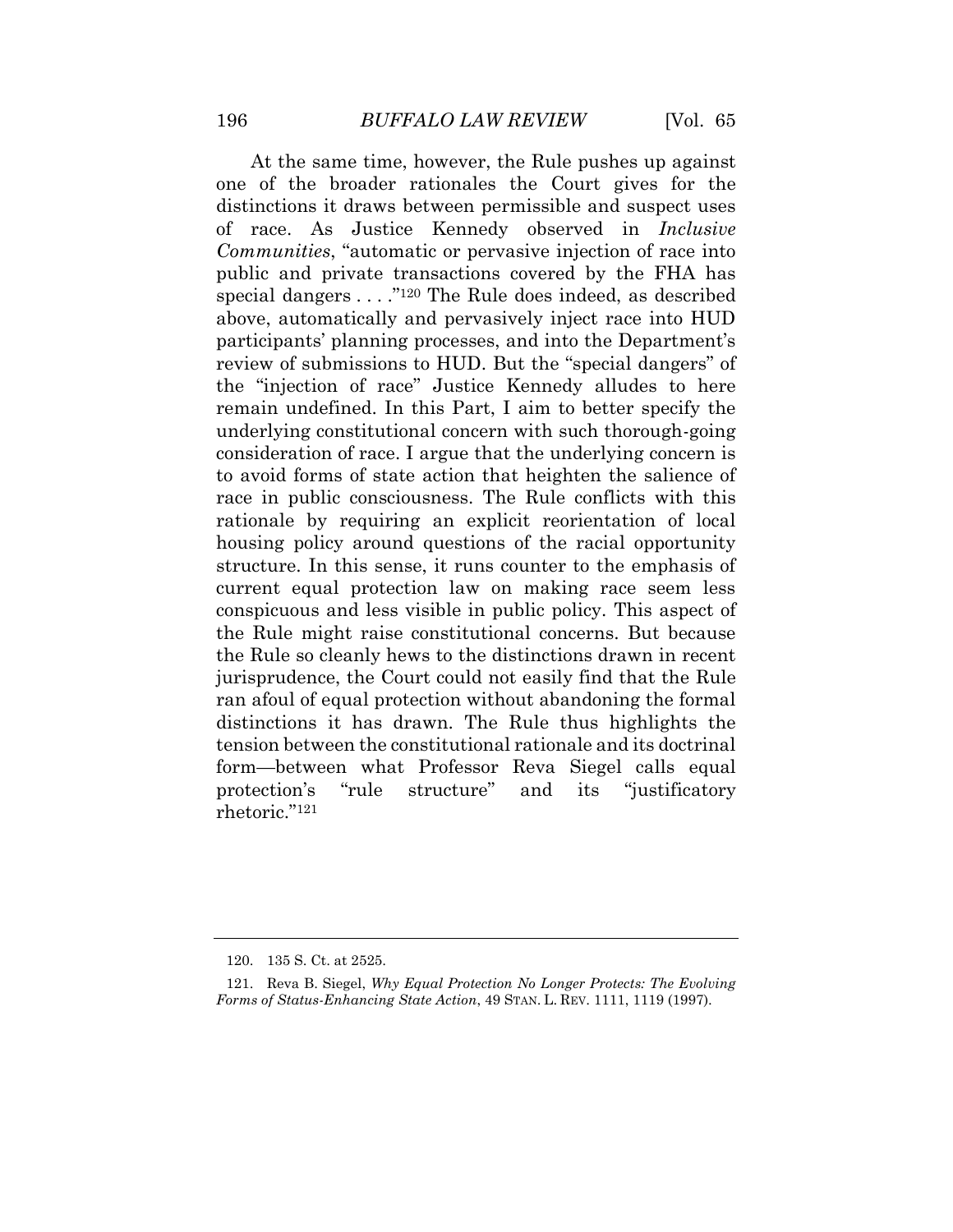# A. *The Court's Logic of Concealment*

 require state actors to say one thing and to mean another— facially neutral decisional criteria. For Justice Kennedy, the action is the risk that it might make race more, rather than less, important in shaping policy outcomes and social overt race-based actions that would "set our Nation back in its quest to reduce the salience of race in our social and focuses judicial inquiry on the affective responses to race- conscious policy-making, aiming to avoid actions that exacerbate racial antagonism. In *Ricci*, for example, Justice Kennedy was particularly concerned with the way white fire however, the firefighters saw their efforts invalidated by the system" would not necessarily take no account of race whatever.124 Rather, it would consider racial impacts *ex ante*  in the design of the test, and attempt to adjust the across racial groups. Such concealed efforts are to be impression that their individual cases are disposed of Recent equal protection cases strike an ironic pose. They to conceal legitimate race conscious purposes beneath underlying constitutional issue with race-conscious state interaction more broadly. He is concerned with avoiding economic system."122 The emphasis on "salience" is crucial. It fighters perceived the City's invalidation of their test results, and about how this perception would impact race relations at large: "Employment tests can be an important part of a neutral selection system that safeguards against the very racial animosities Title VII was intended to prevent. Here, City in sole reliance upon race-based statistics."123 A "neutral parameters so as to avoid severe differences in performance encouraged because they do not give affected parties the according to their race, even if race was central to designing the evaluation.

<sup>122.</sup> *Inclusive Communities*, 135 S. Ct. at 2524.

<sup>123.</sup> Ricci v. DeStefano, 557 U.S. 557, 584 (2009).

<sup>124.</sup> *Id.*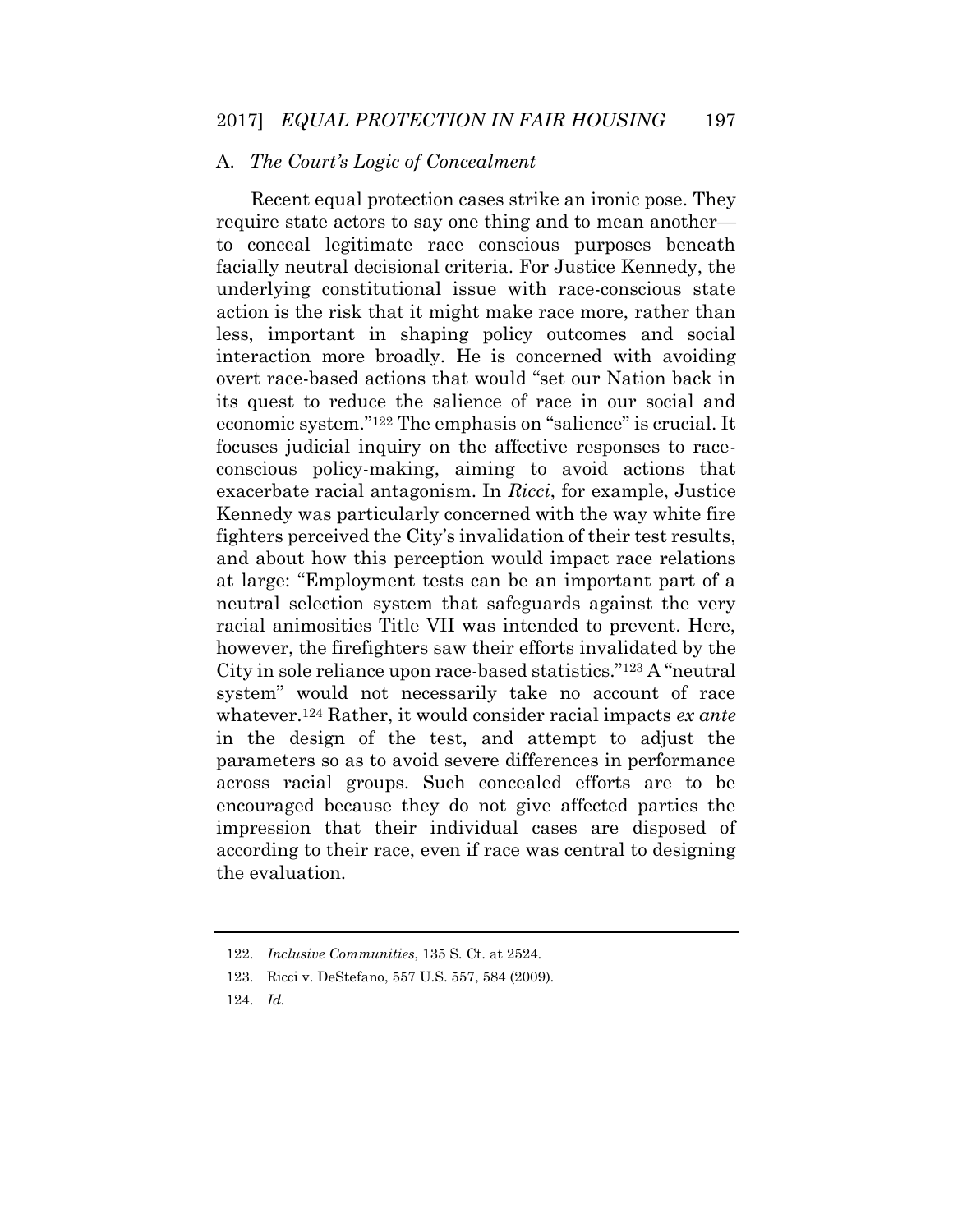consciousness, on the other. Since Justice Harlan declared in color-blind,"125 a major strand of equal protection analysis action.126 On the other end of the spectrum, some scholars only a *de jure* racial caste system, but also the broader set of perspective, the use of a racial classification would be presumptively permissible if it were intended to redress past The logic of concealment in equal protection jurisprudence is a compromise position between formal colorblindness, on the one hand, and full-throated racehis dissent in *Plessy v. Ferguson* that "[o]ur constitution is has sought to expunge the consideration of race from state read *Brown v. Board of Education*,<sup>127</sup> and the ensuing Civil Rights Revolution, as prescribing principles of "antisubordination"128 or "anti-humiliation,"129 which targets not social institutions, practices, and meanings that perpetuate material inequality between racial groups.130 From this discrimination or to promote equal opportunity—if, in Justice Steven's words, the classification serves as a "welcome mat" rather than a "[n]o [t]respassing sign."<sup>131</sup>

127. 347 U.S. 483 (1954).

 128. Jack M. Balkin & Reva B. Siegel, *The American Civil Rights Tradition: Anticlassification or Antisubordination?*, 58 U. MIAMI L. REV. 9, 10 (2003); Owen  M. Fiss, *Groups and the Equal Protection Clause*, 5 PHIL. & PUB. AFF. 107, 108 (1976).

129. ACKERMAN, *supra* note 2, at 150.

 130. *See* Kimberlé Williams Crenshaw, *Race, Reform, and Retrenchment: Transformation and Legitimation and Antidiscrimination Law*, 101 HARV. L. REV. 1331 (1988); Charles R. Lawrence III, *The Id, the Ego, and Equal Protection: Reckoning with Unconscious Racism*, 39 STAN. L. REV. 317, 327 (1987).

131. *Adarand Constructors*, 515 U.S. at 245 (Stevens, J., dissenting).

<sup>125. 163</sup> U.S. 537, 559 (1896).

 126. *See, e.g.*, Adarand Constructors v. Pena, 515 U.S. 200, 240–41 (1995) (Thomas, J., concurring in part and concurring in the judgment); ALEXANDER M.  *Scrutiny of Facially Race-Neutral State Action and the Texas Ten Percent Plan*,  53 BAYLOR L. REV. 289 (2001); Richard A. Posner, *The DeFunis Case and the*  REV. 1, 19–20 (1974). For a critical review of reactionary colorblindness, see Ian  F. Haney López, *"A Nation of Minorities": Race, Ethnicity, and Reactionary* BICKEL, THE MORALITY OF CONSENT 132–33 (1975); Brian T. Fitzpatrick, *Strict Constitutionality of Preferential Treatment of Racial Minorities*, 1974 SUP. CT. *Colorblindness*, 59 STAN. L. REV. 985 (2007).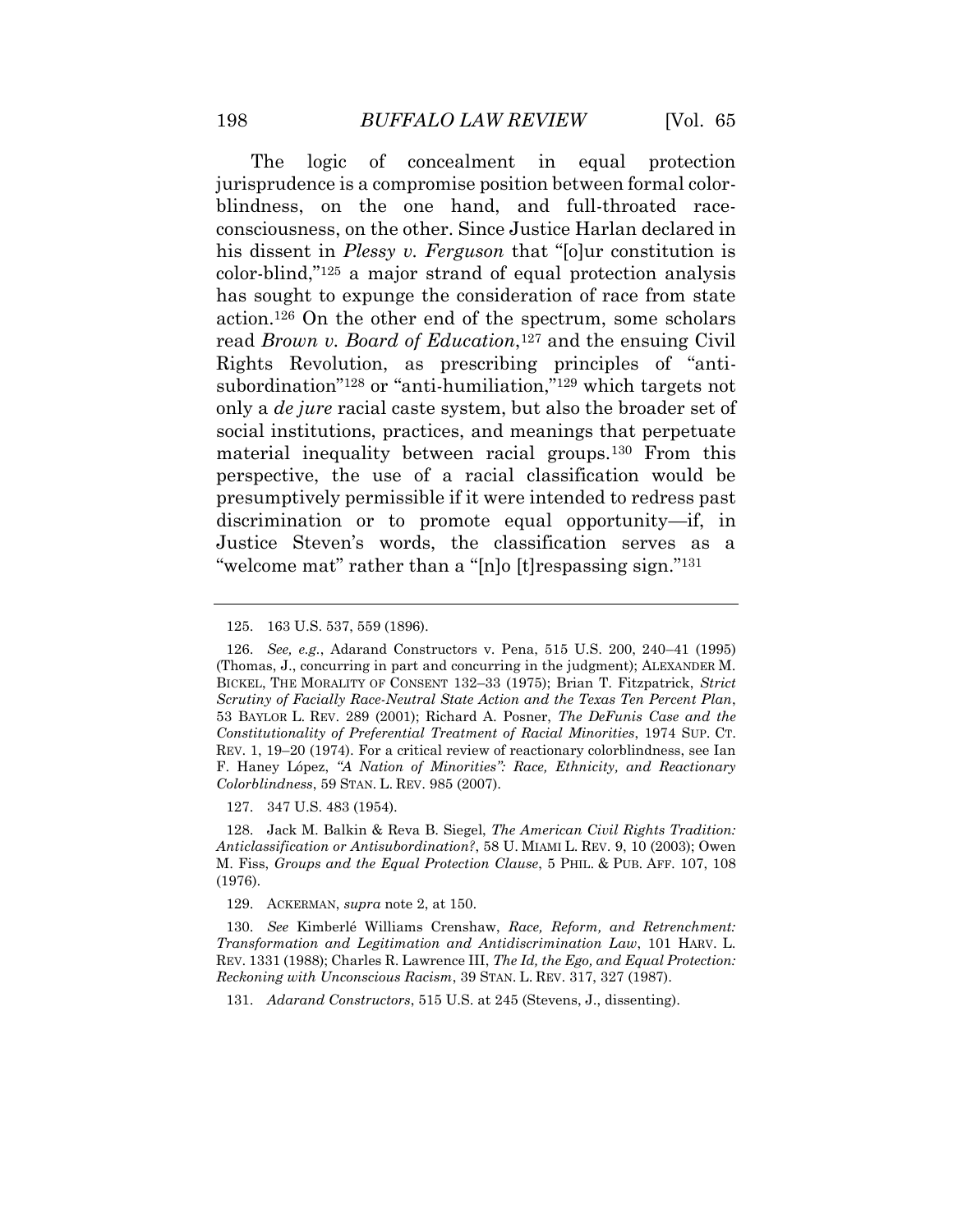Kennedy refused to sign on to an outright ban on the consideration into the background of policy, where its As the conservative wing of the Court insisted increasingly on the formal color-blind perspective, Justice consideration of race in policy decisions.132 Recognizing that diversity and group solidarity could have important benefits for a democratic society, at least in the education and voting contexts,133 but still acknowledging the force of the colorblind ideal, Justice Kennedy sought to push racial influence would be less directly felt.

 The constitutional need for such concealment stems from the mismatch between a colorblind aspiration and a social should not matter; the reality is that too often it does."<sup>134</sup> Justice Harlan's color-blind norm is a fitting "aspiration," but "[i]n the real world, it is regrettable to say, it cannot be a making would prevent state actors from mitigating the continuing influence of racial identity in shaping individuals' that "state and local authorities must accept the status quo reality in which race continues to determine social outcomes. In his concurrence in *Parents Involved*, Justice Kennedy stated the tension squarely: "The enduring hope is that race universal constitutional principle."135 Justice Kennedy acknowledges that an outright ban on race-conscious policyopportunity.136 Such a categorical approach would require of racial isolation in schools . . . ."<sup>137</sup>

 the government's ability to address problems like racial At the same time that Justice Kennedy wants to preserve

 132. Parents Involved in Cmty. Schs. v. Seattle Sch. Dist. No. 1, 551 U.S. 701, *See generally* Heather Gerken, *Justice Kennedy and the Domains of Equal*  782–98 (2007) (Kennedy, J., concurring in part and concurring in the judgment). *Protection*, 121 HARV. L. REV. 104, 108 (2007).

<sup>133.</sup> *See* Gerken, *supra* note 132, at 108.

<sup>134.</sup> *Parents Involved*, 551 U.S. at 787.

<sup>135.</sup> *Id.* at 788.

<sup>136.</sup> *Id.* at 787–88.

<sup>137.</sup> *Id*. at 788.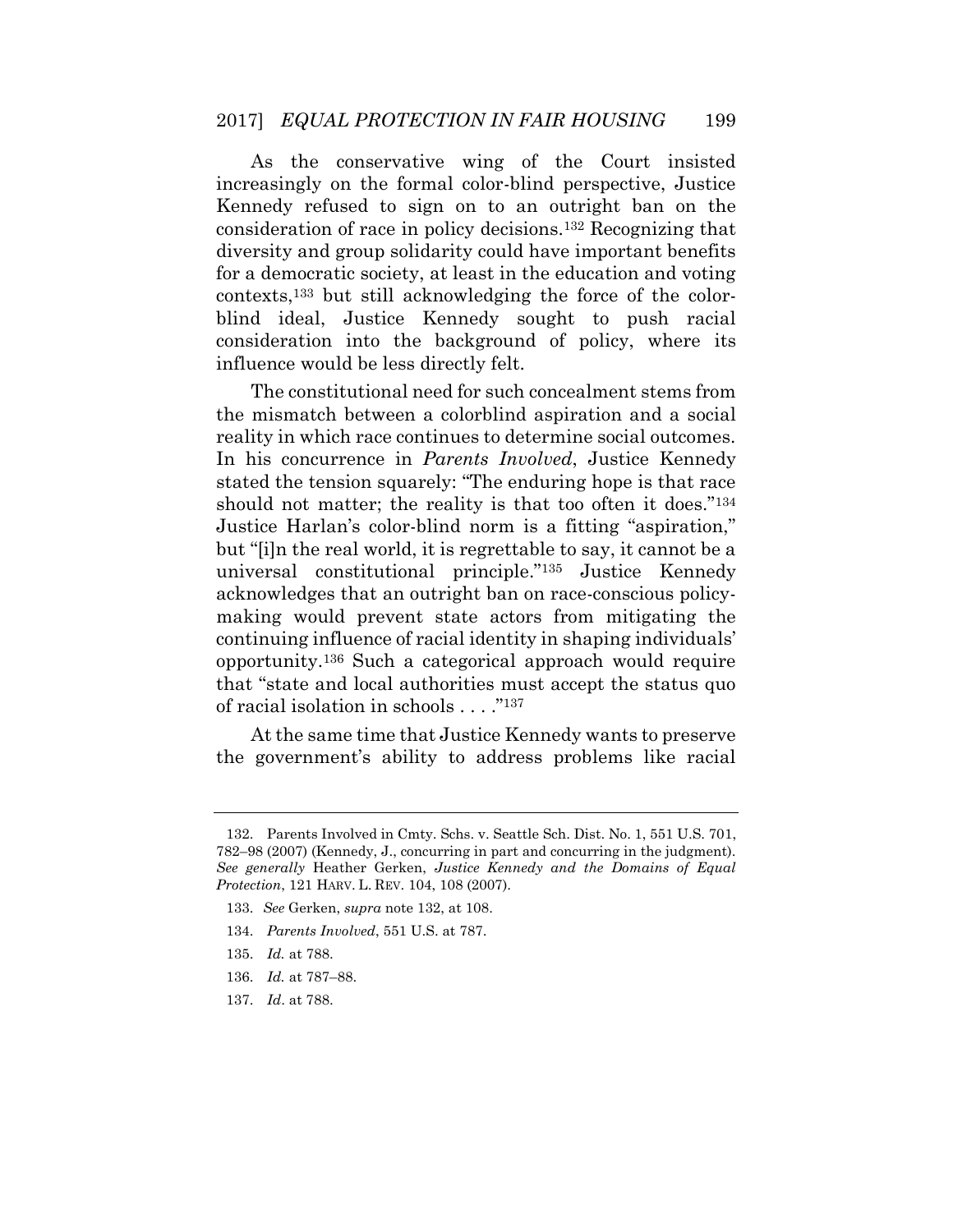segregation, he is keen to avoid forms of action that underscore the social significance of race: "To make race matter now so that it might not matter later may entrench the very prejudices we seek to overcome."138 Condoning race- conscious policies such as "strategic site selection," and Justice Kennedy emphasizes that "[t]hese mechanisms are race conscious but do not lead to different treatment based defined by race."139 The distinction here turns in part on the expressive content of public policy-making. A concern for racial outcomes in policy-making is less likely than an allocation of benefits according to racial criteria to "general recognition of the demographics of neighborhoods," on a classification that *tells* each student he or she is to be communicate to affected persons that their race significantly influences their opportunities and constraints. Policymakers should therefore try to address racial cleavages and inequalities without explicitly telling anyone they are doing so.

 reapportionment legislation violated the Equal Protection Clause.141 In that case, North Carolina had drawn a Department's rejection of its earlier proposals under its enforcement powers under Voting Rights Act.142 The Court face that it is 'unexplainable on grounds other than race' demands the same close scrutiny that we give other state laws that classify citizens by race."143 Justice O'Connor made A similar approach can be seen in *Shaw v. Reno*,140 where the Court found that North Carolina's electoral labyrinthine electoral district in response to the Justice found that "redistricting legislation that is so bizarre on its

- 141. *Id.* at 649.
- 142. *Id.* at 634–37.

 143. *Id.* at 644 (quoting Vill. of Arlington Heights v. Metro. Hous. Dev. Corp., 429 U.S. 252, 266 (1977)). The reference to *Arlington Heights* is not entirely on

<sup>138.</sup> *Id.* at 782.

<sup>139.</sup> *Id*. at 789 (emphasis added).

<sup>140. 509</sup> U.S. 630 (1993).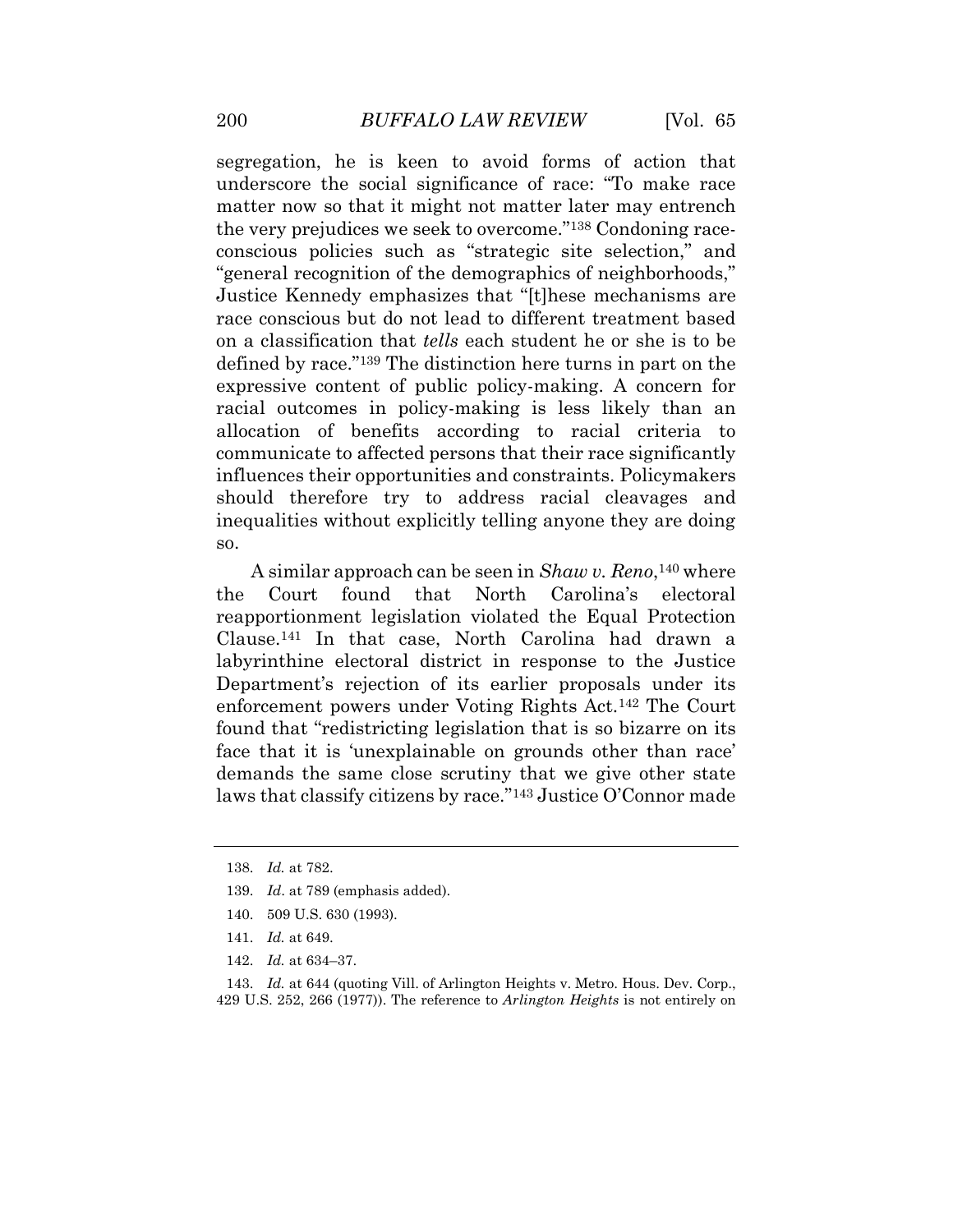it clear that "reapportionment is one area in which explicable in terms of its racial makeup "reinforces the regardless of their age, education, economic status, or the political interests, and will prefer the same candidates at the polls."145 It reinforces, rather than dispels, race-based *appearances* do matter."144 An electoral district that is only perception that members of the same racial group community in which they live—think alike, share the same thinking about the social and political world we inhabit.

 Professors Richard H. Pildes and Richard G. Niemi argue that this case is concerned with avoiding "value violates the Constitution not when race-conscious lines are were simply one factor among many in awarding contracts or classifications nonetheless triggered strict scrutiny,147 and in some cases rendered them unconstitutional.148 *Shaw* is therefore better understood as aiming to avoid forms of state action that make the influence of racial purpose too obvious reductionism . . . [T]he process of designing election districts drawn, but when race-consciousness dominates the process too extensively."146 While this interpretation might accurately capture that case standing alone, it is difficult to square with equal protection doctrine more broadly. It cannot account for those cases where racial classifications granting university admissions, and yet the use of such

 point because in that passage the Court was explaining how indirect evidence such as racial effects can sometimes demonstrate a discriminatory intent. 429 legislation was motivated by an invidious discrimination, but rather, whether a legitimate race-related purpose (avoiding minority voter dilution) simply had U.S. at 266. In *Shaw*, by contrast, the concern was not whether North Carolina's become too obvious. 509 U.S. at 644.

<sup>144.</sup> *Shaw*, 509 U.S*.* at 647 (emphasis added).

<sup>145.</sup> *Id.* 

 *Districts," and Voting Rights: Evaluating Election District Appearances After* 146. Richard H. Pildes & Richard G. Niemi, *Expressive Harms, "Bizarre* Shaw v. Reno, 92 MICH. L. REV. 483, 500 (1993).

 147. *See, e.g.*, Fisher v. Univ. of Tex. at Austin, 133 S. Ct. 2411 (2013); Grutter v. Bollinger, 539 U.S. 306 (2003).

<sup>148.</sup> *See, e.g.*, Richmond v. J.A. Croson Co., 488 U.S. 469 (1989).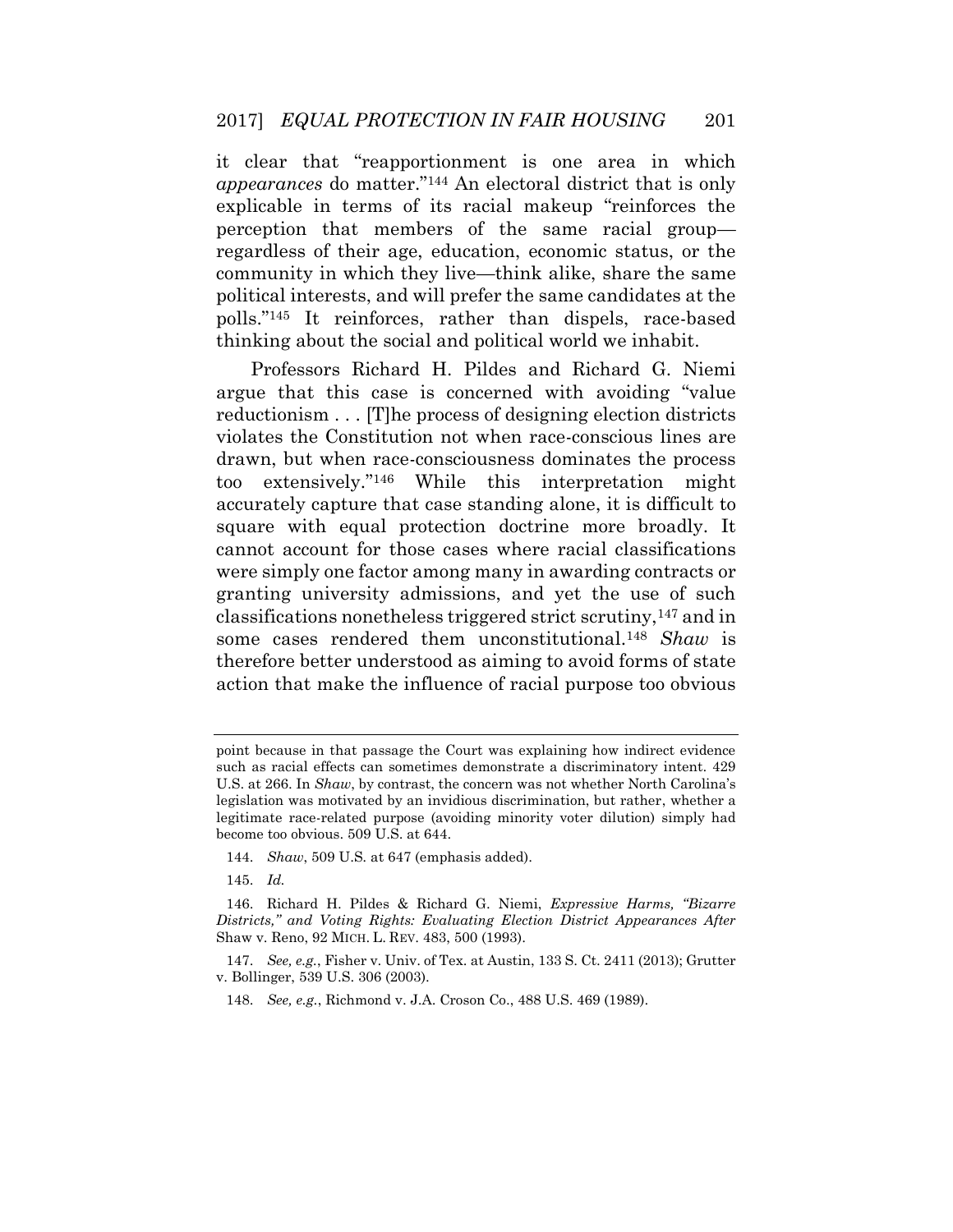motives. The hope is that the public will stop thinking and speaking in racial terms while subtle polices surreptitiously and transparent to the affected public. The case again councils state action that does not reveal its benign racial make the world less racially polarized around them.

 to which race is perceived by the public to be a significant factor in social organization and political decisions. Professor Richard Primus describes this as a concern with race-consciousness of the defendant's decision per se but the fact that the decision disadvantaged determinate and visible innocent third parties, thus making the racially allocative aspect of the defendant's actions publicly salient."<sup>150</sup> part on the salience of race in public policy and social life O'Connor's opinion in *Shaw*, where she said "[r]acial Act is unconstitutional for requiring consideration of race in *Shaw*, *Inclusive Communities*, *Ricci*, and *Parents Involved* all concern the phenomenology of race—the extent "visibility."149 In his view, the problem in *Ricci* "was not the Professor Siegel's diagnosis of an "antibalkanization" rationale in equal protection jurisprudence likewise rests in more broadly.151 Siegel draws the term from Justice gerrymandering, even for remedial purposes, may balkanize us into competing racial factions."152 Because the *Shaw*  decision does not in any way suggest that the Voting Rights drawing voting districts, the concern with balkanization must distinguish between legitimate and illegitimate ways of protecting minority political influence. The gerrymandered district at issue in *Shaw* was illegitimate

 149. Richard A. Primus, *Of Visible Race Consciousness and Institutional Role:*  RIGHTS ACT AFTER 50 YEARS: PROCEEDINGS OF THE NEW YORK UNIVERSITY 67TH ANNUAL CONFERENCE ON LABOR 295, 308–18 (Anne Marie Lofaso ed., 2015). *Equal Protection After* Ricci *and* Inclusive Communities, *in* TITLE VII OF THE CIVIL

<sup>150.</sup> *Id*. at 297.

 151. *See* Reva B. Siegel, *From Colorblindness to Antibalkanization: An Emerging Ground of Decision in Race Equality Cases*, 120 YALE L.J. 1278, 1347– 48 (2011).

<sup>152.</sup> *Id.* at 1295–96.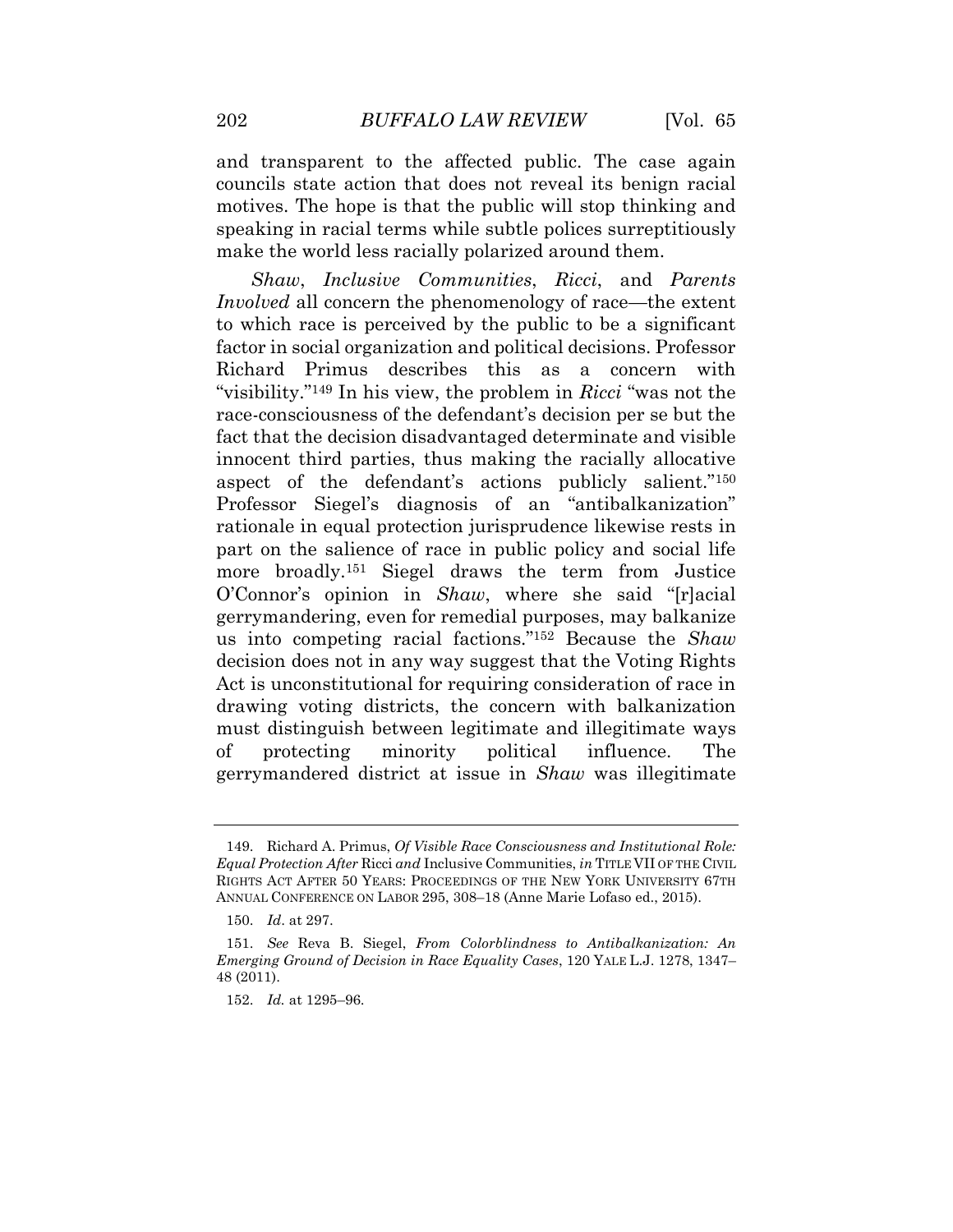because it could not be explained on grounds other than race, and so "threaten[ed] to carry us further from the goal of a political system in which race no longer matters."153 The influence of race was plain for all to see. It told some voters that they had been assigned to districts because of their race.154 The antibalkanization rationale may go further in facilitate harmonious integration and those that "exacerbate racial and ethnic antagonisms rather than alleviate race-conscious public policy is more likely to fracture the polity along racial lines when it operates in the open, without conscious policies.156 The Court urges that racial inclusion, equality, and diversity should be accomplished through indirect means that will not be appreciated by the affected public. Equality will be advanced, in Hegel's terms, "behind helping to distinguish between race-conscious efforts that them."155 But the Court's analysis in this case suggests that cover of race-neutral proxies that carry out permissible racethe back of consciousness."<sup>157</sup>

#### B. *AFFH's Challenge to the Logic of Concealment*

 HUD's AFFH rule runs counter to this logic of command of avoiding racial classifications, it nonetheless aims to make race highly salient in local political decision- taken to overcome the legacy of segregation, unequal treatment, and historic lack of access to opportunity in housing."<sup>158</sup> It aims to "incorporate, explicitly, fair housing concealment. Though the Rule adheres to the formal making. The purpose of the Rule is to implement the Fair Housing Act's requirement that "meaningful actions . . . be

<sup>153.</sup> Shaw v. Reno, 509 U.S. 630, 657 (1993).

<sup>154.</sup> *Id.* at 658.

<sup>155.</sup> Regents of Univ. of Cal. v. Bakke, 438 U.S. 265, 298–99 (1978).

<sup>156.</sup> *See generally Shaw*, 509 U.S. at 630.

<sup>157.</sup> G.W.F. HEGEL, PHENOMENOLOGY OF SPIRT 56 (A.V. Miller trans., 1977).

 158. Affirmatively Furthering Fair Housing, 80 Fed. Reg. 42,272 (July 16, 2016) (to be codified at 24 C.F.R. pts. 5, 91, 92, 570, 574, 576, 903).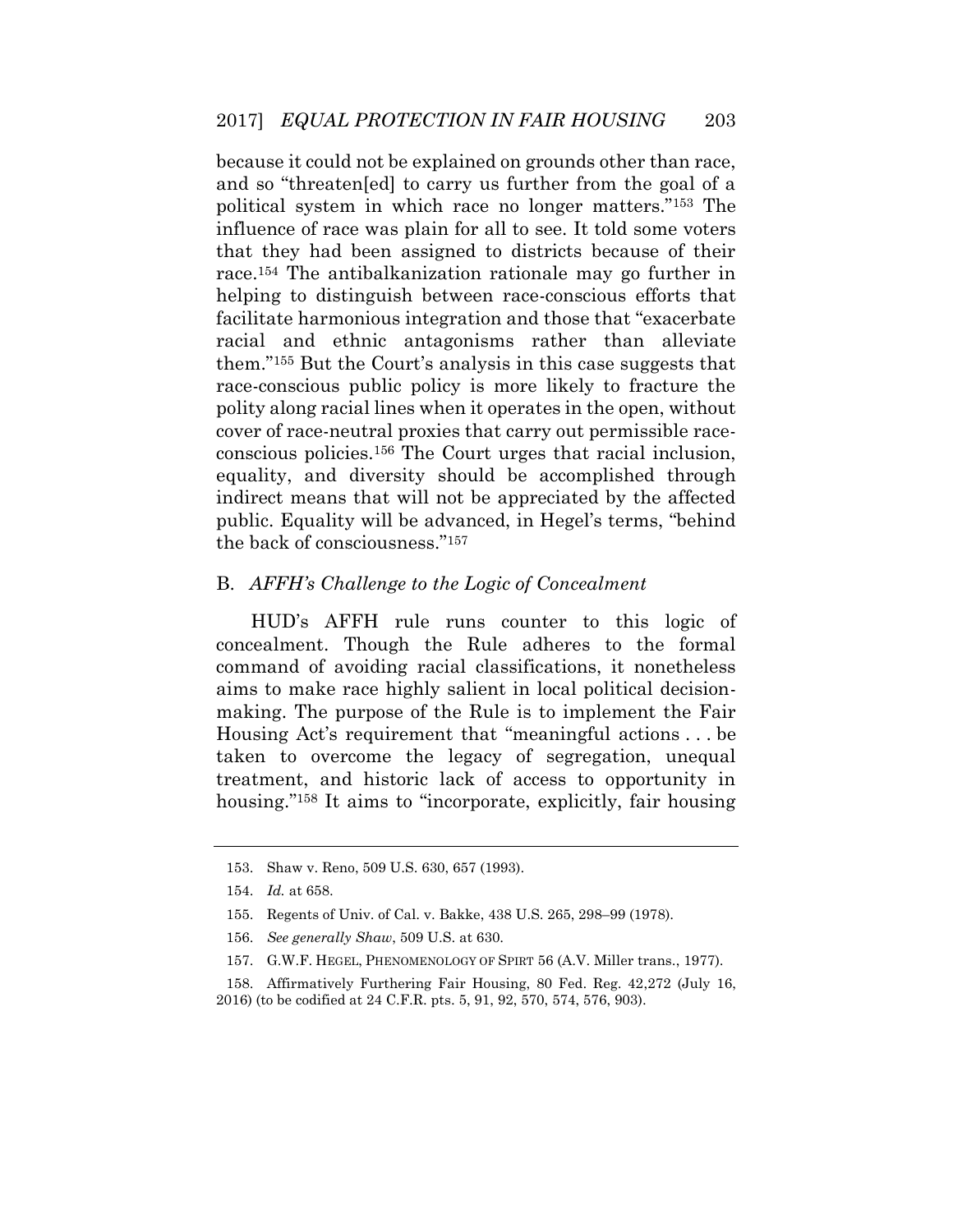planning into existing planning processes . . . ."159 In addition, the Rule aims to:

> historically excluded because of characteristics protected by the Fair Housing Act, to provide input about fair housing issues, goals, priorities, and the most appropriate uses of HUD funds and other investments, through a requirement to conduct community participation as an integral part of the Provide an opportunity for the public, including individuals new assessment of fair housing process.

> This new approach is designed to empower program participants and to foster diversity and strength of community by overcoming historic patterns of segregation, reducing racial or ethnic concentrations of poverty, and responding to identified disproportionate housing needs . . . . <sup>160</sup>

 The issues HUD asks participants to consider, and open up for public discussion, cover a vast terrain of local policy to access to public services.161 All of these issues need to be considered and discussed in terms of their impact on problems of racial segregation, unequal treatment, and issues, from zoning regulation, to the placement of schools, access to opportunity.

 Such an approach is likely to engender political opposition. Historically, issues of housing segregation and integration have triggered immense social confrontation.162

<sup>159.</sup> *Id*. at 42,273.

<sup>160.</sup> *Id.* 

<sup>161.</sup> U.S. DEP'T OF HOUS. & URBAN DEV., *supra* note 43, at 11.

<sup>162.</sup> ARNOLD R. HIRSCH, MAKING THE SECOND GHETTO: RACE AND HOUSING IN CHICAGO, 1940–1960, at 9 (Robert Fogel & Stephan Thernstrom eds., 1983) ("As black migration northward increased in the first quarter of the twentieth century and racial lines began to harden, it was apparent that white hostility was of paramount importance in shaping the pattern of black settlement. Sometimes violent, sometimes through peaceful cooperation of local real estate boards, white animosity succeeded, informally and privately, in restricting black areas of residence."); *see also* CHARLES M. LAMB, HOUSING SEGREGATION IN SUBURBAN AMERICA SINCE 1960: PRESIDENTIAL AND JUDICIAL POLITICS 57–96 (2005)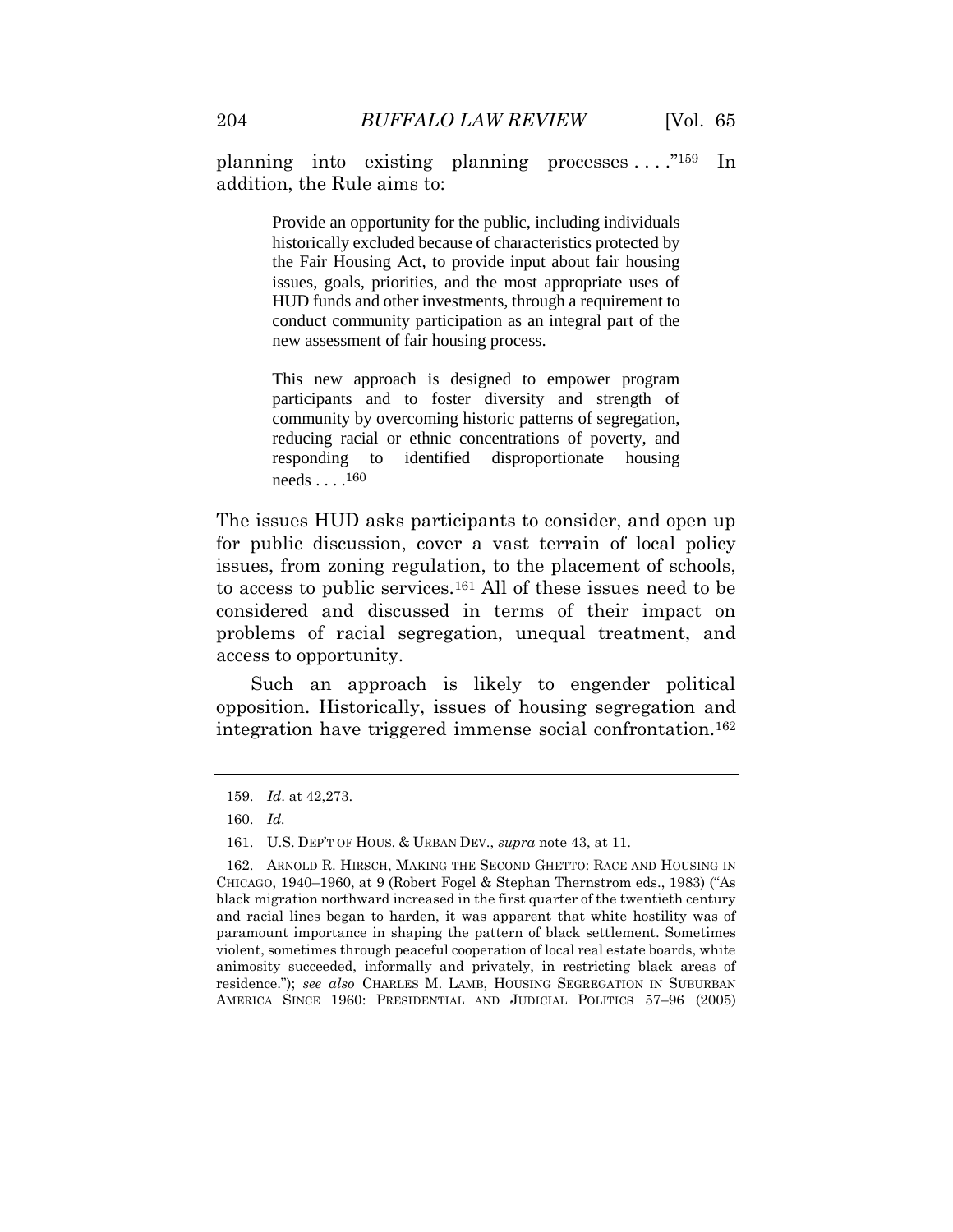The recent Westchester litigation goes to show that federal stoke wider ideological confrontation.<sup>163</sup> This resistance was plainly visible in the AFFH rulemaking process itself. HUD indicated, for example, that some "[c]ommenters stated that not financially able to afford living in a more affluent comments expressing the intense animosities that a efforts to address unlawful discrimination continue to provoke great resistance from suburban communities, and through this rule, HUD is furthering the idea that there is housing discrimination and unfairness toward those who are neighborhood."164 The rulemaking docket is littered with forthright discussion of the racial determinants of housing opportunity engenders.165

164. Affirmatively Furthering Fair Housing, 80 Fed. Reg. at 42,309.

 165. *See, e.g.*, Westchester County, N.Y., Comment Letter on Proposed Rule Furthering ("HUD's proposed AFFH rule links what it terms segregation to zoning. However, to do this, HUD redefines 'segregation.' Segregation is no longer based on that people may *choose* to live in a homogenous community without any action or Affirmatively Furthering Fair Housing (Sept. 17, 2013), <https://www.regulations.gov/#!documentDetail;D=HUD-2013-0066-0870> unlawful discriminatory behavior. The proposed definition does not recognize

 (discussing HUD Secretary George Romney's conflicts with President Nixon over suburban integration); NAT'L ADVISORY COMM. ON CIVIL DISORDERS, *supra* note 17, at 91.

 163. Editorial, *The Battle for Westchester*, N.Y. TIMES, May 12, 2013, at SR12 ("In affluent Westchester County, just outside New York City, officials continue to resist integrated housing, even as they endure repeated setbacks in federal court. The latest outburst came last week, when a Republican candidate for the United States Senate, Bob Turner, went to Westchester and accused President Obama and the Department of Housing and Urban Development of trying to 'socially engineer' rich communities into accepting poorer people. 'Call off the dogs, Mr. President,' his news release said, an especially unfortunate choice of words to use in a segregation case. He was standing his ground in Larchmont, which is 93 percent white."); Howard Husock, *The Chappaqua Case: The Feds Muscle in on Local Zoning Laws*, NAT'L REV. (July 30, 2015), local-zoning-laws-howard-husock ("HUD has a novel idea about fair housing and is using the courts and a federal grant to force Westchester County to accept and, indeed, promote it. This is a long way from the American federalist tradition, in which local residents, as Woodrow Wilson put it, 'govern themselves.' Nor is it self-evident that HUD's race-conscious approach—which inevitably devalues the <http://www.nationalreview.com/article/421766/chappaqua-case-feds-muscle>gains of those minority families who can afford to buy a house in Chappaqua—is even the best way to assist minorities in achieving upward mobility.")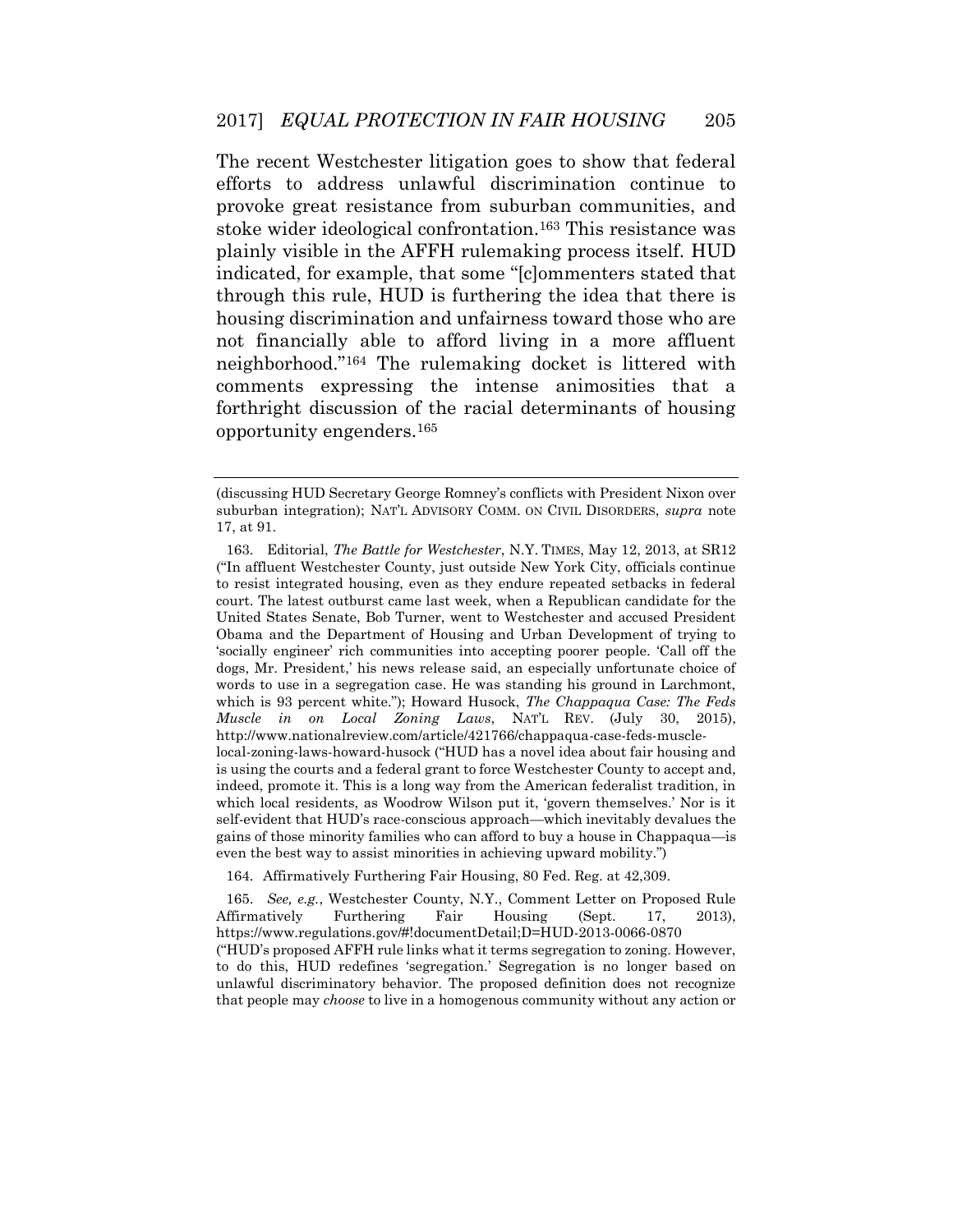address racial segregation, inequality, and access to rationale that underlies the formal strictures of equal racial issues in public fora, commit to race conscious interventions, and document these efforts in submissions to By requiring local governments to take concrete steps to opportunity, the AFFH rule challenges the concealment protection jurisprudence. Rather than reduce the salience of race in public discourse, it requires grantees to ventilate the federal government. The Rule's extensive public

 intent to exclude any other individual from that community."); Lynn Teger, ("By putting forth this rule, HUD implies racism and wants to gain control over local zoning as they have controlled our local schools. Implied racism is the key to the greatest redistribution scheme in history. Any minority can sue for any reason like jobs, housing, entrance to a club, anything and win automatically. Minorities could end up suing by the millions and insurance companies may be forced to settle or risk huge activist judge awards. Giving zoning control to the takes zoning control out of the hands of your local government."); Leya Deren, ("This is a horrible idea that will undoubtedly create hatred and mistrust of both the government and the very people it seeks to help. At best this is a socialist construct, at worst it is racist . . . . HUD's power grab is based on the mistaken belief that zoning and discrimination are the same. They are not. Zoning restricts what can be built, not who lives there."); Michael Hoff, Comment on Proposed [https://www.regulations.gov/#!documentDetail;D=HUD-2013-0066-](https://www.regulations.gov/#!documentDetail;D=HUD-2013-0066-0421)0421 ("So you bureaucrats in DC know what the zoning laws should be in communities hundreds/thousands of miles away? It's either hubris or a coordinated effort to stoke racial violence, given that you leftists have been lying to minorities for years about why they find themselves in poverty. You've been blaming white racism for years. Meanwhile you did it yourselves to get votes."); Gamaliel Isaac, ("This will import crime into the suburbs and create enormous hostility to the [https://www.regulations.gov/#!documentDetail;D=HUD-2013-0066-](https://www.regulations.gov/#!documentDetail;D=HUD-2013-0066-0164)0164 ("This plan is an affront to all of those like me who have studied hard, completed a college degree, and have worked hard to purchase a home in a safe neighborhood for their family. By forcefully integrating neighborhoods, you will be subsidizing low income, minority families. With that demographic comes crime and poorer performing schools. You know it, and I know it. Housing values will plummet, as Comment on Proposed Rule Affirmatively Furthering Fair Housing (Sept. 16, 2013), <https://www.regulations.gov/#!documentDetail;D=HUD-2013-0066-0498> Federal government will allow them to social [sic] engineer each community and Comment on Proposed Rule Affirmatively Furthering Fair Housing (Sept. 13, 2013), <https://www.regulations.gov/#!documentDetail;D=HUD-2013-0066-0419> Rule Affirmatively Furthering Fair Housing (Sept. 13, 2013), Comment on Proposed Rule Affirmatively Furthering Fair Housing (Aug. 12, 2013) <https://www.regulations.gov/#!documentDetail;D=HUD-2013-0066-0256> Democratic party."); Brian Kuck, Comment on Proposed Rule Affirmatively Furthering Fair Housing (Aug. 12, 2013), will school performance. Now how is that fair to me or my kids?").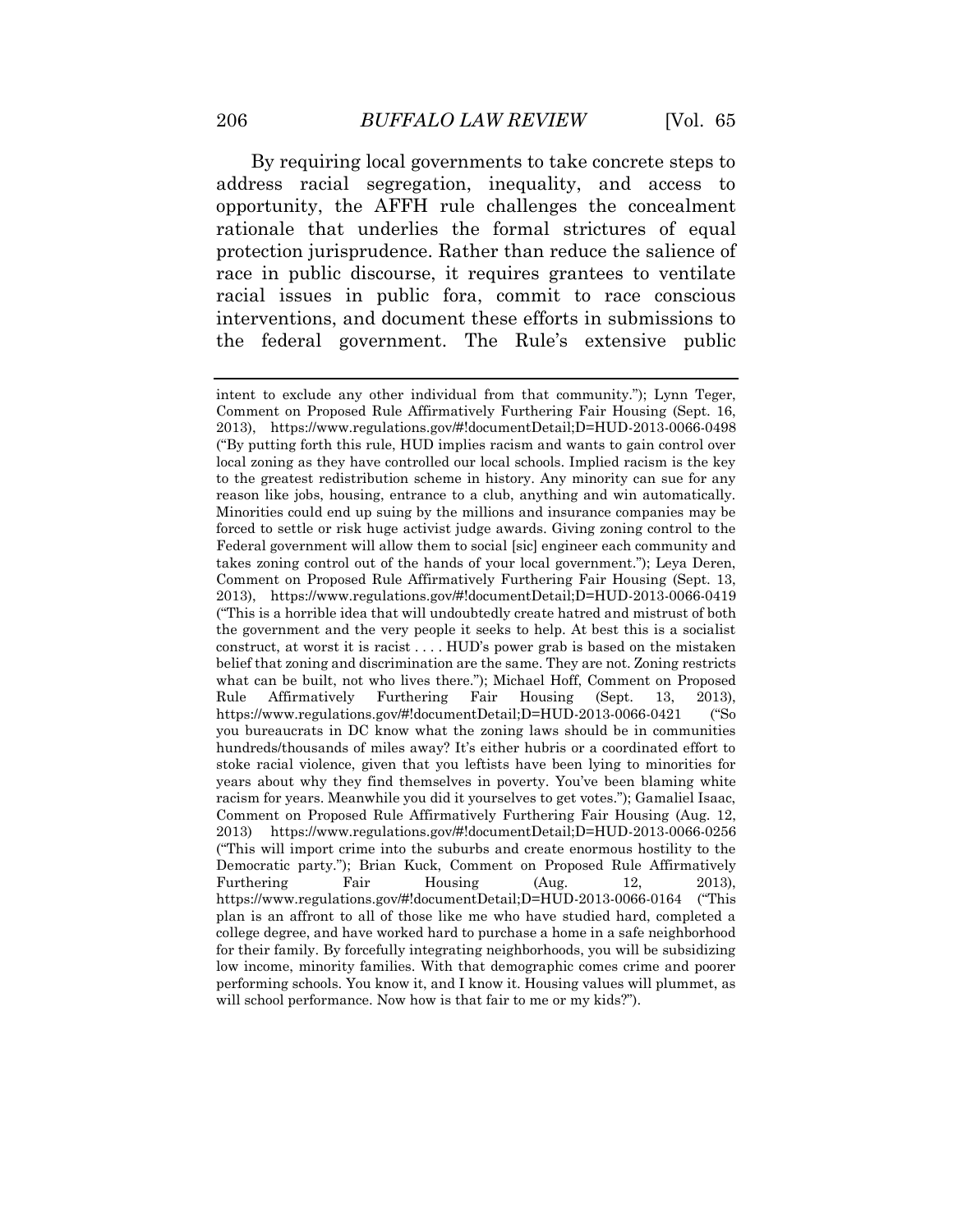deliberations to public feedback. The Rule is therefore in a compliance system is likely to increase, rather than classifications to adjudicate the burdens and benefits of individual parties. But it makes use of race as a policy consideration in such a systematic and thoroughgoing way participation requirements open up these administrative considerable tension with current equal protection doctrine's effort to minimize visible forms of race-consciousness. Such decrease, the salience of race in public consciousness, even as it attempts to reduce the salience of race in determining individuals' life chances. The Rule adheres to the constitutional presumption against the use of racial as to challenge the logic of concealment that motivates the Court's wariness of classifications.

 compromise. The Court has sought to allow certain kinds of balkanization could be avoided by making affirmative action and related programs subtler, less absolute, and less obvious has been embraced, racial tensions have not abated. We have seen heightened public debate about the continuing power of ideologies of white supremacy back into the mainstream.169 The concealment rationale was always an unstable racially ameliorative state action while making those efforts less conspicuous to the public. The hope was that social to the population at large. In the years since that approach race and racism in this country, as represented in renewed calls for reparations,166 comparison between today's criminal justice system and Jim Crow,167 and the Black Lives Matter Movement.168 And the presidential election has brought

 169. Joseph Goldstein, *Alt-Right Gathering Exults in Trump Election with* 

 166. *See generally* Ta-Nehisi Coates, *The Case for Reparations*, ATLANTIC (June 2014), <http://www.theatlantic.com/magazine/archive/2014/06/the-case-for>reparations/361631.

 167. MICHELLE ALEXANDER, THE NEW JIM CROW: MASS INCARCERATION IN THE AGE OF COLORBLINDNESS (2012).

 168. Janell Ross, *How Black Lives Matter Moved from a Hashtag to a Real Political Force*, WASH. POST (Aug. 19, 2015), [https://www.washingtonpost.com/](https://www.washingtonpost.com) news/the-fix/wp/2015/08/19/how-black-lives-matter-moved-from-a-hashtag-to-areal-political-force.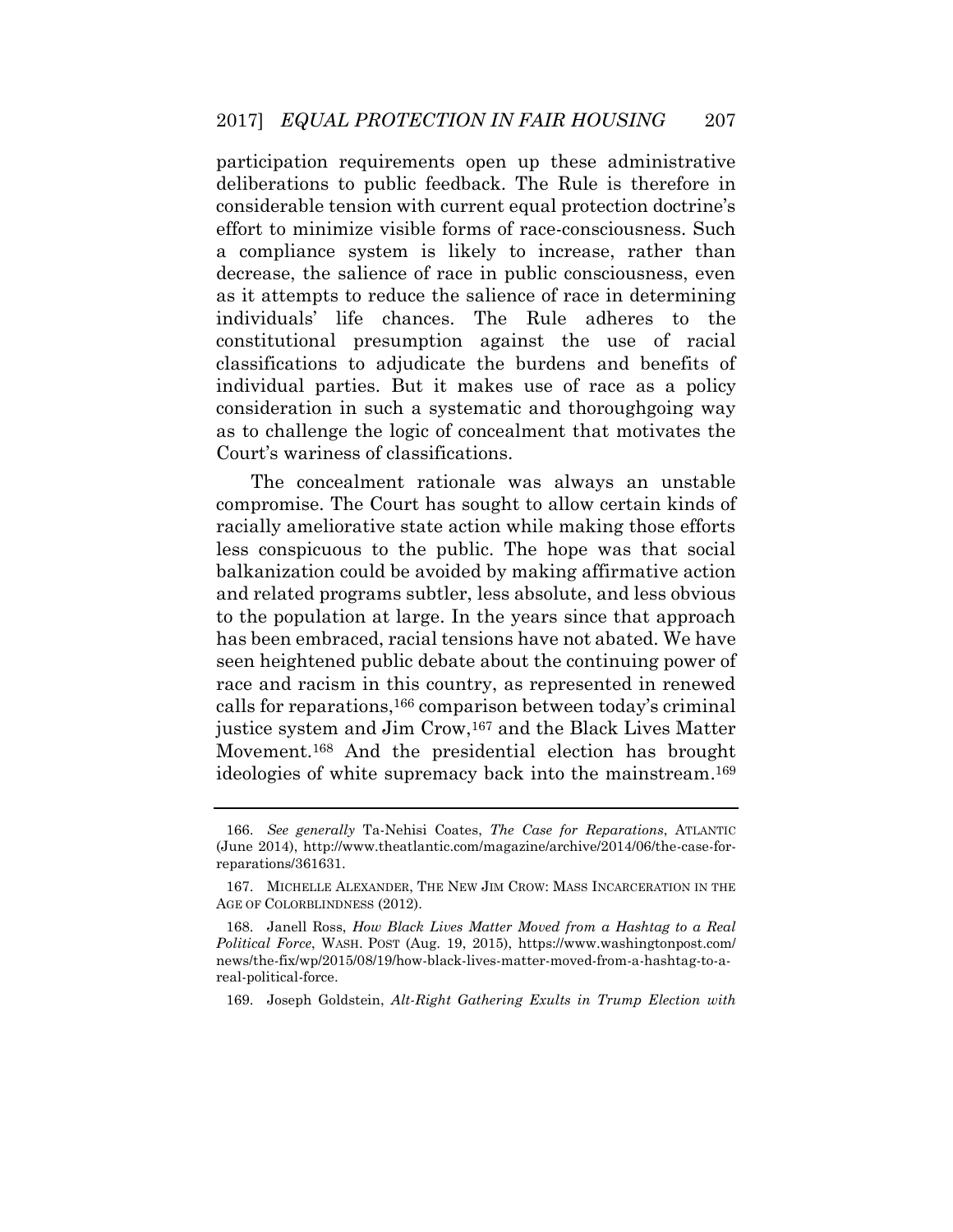If the goal of racial concealment was to somehow achieve racial progress while reducing racial conflict, the effort cannot claim success.

 The concealment rationale also rests on a troubling, anti- democratic vision of policy-making. It imagines state actors precisely what they are doing. As a practical matter, it is difficult to see how elected officials in legislatures could ever discuss and implement a race-conscious policy without making such a policy salient to their constituents. In the administrative context, such purposeful secrecy might be more tenable. But it would nonetheless undermine the are the ultimate author of the laws and policies that bind administrative governance.171 In our democratic state, we making race-conscious choices without telling the public bedrock constitutional norm that public policy-making should be responsive to democratic will: that "We the people" us.170 A world in which cloistered bureaucrats design cunning rules, the purpose of which remains opaque to those they bind, is more reminiscent of Kafka than of our progressive tradition of transparent and deliberative expect administrative agencies to remain sensitive to the public, not only through legislation and presidential

 *Stumbles on David Duke, KKK*, CNN (Feb. 29, 2016, 10:18 AM),  Devaney, *KKK, American Nazi Party Praise Trump's Hiring of Bannon*, HILL *Nazi-Era Salute*, N.Y. TIMES, Nov. 20, 2016, at A1; Eric Bradner, *Donald Trump*  [http://www.cnn.com/2016/02/28/politics/donald-trump-white-supremacists/](http://www.cnn.com/2016/02/28/politics/donald-trump-white-supremacists); Tim (Nov. 14, 2016), <http://thehill.com/blogs/blog-briefing-room/305912-kkk>american-nazi-party-praise-trumps-hiring-of-bannon.

<sup>170.</sup> U.S. CONST. pmbl.

 Muir & Edwin Muir trans., 1993) (1915) (parable describing a man who waits until his death "to gain admittance to the law," but is kept outside by a "doorkeeper," never gaining justice and never knowing what goes on inside) *with*  government by experts in which the masses do not have the chance to inform the experts as to their needs can be anything but an oligarchy managed in the interests of the few"). On Dewey and the American Progressives' theory of the administrative state, see Blake Emerson, *The Democratic Reconstruction of the*  171. *Compare* FRANZ KAFKA, *Before the Law*, *in* COLLECTED STORIES 173 (Willa JOHN DEWEY, THE PUBLIC AND ITS PROBLEMS 208 (1927) (arguing that "[n]o *Hegelian State in American Progressive Political Thought*, 77 REV. POL. 545 (2015).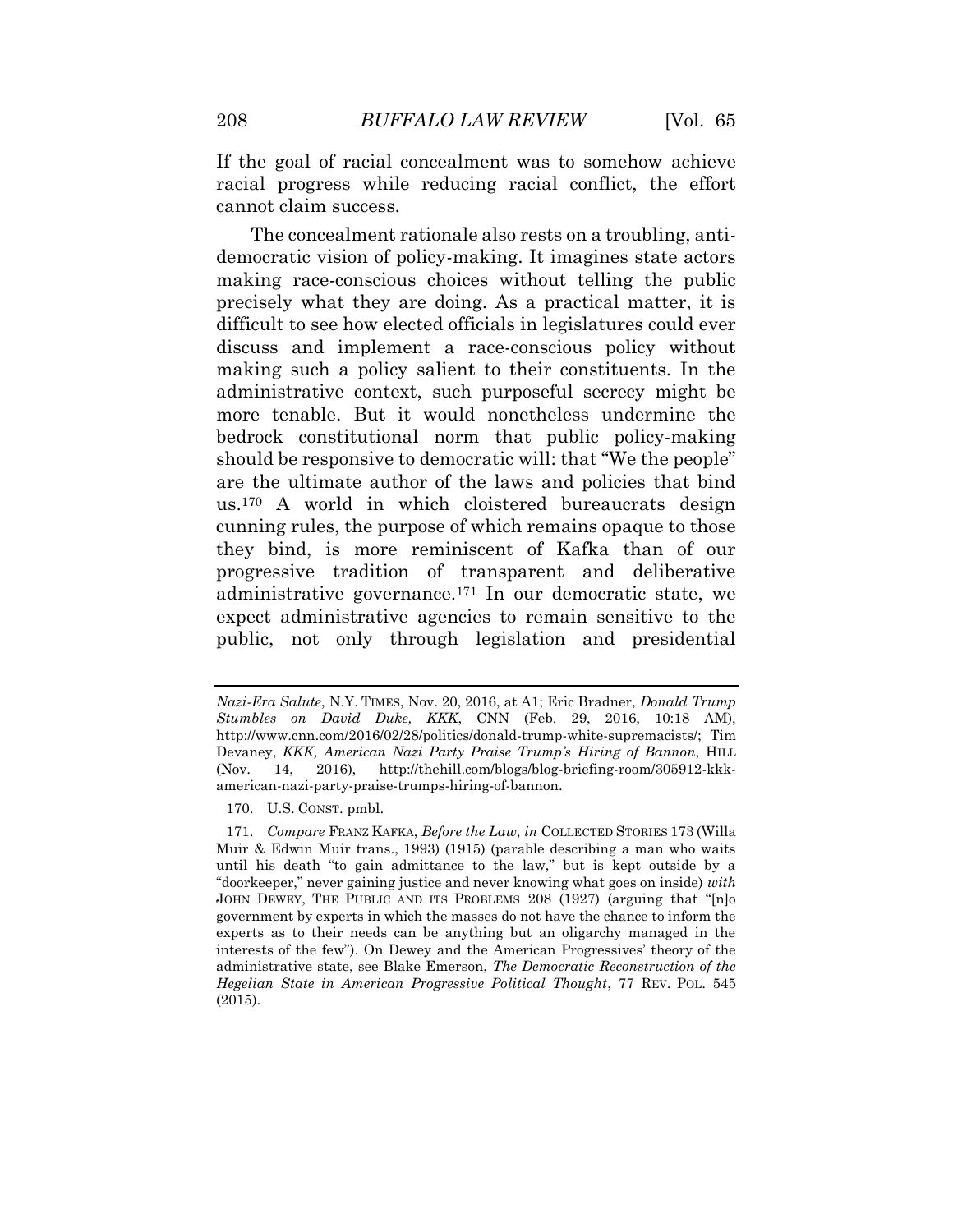oversight, but through public consultation procedures such as notice-and-comment rulemaking.172

 ability of courts, and society at large, to ensure that race conscious policies are appropriately tailored to achieve their promoting standards. Such indeterminate race-based action is an acute risk that the influence of race may be either over- broad, making race more central than necessary in shaping social policy, or under-inclusive, failing to provide adequate remedies or prophylactic measures to address racial The jurisprudence of concealment also reduces the objectives. By insulating from liability affirmative action programs that do not use express racial preferences, the Court incentivizes state actors to use vague, diversity-"makes it more difficult to perform any kind of cost-benefit calculus" to evaluate affirmative action programs.173 There exclusion or inequality.

 democratic deficit of the jurisprudence of concealment. When information to understand and evaluate race-conscious those affected by them, and the decision-makers themselves, are fewer opportunities for informed democratic discourse This objection overlaps with concerns about the the equal protection rule-structure encourages imprecision, state actors, the courts, and the public lack sufficient policies. Racial policies become opaque and unaccountable if cannot assess their consequences and effectiveness. There and critique.

 Given these misgivings, there is reason to doubt whether constitutional order well. The effort to allow the consideration of race, but to make such considerations less obvious, has not brought us to a state of post-racial unity. It a jurisprudence of concealment continues to serve our

<sup>172.</sup> *See, e.g.*, Mark Seidenfeld, *A Civic Republican Justification for the Bureaucratic State*, 105 HARV. L. REV. 1511, 1559–62 (1992); Richard B. Stewart, *The Reformation of American Administrative Law*, 88 HARV. L. REV. 1667, 1775– 76 (1975).

 173. Ian Ayres & Sydney Foster, *Don't Tell, Don't Ask: Narrow Tailoring After*  Grutter *and* Gratz, 85 TEX. L. REV. 517, 520 (2007).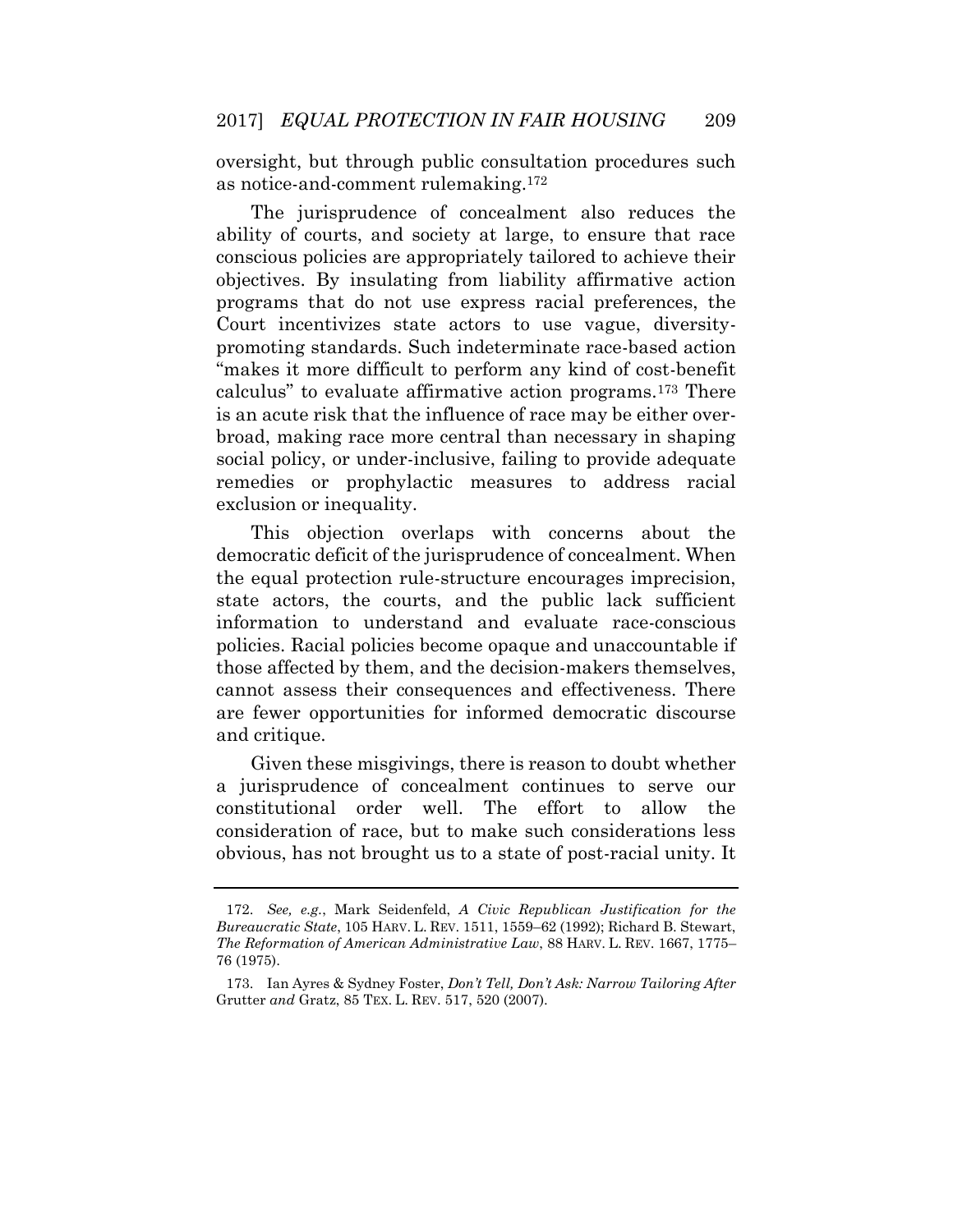has at the same time undermined both the rationality and democratic legitimacy of race-conscious public policy.

 The AFFH rule points toward a more compelling framework for equal protection analysis that focuses on policy. The Rule recognizes the formal constraints of current policy-making and regulation. Conflict and antagonism may indeed be generated by such a process. But instead of repressing that conflict, the Rule attempts to channel it into a concrete discussion of measures that can be taken to achieve fair housing: the modification of zoning regulations such as occupancy limits, the increase of affordable housing and ethnically concentrated poverty. The Rule aims to increase public wherewithal to understand and dismantle particular result, but it does require the public and its government to think through and develop responses to a racial geography that is starkly segregated and highly unequal. The model it provides is an administrative process that combines empirical data, reasoned policy analysis, and public consultation. This model might inform the way the transparent, inclusive, and evidence-based race-conscious equal protection doctrine, but requires a race-conscious planning process that implicates a wide spectrum of local stock, and the extension of public services to areas of racially the obstacles to an integrated society. It does not mandate a courts practice their equal protection analysis.

### IV. ORIGINS AND ARCHITECTURE OF ADMINISTRATIVE-LAW REASONING IN EQUAL PROTECTION JURISPRUDENCE

 Court's earlier jurisprudence, and has been revived in *Fisher*  equal protection and civil rights cases. I then show how this In this Part I outline my concept of administrative equal protection as an alternative to the Court's current jurisprudence of concealment. This proposal is rooted in the *II*. I first briefly trace the history of administrative reasoning in equal protection jurisprudence, showing how principles of deference, official reasonableness, procedural regularity, and avoidance of arbitrariness have been invoked in landmark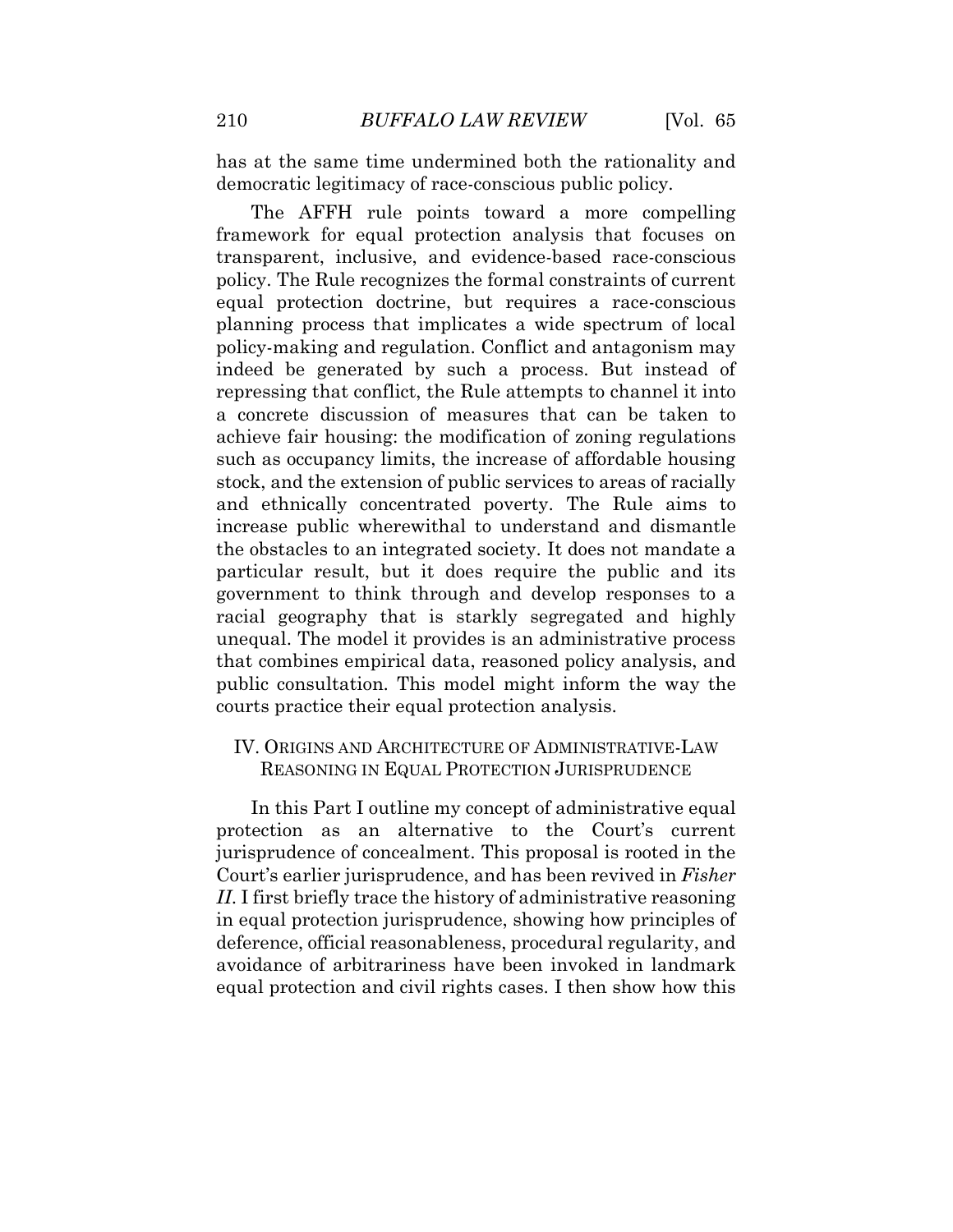intensified its review of ameliorative race-conscious policy, and then shifted toward its current emphasis on the equal protection, which already shows some signs of life in the reasoning of *Fisher II*. I argue that courts should defer to a state actor's choice of permissible race-conscious objectives, while reviewing the rationality, procedural fairness, and public accountability of the means chosen to fulfill those objectives. This review should be intensive, but it should Courts should focus not on the substantive merits of the actor's normative and empirical findings, but rather on the administrative approach receded as the Court, first, concealment of benign race conscious motives. I argue that the Court should resurrect the administrative approach to respect the limits of the Court's institutional competence. quality of the process through which they were reached. I then show how this framework would be applied in evaluating the constitutionality of the AFFH rule itself.

#### A. *A Brief History of Administrative Equal Protection*

 Protection Clause, *Yick Wo v. Hopkins*,174 the Court license for the operation of dry cleaners and had the effect of intended to confer, and actually do confer, not a discretion to be exercised upon a consideration of the circumstances of each case, but a naked and arbitrary power to give or withhold consent, not only as to places, but as to persons."<sup>176</sup> Similarly, the Court noted in *Baker v. Carr*177 that the Equal In one of the earliest interpretations of the Equal invalidated ordinances in San Francisco which required a allowing state-sanctioned discrimination against residents of Asian descent.175 In striking down the ordinances on equal protection grounds, the Court observed, "[t]hey seem Protection Clause of the Fourteenth Amendment requires

177. 369 U.S. 186, 225 (1962).

<sup>174. 118</sup> U.S. 356 (1886).

<sup>175.</sup> *Id.* at 373–74.

<sup>176.</sup> *Id.* at 366.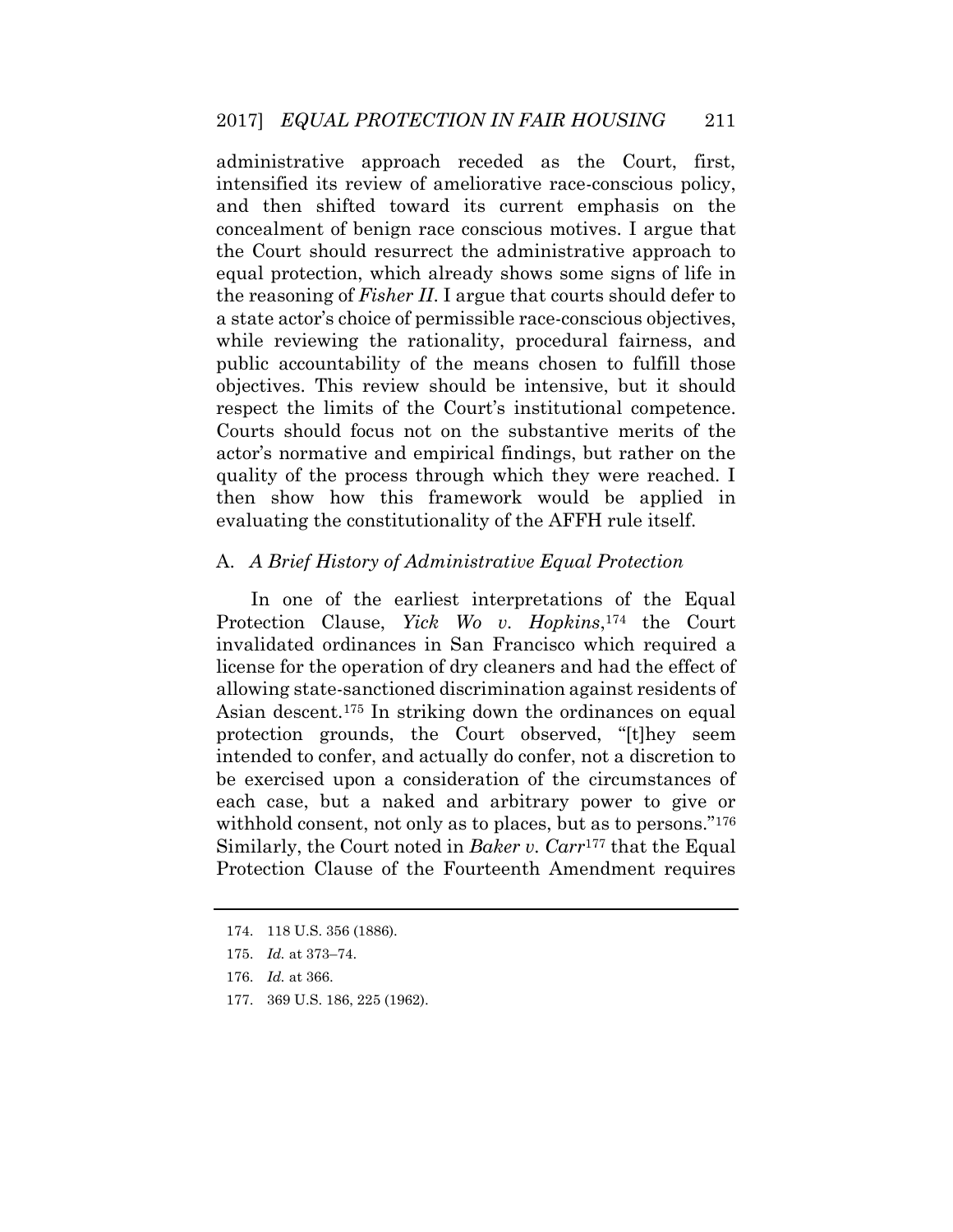courts to determine whether official "discrimination reflects *no* policy, but simply arbitrary and capricious action."<sup>178</sup>

 protection analysis and administrative law. Guarding central preoccupation of administrative due process since the embroidered into a robust judicial commitment to thoroughly nonetheless grants a degree of deference to the political, this Part, I show how this administrative regime has played cases. These cases provide a basis for reconstructing the current rationale for equal protection jurisprudence in a way that reflects the spirit of the AFFH rule: instead of evaluating the social visibility of race-conscious public policy, audibility of political and administrative reasoning over These cases point to a convergence between equal against "arbitrary" or "capricious" state action has been a late nineteenth century,<sup>179</sup> and it has been codified in the judicial review provisions of the Administrative Procedure Act of 1946.180 These requirements have since been reasoned administrative decision-making, which empirical, and social-scientific judgment of agencies.<sup>181</sup> In an important role in a series of more recent equal protection courts should scrutinize the rationality, transparency, and race-conscious policy.

 Civil Rights Revolution catalyzed a renewed connection The active involvement of administrative agencies in the

 180. 5 U.S.C. § 706 (2012) ("The reviewing court shall . . . hold unlawful and set aside agency action . . . found to be arbitrary, capricious, an abuse of discretion, or otherwise not in accordance with law.").

 181. *See generally* Jerry L. Mashaw*, Small Things Like Reasons Are Put in a Jar: Reason and Legitimacy in the Administrative State*, 70 FORDHAM L. REV. 17 (2001) (discussing administrative reason-giving).

<sup>178.</sup> *Id.* at 225 (emphasis in original).

 179. *See, e.g.*, Pac. States Box & Basket Co. v. White, 296 U.S. 176, 180–81 (1935); Fed. Radio Comm'n v. Nelson Bros. Bond & Mortg. Co., 289 U.S. 266, 275– 77 (1933); New York *ex rel.* Woodhaven Gaslight Co. v. Pub. Serv. Comm'n of N.Y., 269 U.S. 244, 245–46 (1925); New York *ex rel.* N.Y. & Queens Gas Co. v. U.S. 683, 691 (1912); N.Y. & N.E.R. Co. v. Bristol, 151 U.S. 556, 571 (1894); Buttz McCall, 245 U.S. 345, 347–49 (1917); United States *ex rel.* Ness v. Fisher, 223 v. N. Pac. R.R. Co., 119 U.S. 55, 72 (1886).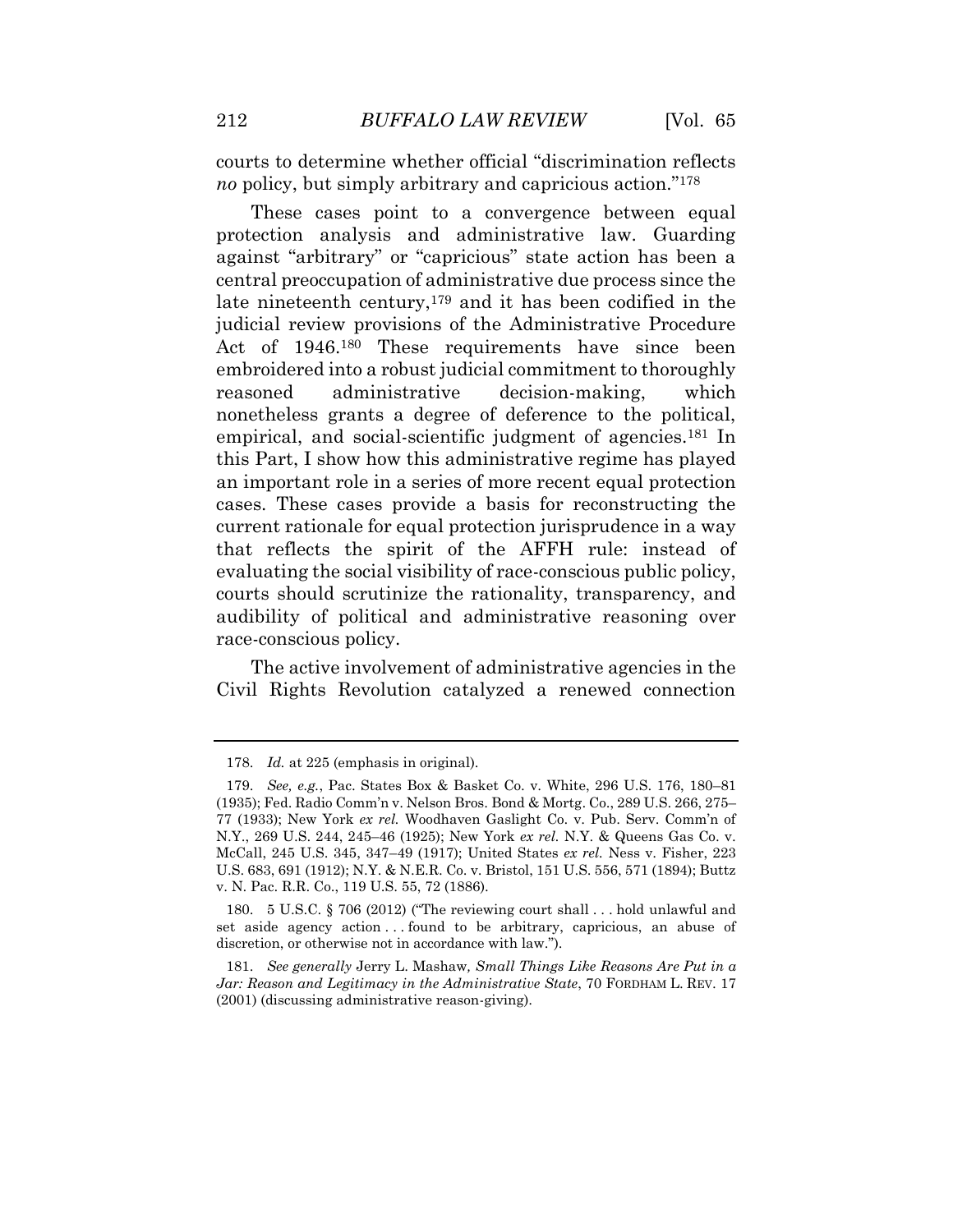between administrative and constitutional law. The years after the passage of the Civil Rights Act of 1964 saw an of the Act.182 The courts initially welcomed this bureaucratic construction of the Act, but, indirectly, to their construction constricted over time, as courts would defer to race-conscious state action if it was supported by an administrative process with sufficient empirical foundations and procedural equal protection jurisprudence provides a promising basis for moving beyond the Court's emphasis on visibility and concealment, and toward the kind of rational race-conscious also provides a historical precedent for revising judicial conceptions of equal protection in light of administrative explosion of administrative creativity, as federal administrative agencies sought to interpret their new powers expansively to implement the non-discrimination provisions endeavor, granting deference not only to the agencies' of the Equal Protection Clause itself. This deference regime safeguards to prevent arbitrary applications of raceconscious criteria. This administrative-law dimension of policy discourse that HUD's recent AFFH rule embodies. It practice.

 their organic statutes played a pivotal role in *Griggs v. Duke*  test that disproportionately excluded black workers from promotion and had not been shown to test job-related necessary.185 It reasoned that the Civil Rights Act's non-Judicial deference to administrative interpretations of *Power Co*.183 In that case, the Court held that an employer had unlawfully discriminated on the basis of race by using a skills.184 The Court held that in such cases of disparate impact, no showing of discriminatory purpose was

 182. *See generally* HUGH DAVIS GRAHAM, THE CIVIL RIGHTS ERA: ORIGINS AND DEVELOPMENT OF NATIONAL POLICY 1960–1972 (1990); JOHN DAVID SKRENTNY, THE IRONIES OF AFFIRMATIVE ACTION: POLITICS, CULTURE, AND JUSTICE IN AMERICA (1996).

<sup>183. 401</sup> U.S. 424 (1971).

<sup>184.</sup> *Id.* at 425, 436.

<sup>185.</sup> *Id.*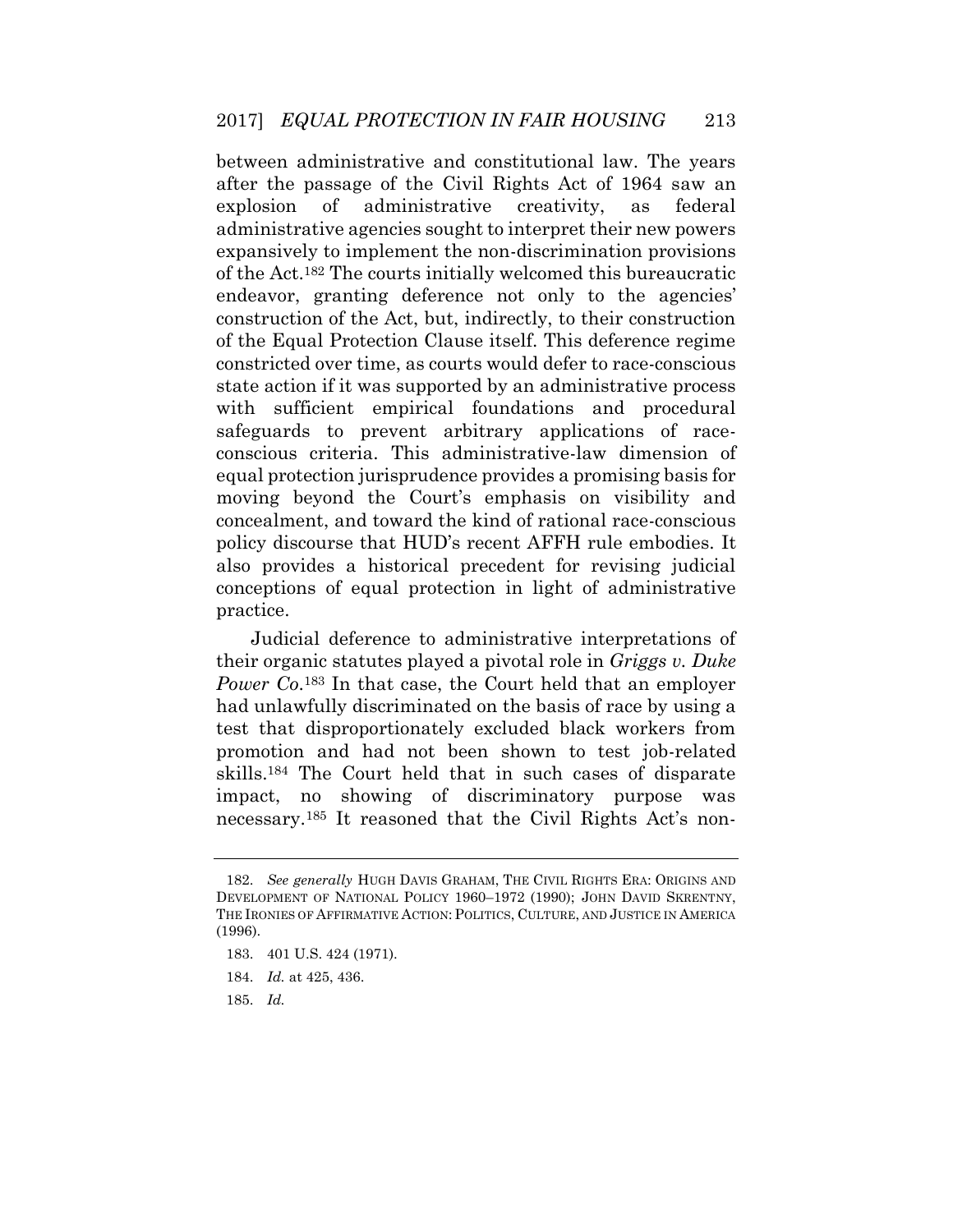discrimination provisions applied to employment "practices reach this conclusion, the Court had to grapple with a professionally developed ability test" that was not "designed, intended, or used to discriminate because of race."187 To developed ability tests" do not insulate employers from liability if they were not in fact "job related."188 The guidelines required that tests must be backed up by "data correlated with important elements of work behavior which comprise or are relevant to the job or jobs for which EEOC's interpretation under settled principles of Commission, having enforcement responsibility, has issued Rights Act] to permit only the use of job-related tests. The that are fair in form, but discriminatory in operation."186 To provision of Title VII that allowed the use of "any interpret this provision, the Court relied in part on guidelines from the Equal Employment Opportunity Commission (EEOC), which provided that "professionally demonstrating that the test is predictive of or significantly candidates are being evaluated."189 The Court deferred to the administrative law: "The Equal Employment Opportunity guidelines interpreting [the testing provisions of the Civil administrative interpretation of the Act by the enforcing agency is entitled to great deference."<sup>190</sup>

 judgment, but, more specifically, an inquiry into the factual market. The EEOC's emphasis on data, and the actual The *Griggs* decision not only evinces the generic principle of judicial deference to expert administrative circumstances that drive minority exclusion from the labor impact of employment practices, rather than their

<sup>186.</sup> *Id.* at 431.

<sup>187.</sup> Civil Rights Act of 1964, Pub. L. No. 88-352 § 703(h), 78 Stat. 257 (1964) (codified at 42 U.S.C. § 2000e-2(h)).

 GUIDELINES ON EMPLOYMENT TESTING PROCEDURES (1966). 188. *Griggs*, 401 U.S. at 433 n.9; EQUAL EMP'T OPPORTUNITY COMM'N,

 189. GUIDELINES ON EMPLOYEE SELECTION PROCEDURES, 35 Fed. Reg. 12,333, 12,334 (Aug. 1, 1970).

<sup>190.</sup> *Griggs*, 401 U.S. at 433–34.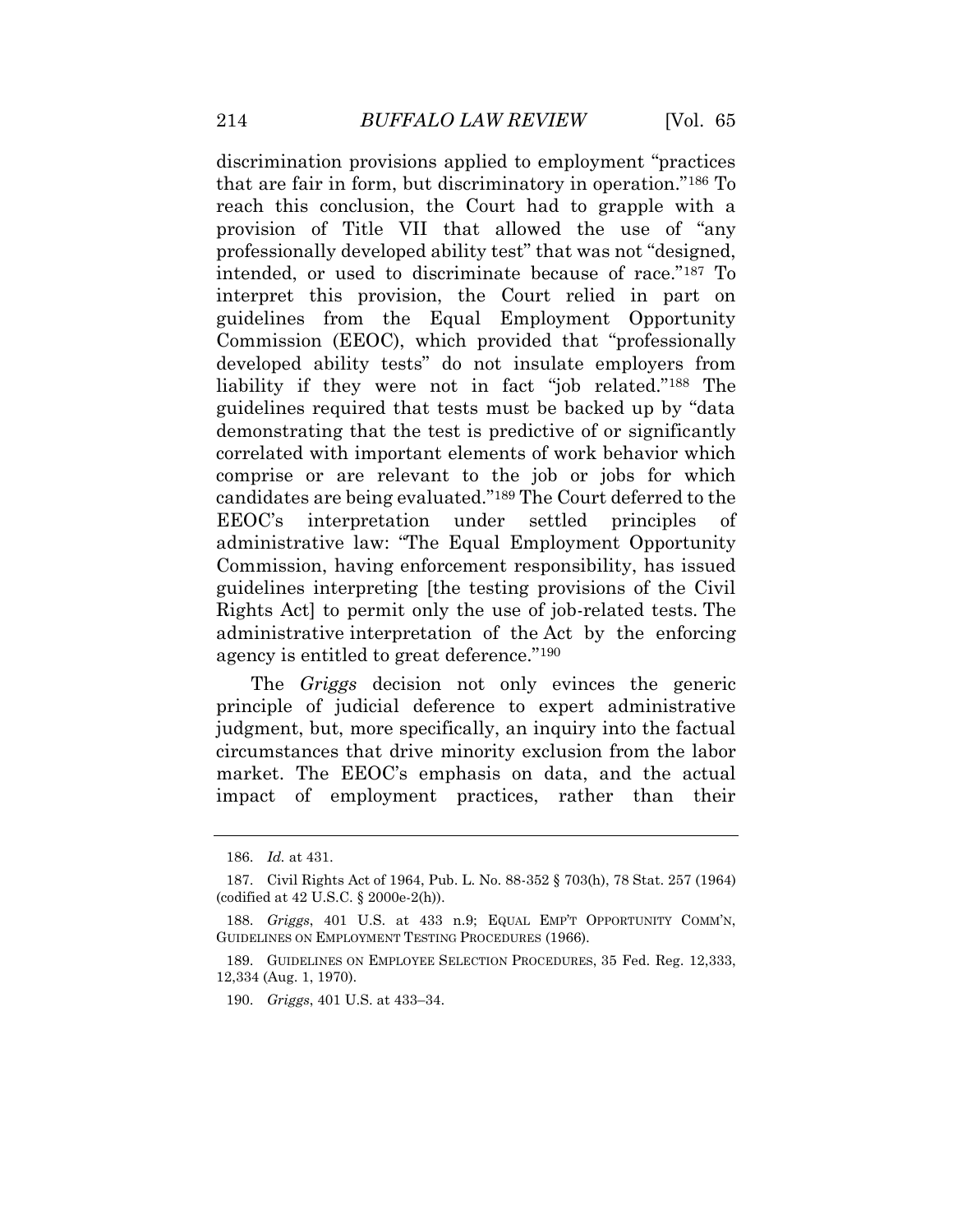constitutional case, and so the Court's solicitude for the governed by different principles than the discrimination provisions of the Civil Rights Act, the lower courts often empirically-driven, effects-oriented conceptions of equal motivation, complemented the Court's effort to effectuate the purposes of Title VII through an expansive interpretation of the meaning of discrimination. *Griggs* was not a EEOC's interpretation of its enabling legislation is unsurprising. However, until the Court determined in *Washington v. Davis*191 that equal protection analysis was interpreted *Griggs* as informing the meaning of the Equal Protection Clause.<sup>192</sup> Indirectly, then, the EEOC's opportunity influenced constitutional doctrine.193

 implementing the provisions of Title VI of the Civil Rights Act, which forbids discrimination in federal grant-making.194 The influence of administrative rationality on judicial constitutional reasoning was more direct in the school desegregation context. In 1966, the Department of Health, Education, and Welfare (HEW) promulgated guidelines

 193. The Court showed similar deference to administrative judgment in the 409 U.S. 205 (1972), the Court relied in part on the Department of Health, Education and Welfare's interpretation of the Fair Housing Act to conclude that tenants who alleged that they had lost the "social benefits of living in an integrated community" as a consequence of their landlord's discrimination against minority tenants, had standing to sue as "persons aggrieved" under the housing discrimination context. In *Trafficante v. Metropolitan Life Insurance Co.*, statute. *Id*. at 208. Relying on *Griggs*, the Court stated:

 [t]he Assistant Regional Administrator for HUD wrote petitioners' counsel . . . that 'it is the determination of this office that the complainants are aggrieved persons and as such are within the jurisdiction' of the Act. We are told that that is the consistent administrative construction of the Act. Such construction is entitled to great weight.

*Id.* at 210.

194. *See* Revised Statement of Policies for School Desegregation Plans Under

<sup>191. 426</sup> U.S. 229 (1976).

 192. *See* Cheryl I. Harris, *Limiting Equality: The Divergence and Convergence of Title VII and Equal Protection*, 2014 U. CHI. LEGAL F. 95, 102; Reva B. Siegel,  *The Supreme Court 2012 Term—Foreword: Equality Divided*, 127 HARV. L. REV. 1, 14 (2013).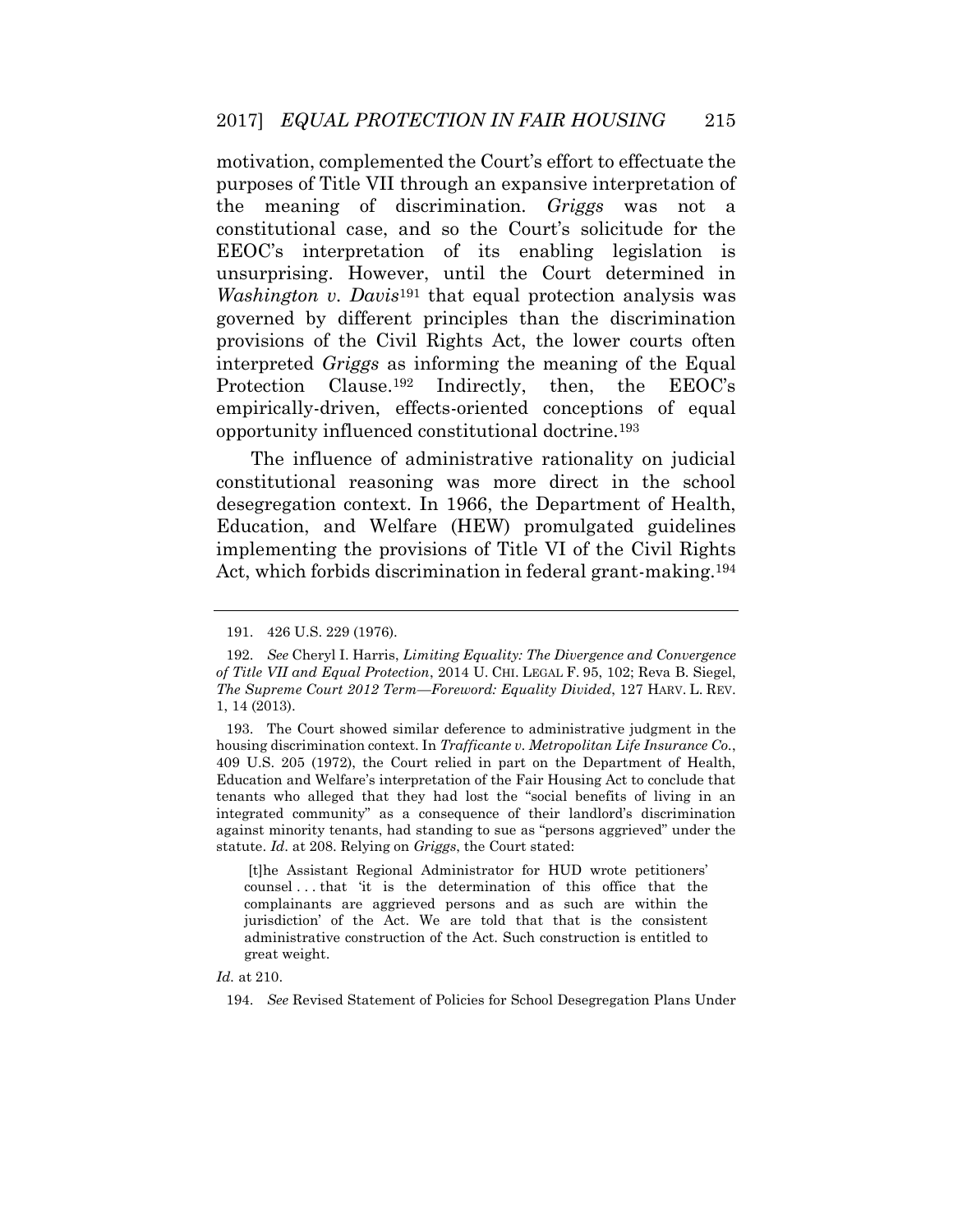The guidelines provided numerical benchmarks for segregated districts to meet in integrating their schools.195 It reserved special scrutiny for "free choice" plans which formally allowed students to attend whichever school they (or their parents) wished:

> A free choice plan tends to place the burden of desegregation on the Negro or other minority group students and their parents . . . . [T]he very nature of a free choice plan and the effect of long-standing community attitudes often tend to preclude or inhibit the exercise of a truly free choice by or for minority group students.<sup>196</sup>

 The Fifth Circuit made these guidelines central to its constitutional command of *Brown v. Board of Education*.197  In *Singleton v. Jackson Municipal Separate School*  the school district was operating a segregated system in efforts to desegregate the South and implement the *District*,198 Judge John Minor Wisdom of the Fifth Circuit gave these guidelines "great weight" in determining whether violation of the Equal Protection Clause:

- 197. 347 U.S. 483 (1954).
- 198. 348 F.2d 729 (1965).

 Title VI of the Civil Rights Act of 1964, 45 C.F.R. § 181 (1967); U.S. COMM'N ON CIVIL RIGHTS, FEDERAL RIGHTS UNDER SCHOOL DESEGREGATION LAW (1966).

<sup>195. 45</sup> C.F.R. §181.54.

<sup>196.</sup> *Id.*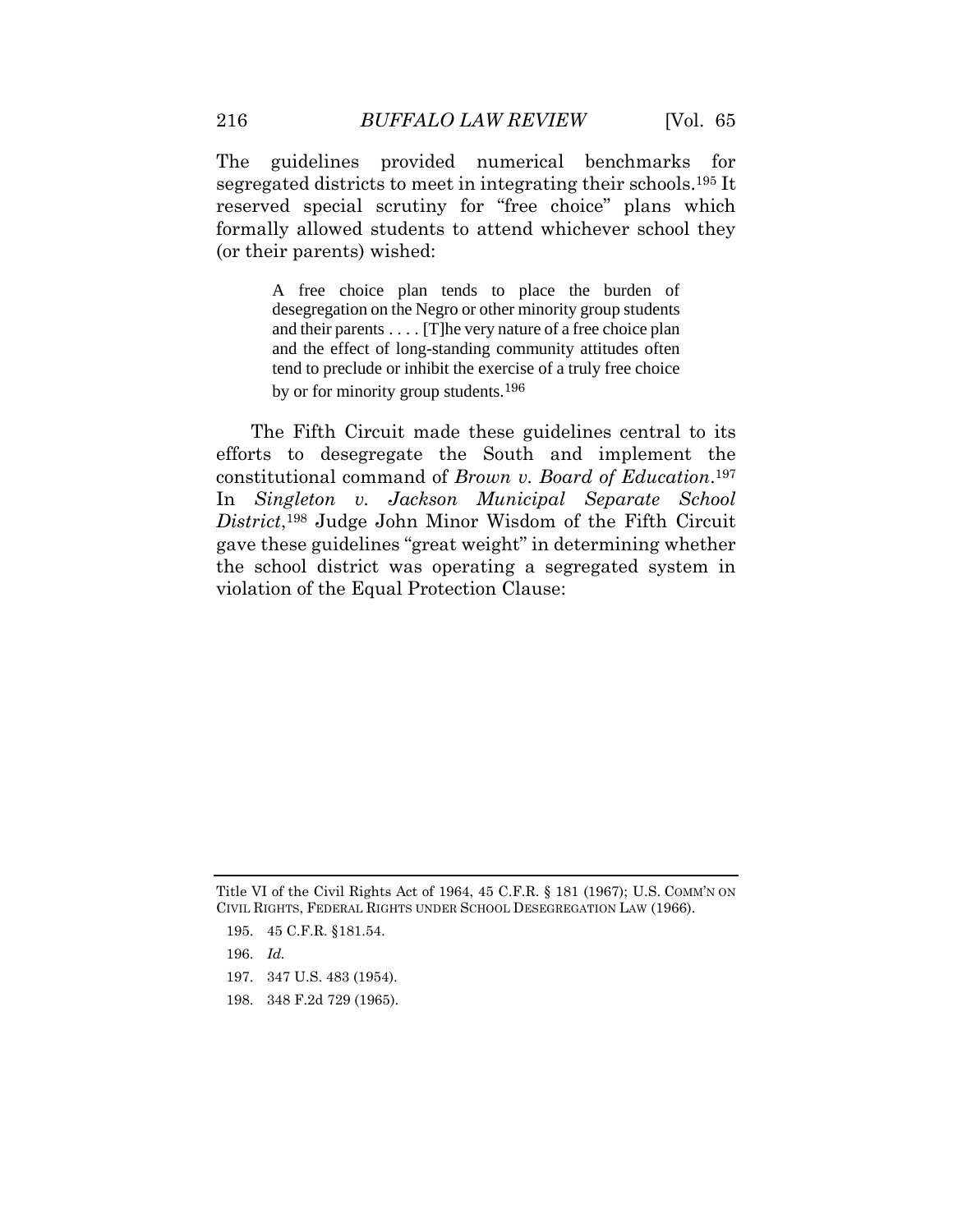We attach great weight to the standards established by the Office of Education. The judiciary has of course functions and duties distinct from those of the executive department, but in carrying out national policy the three departments of should be a close correlation, therefore, between the administering this policy. Absent legal questions, the United States Office of Education is better qualified than the courts and is the more appropriate federal body to weigh administrative difficulties inherent in school desegregation government are united by a common objective. There judiciary's . . . and the executive department's standards in plans.<sup>199</sup>

 The Court endorsed HEW and the Fifth Circuit's use of racial classifications to further the constitutional command guidelines. In the Civil Rights Era, therefore, administrative service of a "common objective" of upending the Jim Crow system.<sup>201</sup> Courts would defer to administrative agencies' expertise in gathering data on the nature of the problem and progress towards integration, equal opportunity, and equal of equal protection in *Swann v. Charlotte-Mecklenberg Board of Education*,200 though without explicit deference to HEW's agencies were understood to be operating with the courts in developing administrable systems to achieve meaningful protection.

 As the moral urgency of the Civil Rights Era waned in the consciousness and composition of the Court, this highly deferential posture was supplanted by more rigorous review public  purposes.202 In *Regents of the University of California v. Bakke*, rejecting the University of California's racial quota system for medical school admissions, Justice Powell of public actions that implemented race-conscious observed that

<sup>199.</sup> *Id.* at 731.

<sup>200. 402</sup> U.S. 1 (1971).

<sup>201.</sup> *Singleton*, 348 F.2d at 731.

<sup>202.</sup> *See* Regents of the Univ. of Cal., 438 U.S. 265 (1978).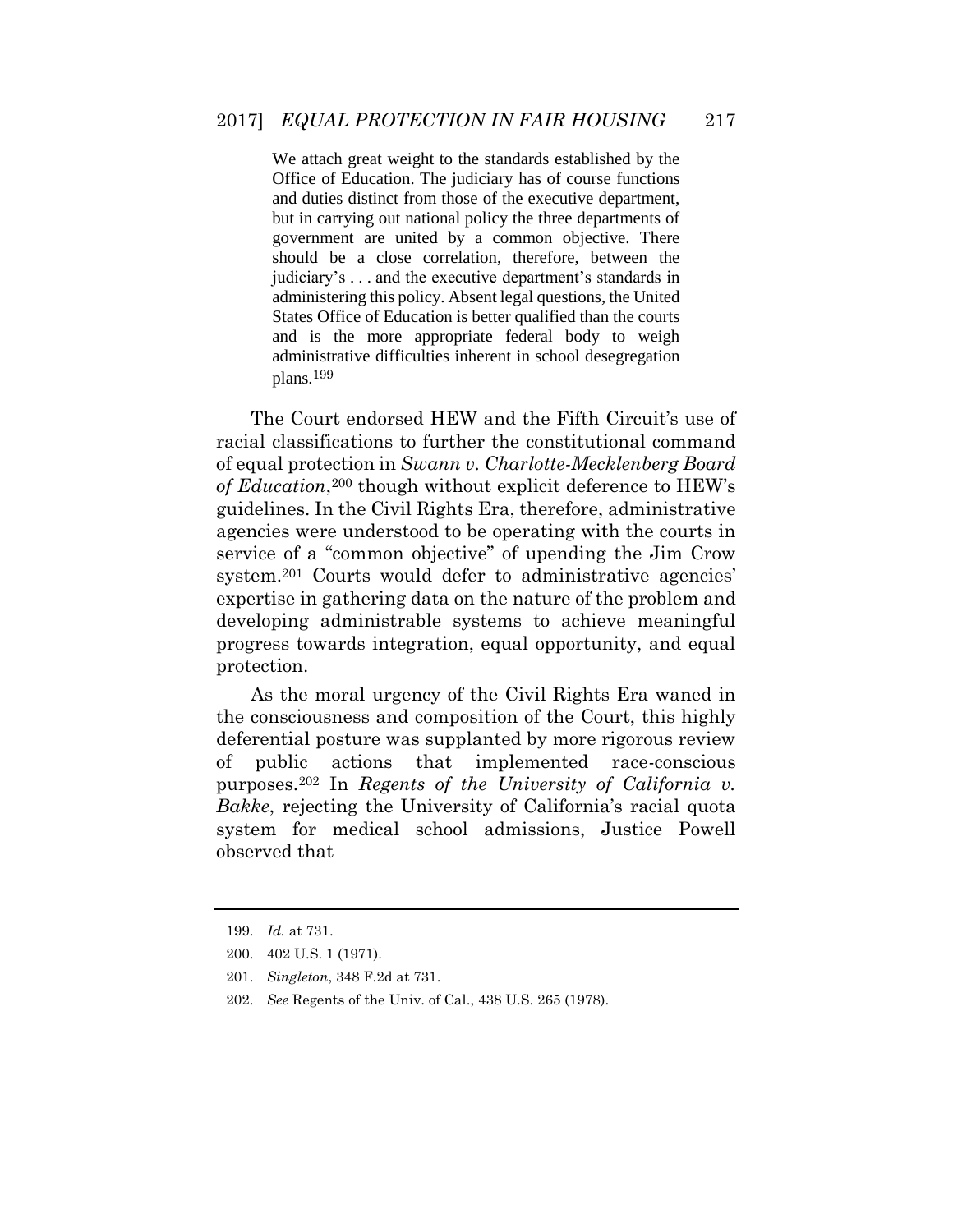We have never approved a classification . . . in the absence constitutional or statutory violations . . . . After such findings have been made, the governmental interest in preferring members of the injured groups at the expense of others is substantial, since the legal rights of the victims must be vindicated. In such a case, the extent of the injury and the consequent remedy will have been judicially, of judicial, legislative, or administrative findings of legislatively, or administratively defined.<sup>203</sup>

 Justice Powell thus indicated that some official "finding" could use racial classifications for remedial purposes.204 But would suffice for this purpose.<sup>205</sup> Once such a finding had been made, the remedy could then be "administratively of unlawful conduct was necessary before an institution he explicitly acknowledged that an "administrative finding" defined."<sup>206</sup>

 Powell intensified *Bakke's* "finding" requirement, writing in his plurality opinion that a public actor must have "a strong basis in evidence for its conclusion that remedial action was necessary" to make use of a racial classification.208 He discrimination," which cannot justify the use of a racial classification for remedial purposes, from findings of past discrimination by the public actor imposing the In *Wygant v. Jackson Board of Education*,207 Justice distinguished between general findings of "societal classification, which may justify its remedial use.209

 adopted this evidence-oriented approach to find that the City of Richmond's findings of past discrimination in the local In *City of Richmond v. J.A. Croson*, the Court again

204. *Id.* 

- 206. *Id.*
- 207. 476 U.S. 267 (1986).
- 208. *Id*. at 277 (1986).
- 209. *Id*. at 274.

<sup>203.</sup> *Id*. at 307–08.

<sup>205.</sup> *Id.*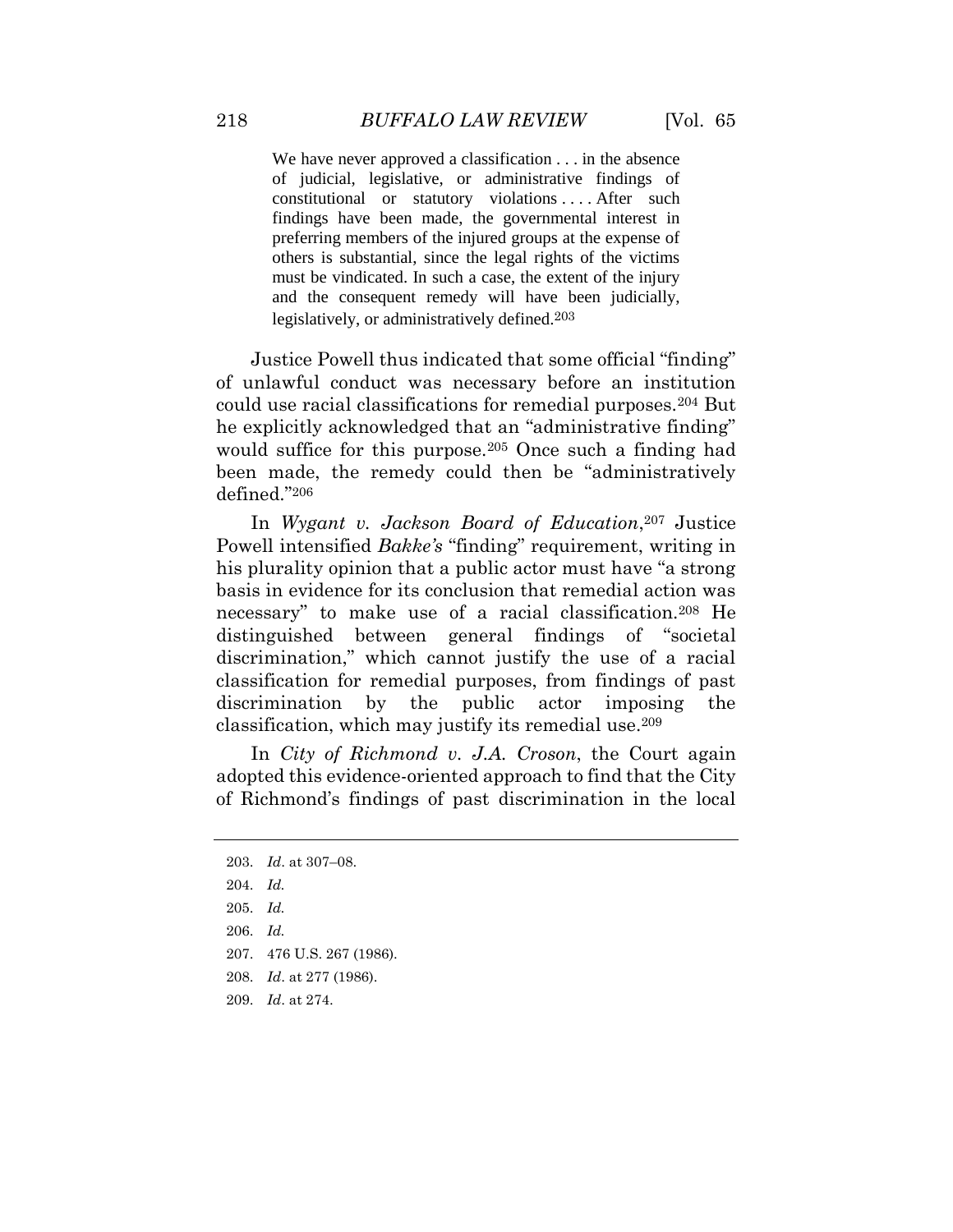numerical preference for minority owned contractors: "While the States and their subdivisions may take remedial action when they possess evidence that their own spending practices are exacerbating a pattern of prior discrimination, they must identify that discrimination, public or private, with some specificity before they may use race-conscious relief."210 In these cases, the emphasis is on the quality of the factual record developed by legislature and administrative construction industry were insufficiently robust to justify its bodies.

 In other cases over the same period, the Court gave greater weight to the administrative procedures and factual determinations in equal protection challenges. In *Fullilove v. Klutznick*,211 the Court upheld a ten percent set-aside for contracting.212 The Court not only emphasized that the operationalized this purpose reduced the danger of arbitrariness such a numerical requirement might impose: "Administrative definition has tightened some less definite encompassed by the program. There is administrative program MBE's who are not 'bona fide' within the importance of an "administrative waiver on a case-by-case basis" for contractors who certify a good faith effort to meet the prescribed level of participation, as well as "a complaint procedure, to ensure that only bona fide MBE are encompassed by the remedial program."214 In this case, the minority business enterprises (MBEs) in federal subauthorizing legislation fulfilled a legitimate remedial purpose, but also that the administrative scheme that aspects of the statutory identification of the minority groups scrutiny to identify and eliminate from participation in the regulations and guidelines."213 The Court highlighted the

214. *Id.* at 481–82.

<sup>210. 488</sup> U.S. 469, 504 (1989).

<sup>211. 448</sup> U.S. 448 (1980).

<sup>212.</sup> *Id*. at 487–89.

<sup>213.</sup> *Id.* at 487–88.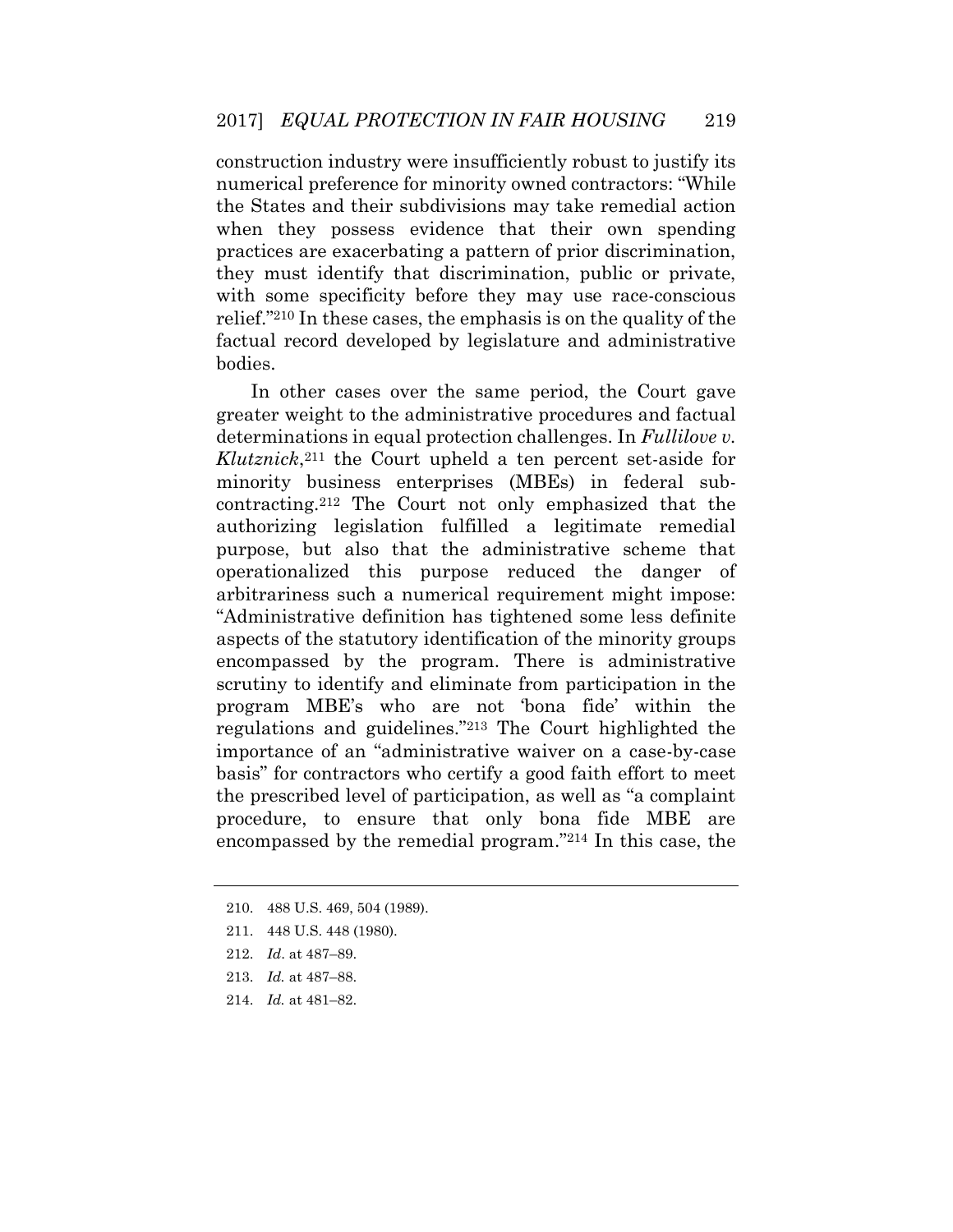constitutionality of the federal program turned on the quality of the administrative process, which combined more detailed guidelines with discretionary safety valves to prevent arbitrary applications of numerical criteria.

 borrow a classic turn of phrase from administrative law, courts could determine whether the administrative application of race-conscious policy was "calculated to negate which upheld the constitutionality of the Federal privileges for minority ownership in licensing and ownership-transfer proceedings.217 The Court referenced as minority underrepresentation in the broadcasting, its consideration of its public-interest obligations under the Communications Act of 1934, court rulings, and the FCC's accompanied by some institutional respect for the administrative agents.219 It cited an administrative law The Court thus suggested that equal protection analysis might incorporate an administrative law methodology. To the dangers of arbitrariness and irrationality  $\dots$  ."215 This approach was applied in *Metro Broadcasting, Inc. v. FCC*,216 Communications Commission's (FCC) rules granting various relevant to its equal protection analysis the FCC's finding of conference on minority ownership policies.218 The Court explicitly acknowledged that its own analysis must be implementation decisions of the legislative branch and its precedent to conclude:

219. *Id*. at 569.

<sup>215.</sup> Auto. Parts & Accessories Ass'n v. Boyd, 407 F.2d 330, 338 (D.C. Cir. 1968).

 216. 497 U.S. 547 (1990) *overruled by* Adarand Constructors, Inc. v. Pena, 515 U.S. 200 (1995).

<sup>217.</sup> *Id*. at 584–601.

<sup>218.</sup> *Id*. at 569–79.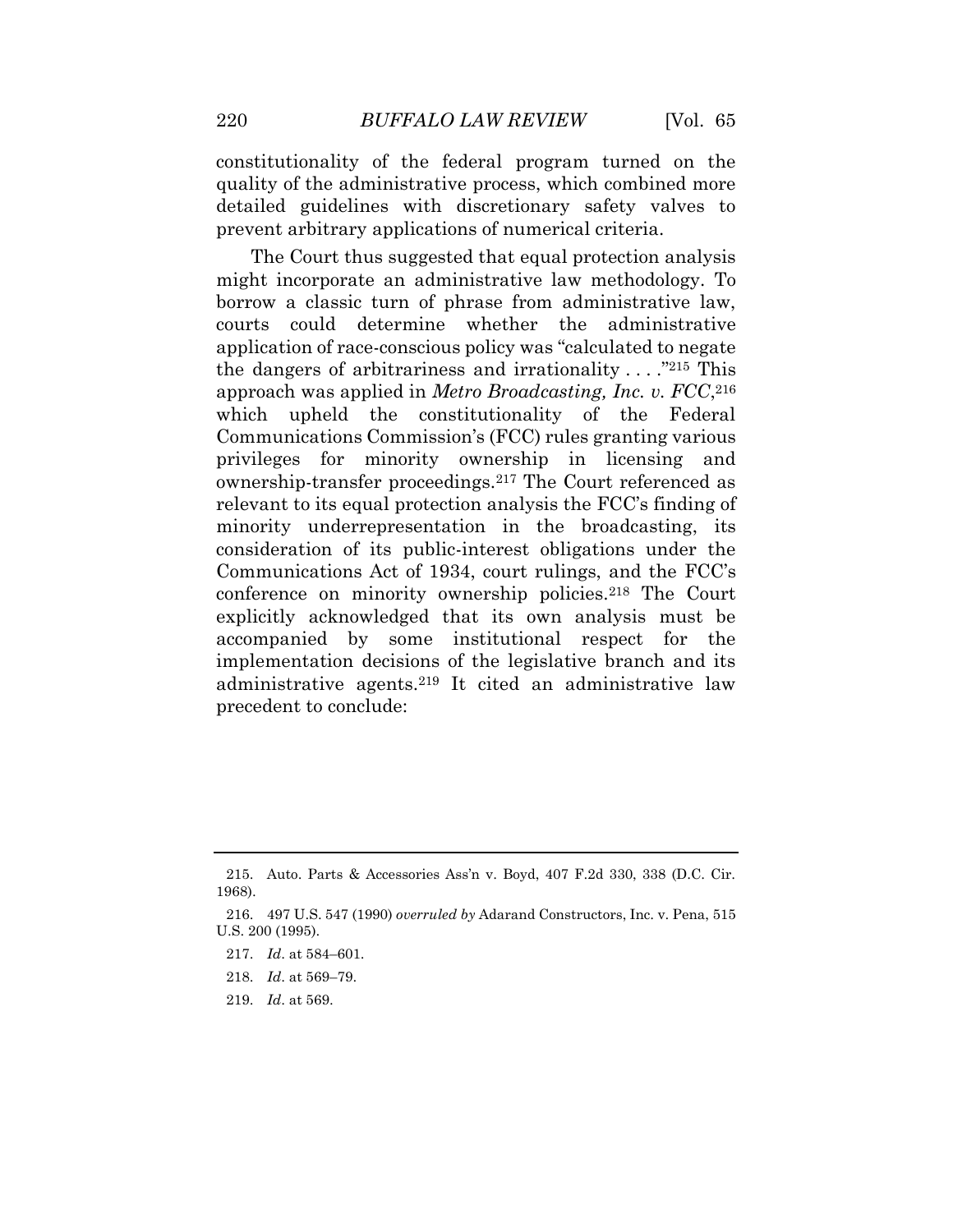[W]e must pay close attention to the expertise of the analyzing the nexus between minority ownership and empirical question we are required to give 'great weight to the decisions of Congress and the experience of the Commission and the factfinding of Congress when programming diversity. With respect to this 'complex' Commission.'<sup>220</sup>

 Though the Court emphasized that "we do not defer to the judgment of the Congress and the [FCC] on a constitutional question," it nonetheless observed that "[t]he FCC's conclusion that there is an empirical nexus between minority ownership and broadcasting diversity is a product of its expertise, and we accord its judgment deference." 221 The Court thus reserved for itself the task of determining the constitutionality of the preserved within this framework deference for well- reasoned, empirically based, and expertly informed agency administrative scheme, but judgment in determining the factual predicates necessary to effectuate a race-conscious purpose.

 overturned *Metro Broadcasting* and held that the strict scrutiny regime the Court had applied to states and localities in *Croson* also applied to similar federal actions giving preferences to minority owned enterprises in federal contracting.223 At the same time, the Court loosened the nature of "strict scrutiny" inquiry slightly, emphasizing that "we wish to dispel the notion that strict scrutiny is strict in In *Adarand Constructors v. Pena*,<sup>222</sup> however, the Court theory, but fatal in fact . . . . The unhappy persistence of both the practice and the lingering effects of racial discrimination against minority groups in this country is an unfortunate reality, and government is not disqualified from acting in

<sup>220.</sup> *Id.* (quoting Columbia Broad. Sys., Inc. v. Democratic Nat'l Comm.*,* 412 U.S. 94, 102 (1970)).

<sup>221.</sup> *Id.* at 569–70 (internal citations and quotations omitted).

<sup>222. 515</sup> U.S. 200 (1995).

<sup>223.</sup> *Id*. at 227–30.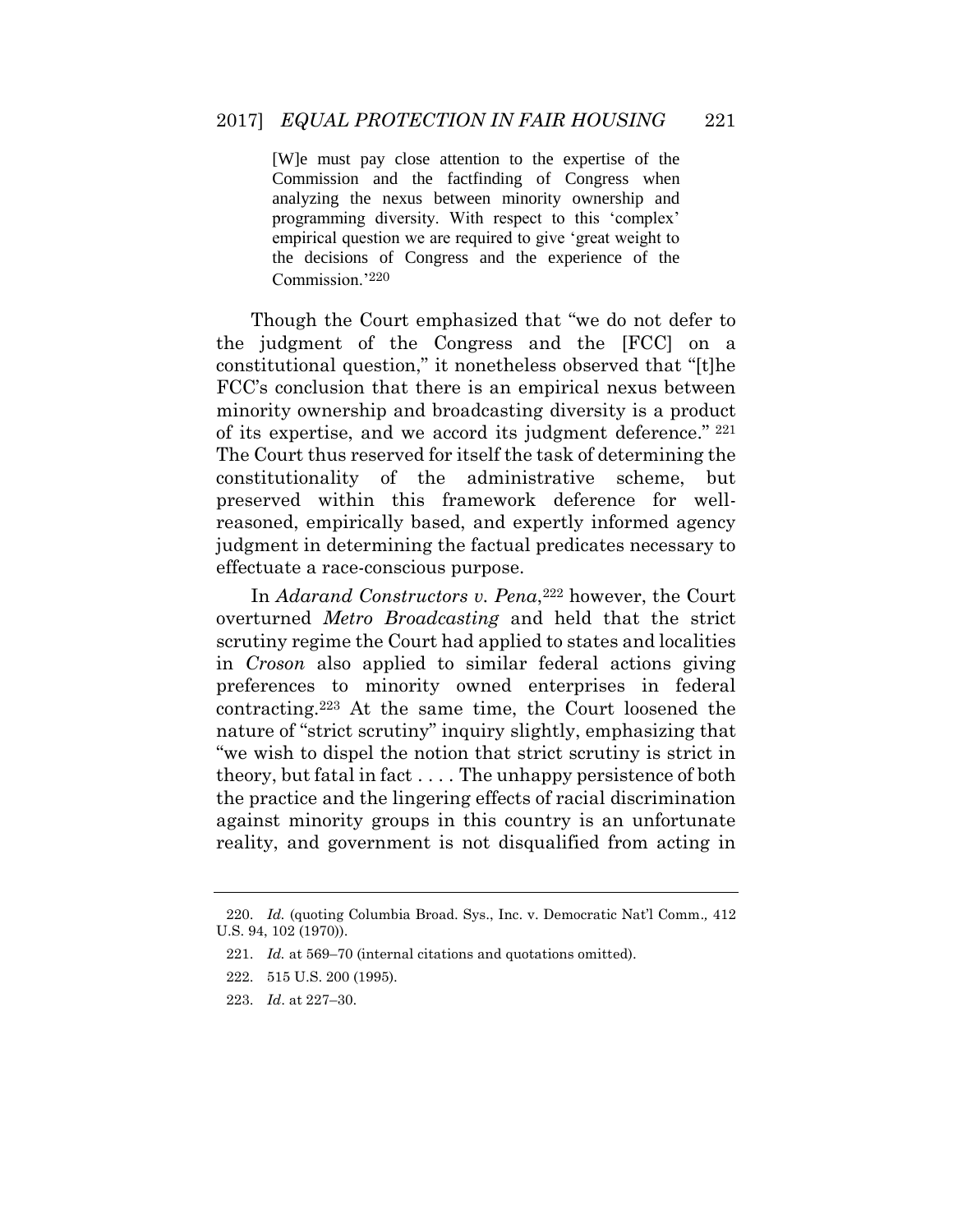classification would pass constitutional muster if the decision maker adequately explained the need for it: "Not every decision influenced by race is equally objectionable, carefully examining the importance and the sincerity of the reasons advanced by the governmental decision maker for response to it."224 The Court's subsequent review of racial classifications in university admissions show that this relaxation of strict scrutiny analysis was real. A racial and strict scrutiny is designed to provide a framework for the use of race in that particular context."<sup>225</sup>

 race-conscious policy takes. *Ricci*, too, can be read to the opinion primarily sounds in themes of visibility and standard from equal protection law to employers' liability under Title VII for disparate treatment, Justice Kennedy explained "the standard appropriately constrains employers' it allows employers to act only when there is a provable, the courts attempted to carve out some space for race- administered so as to avoid arbitrary results. In the next Part, I show how the most recent equal protection decision, Even when practicing "strict scrutiny," then, the Court has been attendant to the particular administrative form incorporate concerns about sound reasoning, even though concealment.226 Applying the "strong basis in evidence" discretion in making race-based decisions: It limits that discretion to cases in which there is a strong basis in evidence of disparate-impact liability, but it is not so restrictive that actual violation."227 The "discretion" framework of judicial review of agency action thus remained a persistent theme in equal protection and anti-discrimination jurisprudence, as conscious policy-making, but ensured that such policies were *Fisher II*, moves further in the direction of an administrative approach to equal protection.

<sup>224.</sup> *Id.* at 237 (internal citations and quotations omitted).

<sup>225.</sup> Grutter v. Bollinger, 539 U.S. 326, 327 (2003).

<sup>226.</sup> *See* Ricci v. DeStefano, 557 U.S. 557 (2009).

<sup>227.</sup> *Id.* at 583.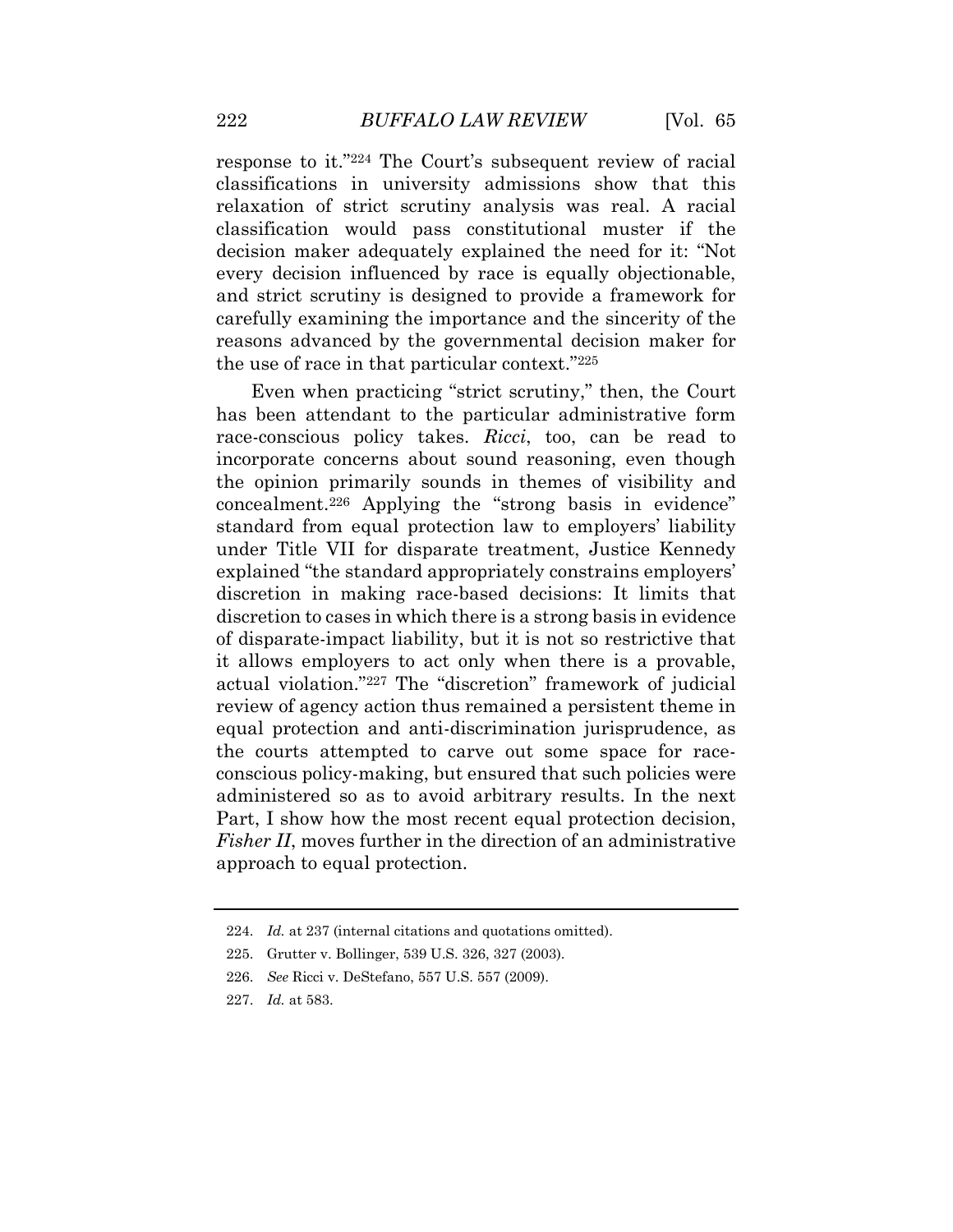## B. *Administrative Law Principles in the Review of Race-Conscious State Action*

 considerations that are relevant to determining the constitutionality of the administrative means used to achieve permissible race-conscious policy objectives: Are they based the relevant sector of the affected public? Do they allocate benefits and burdens in a way calculated to reduce the risk policy objective? Do they respond to public input that is relevant to specifying and implementing the race-conscious policy objectives at issue? These considerations would allow courts to assess whether race-conscious policies that bind the public have emerged from a deliberative process that has disclosed sound reasons for distributing social, economic, and From these cases we can glean a number of on factual findings concerning the racial characteristics of of arbitrary decisions that do not further the underlying political resources along racial lines.

 Administrative equal protection might be further cashed Procedure Act.<sup>229</sup> As Professor John Manning has suggested, interpretations of statutory ambiguities might also be of constitutional ambiguities.230 While the Court retains sole out in terms of the deference regime under *Chevron U.S.A., Inc. v. Natural Resources Defense Council, Inc.*228 and arbitrary-and-capricious review under the Administrative the *Chevron* framework of judicial deference to agency applied to constitutional review of legislative interpretations

<sup>228. 467</sup> U.S. 837 (1984).

<sup>229. 5</sup> U.S.C. § 706(2)(A) (2012).

 230. John R. Manning, *The Supreme Court 2013 Term, Forward: The Means of Constitutional Power*, 128 HARV. L. REV. 1, 78–79 (2014). Manning focuses on the Necessary and Proper Clause, and acknowledges that the Court has taken a much less deferential approach with respect to the Civil War Amendments. *Id.*  at 5 n.19. Given that the Fourteenth Amendment was passed in part to ensure the constitutionality of the Freedmen's Bureau Act, there is at least a colorable argument that the Amendment's guarantee of equal protection should likewise be read to allow for deference to legislative and administrative determinations. *See* FONER, *supra* note 1; Graber, *supra* note 1.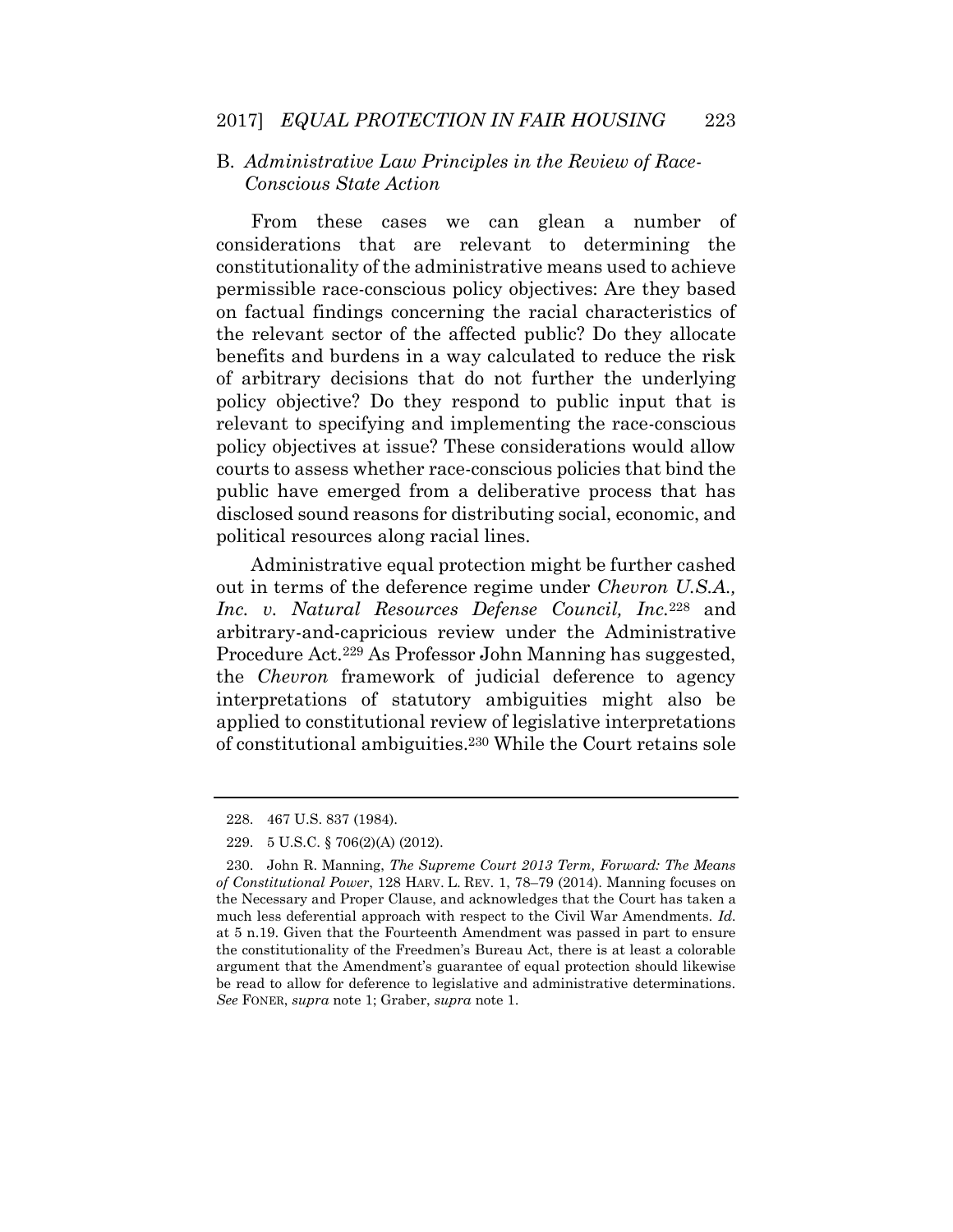responsibility to define the scope of equal protection,<sup>231</sup> this exclusive interpretive power is consistent with the existence of multiple race-related objectives that fall within that diversity,234 combatting racial isolation,235 and remedying space.<sup>232</sup> The Court has found that several different racerelated objectives lie within the bounds of constitutionally permissible race conscious policy: non-discrimination,233 past discrimination.236 State actors can therefore choose from amongst these constitutionally permissible objectives, and courts ought to defer to that choice if the actor provides a reasonable explanation for its decision.

If the state actor is pursuing such a permissible objective, the next question would be whether the means

233. *Davis*, 426 U.S. at 243–47 (1976).

<sup>231.</sup> City of Boerne v. Flores, 521 U.S. 507, 536 (1997).

 232. *Compare* United States v. Am. Trucking Ass'ns, 310 U.S. 534, 544 (1940) ("[T]he interpretation of the meaning of statutes, as applied to justiciable controversies, is exclusively a judicial function."), *with* Peter L. Strauss, *Weight*," 112 COLUM. L. REV. 1143, 1145, 1146, 1159–61, 1162 (2012) (arguing that *Chevron* applies where Congress has delegated a policy space to an agency to interpret a statutory term with multiple possible meanings). In the equal protection context, where the Court has announced that equal protection proscribes only intentional discrimination, Washington v. Davis, 426 U.S. 229 (1976), it is not obvious that a state actor can lay a claim to "interpret" the meaning of equal protection itself when they pursue purposes other than remedying intentional discrimination, such as combatting racial isolation in the housing market or promoting educational diversity. Rather, they are selecting from amongst a set of objectives the Court has already condoned as legitimate for the purposes of equal protection analysis. These lie within the policy space left open by the Court's interpretation of equal protection. The more radical application of *Chevron* to equal protection analysis would be to grant legislative and administrative bodies discretion to interpret the ambiguous constitutional term itself, for example to command integration or to proscribe disparate impact. Whether such a democratic-constitutionalist approach would be consistent with the meaning of the Amendment or structure of the Constitution lies beyond the *"Deference" Is Too Confusing—Let's Call Them "*Chevron *Space" and "*Skidmore scope of this Article.

<sup>234.</sup> Grutter v. Bollinger, 539 U.S. 306, 322–44 (2003).

 235. Tex. Dep't of Hous. & Cmty. Aff. v. Inclusive Cmtys. Project, Inc., 135 S. Ct. 2507, 2525 (2015).

 236. Local 28 of Sheet Metal Workers' Int'l Ass'n v. EEOC, 478 U.S. 421, 444 (1986).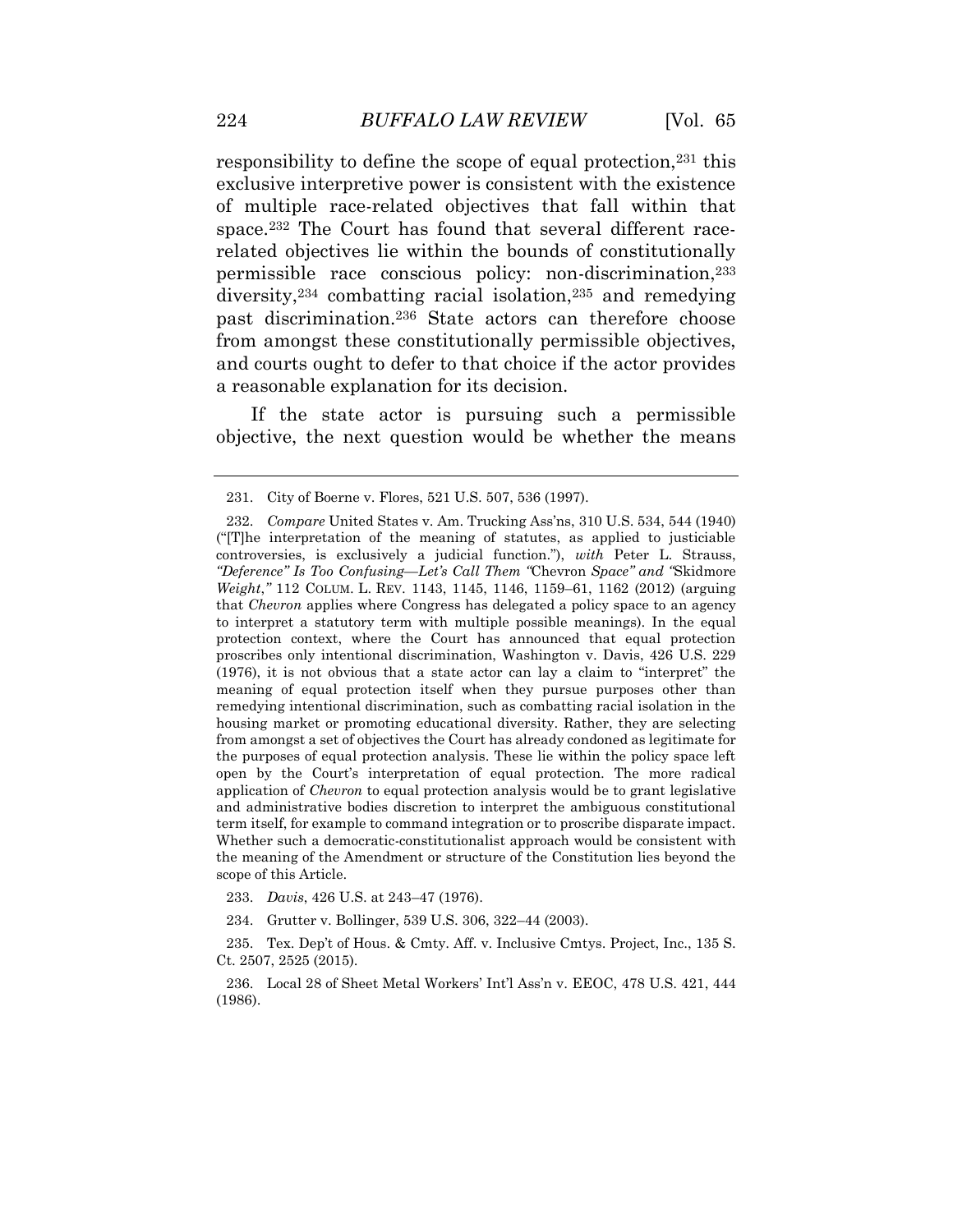record. As Professor David Strauss has suggested,<sup>237</sup> this  *Motor Vehicle Manufacturers Association v. State Farm*  order to survive arbitrary-and-capricious review, the "agency must explain the evidence which is available, and must offer way that is evidence-based and well-justified on the "full instrumental-rational requirement translates into a need for gathering race-related data, and explaining how the proposed policy will further the constitutionally permissible chosen to further that objective are well-justified on the form of equal protection analysis mirrors that performed in *Mutual Auto Insurance Co*.238 According to *State Farm*, in a rational connection between the facts found and the choice made."239 Agencies must implement statutory purposes in a administrative record" that is before it at the time it makes its decision.240 In the equal protection context, this race-related goal in light of that evidence.

 and-capricious review is the quality of the deliberative process through which the agency has reached its conclusions. Deliberative engagement with the affected public is thought not only to strengthen the factual basis of legitimacy. As Judge McGowan of the D.C. Circuit put it, "if democracy required by the APA, it will thereby have 'negate(d) [sic] the dangers of arbitrariness and irrationality An important additional consideration under arbitrarythe agency's determination, but also its democratic the Agency . . . has infused the administrative process with the degree of openness, explanation, and participatory in the formulation of rules.'"241 The content of this deliberative process must be documented on the record, so

 237. David A. Strauss, *Affirmative Action and the Public Interest*, 1995 SUP. CT. REV. 1, 36 (1995).

<sup>238. 463</sup> U.S. 29 (1983).

<sup>239.</sup> *Id.* at 52 (internal quotations omitted).

<sup>240.</sup> Citizens to Pres. Overton Park, Inc. v. Volpe, 401 U.S. 402, 420 (1971).

 (quoting Auto. Parts & Accessories Assoc. v. Boyd, 407 F.2d 330, 338 (D.C. Cir. 241. Weyerhaeuser Co. v. Costle, 590 F.2d 1011, 1027–28 (D.C. Cir. 1978) 1968)).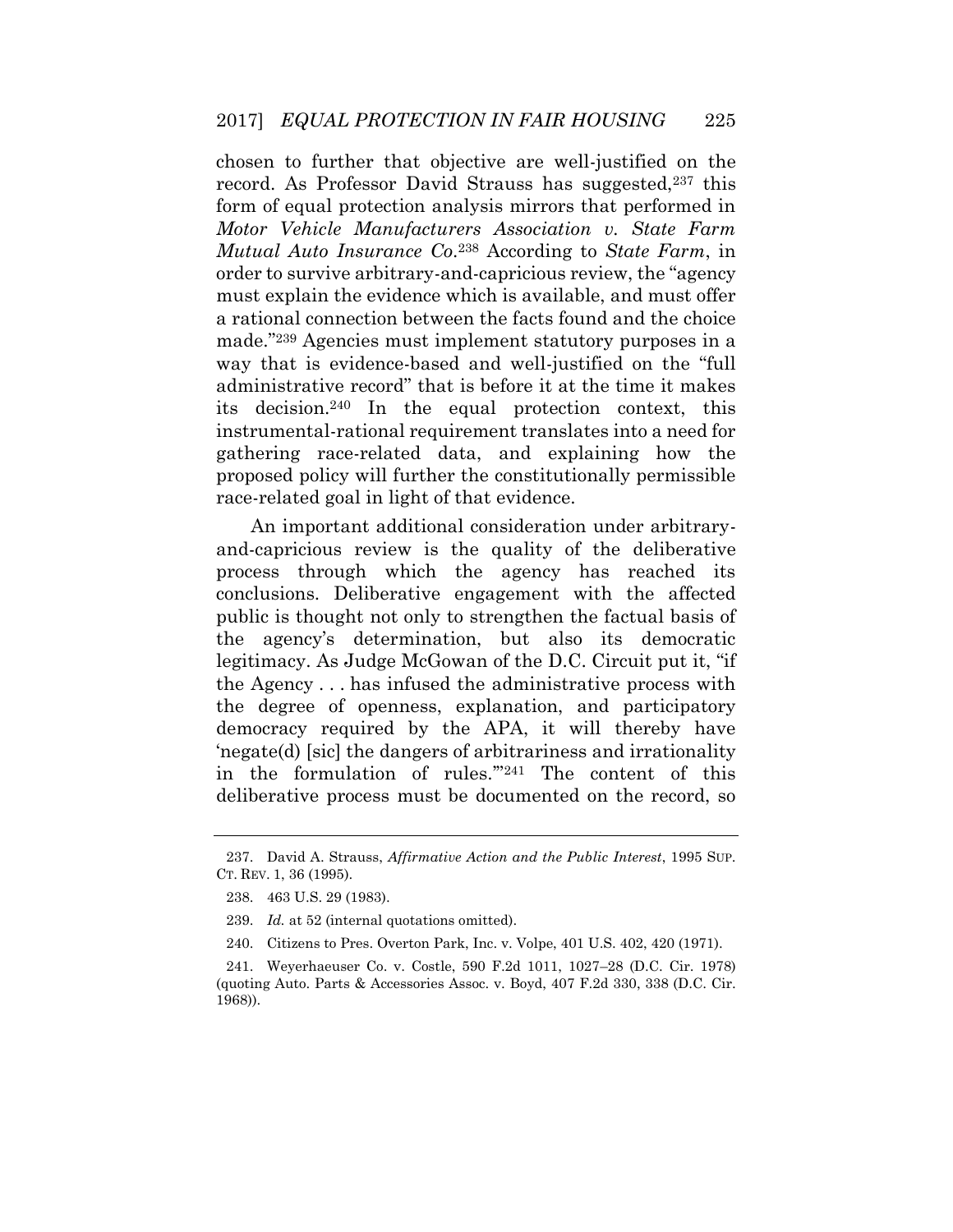that the reviewing court can "'see what major issues of policy were ventilated by the informal proceedings and why the agency reacted to them as it did.'"<sup>242</sup>

 related objective proffered by the state actor is within the permissible bounds of the Equal Protection Clause; (2) supported by empirical evidence; (3) whether the actor has drawn a rational connection between the data and the means; (4) whether the actor has engaged in a deliberative process that exposes the policy decision to public input and would be grounds for striking down the policy as plausible, if contestable, constructions of race-related public purposes, interpretations of empirical racial data, and its institutional competency and affirm the reasonableness would evaluate the empirical, instrumental, and deliberative foundations of the race-conscious policy pursued by the state reached. Courts should instead aim to ensure that the decision-maker has reasoned carefully before deciding on a Applying this administrative law framework to equal protection cases, the court must (1) determine if the racewhether the means chosen to fulfill that objective are wellscrutiny. Conspicuous failure along any of these dimensions unconstitutional. But where the state actor has offered responses to public objections, the Court must remain within of the actor's informed judgments. While such an approach actor, it would not permit courts to contest reasonable empirical assumptions, insist on alternatives not reasonably available to the decision-maker, or micro-manage the deliberative process through which the decision has been course of action.

 racial classifications would not be with salience, but rather with arbitrariness. The use of classifications may heighten From this vantage point, the concern with the use of the risk that state actors will be insufficiently responsive to

 242. United States v. N.S. Food Prod. Corp., 568 F.2d 240, 252 (2d Cir. 1977) (quoting Auto. Parts & Accessories Ass'n v. Boyd, 407 F.2d 330, 338 (D.C. Cir. 1968)).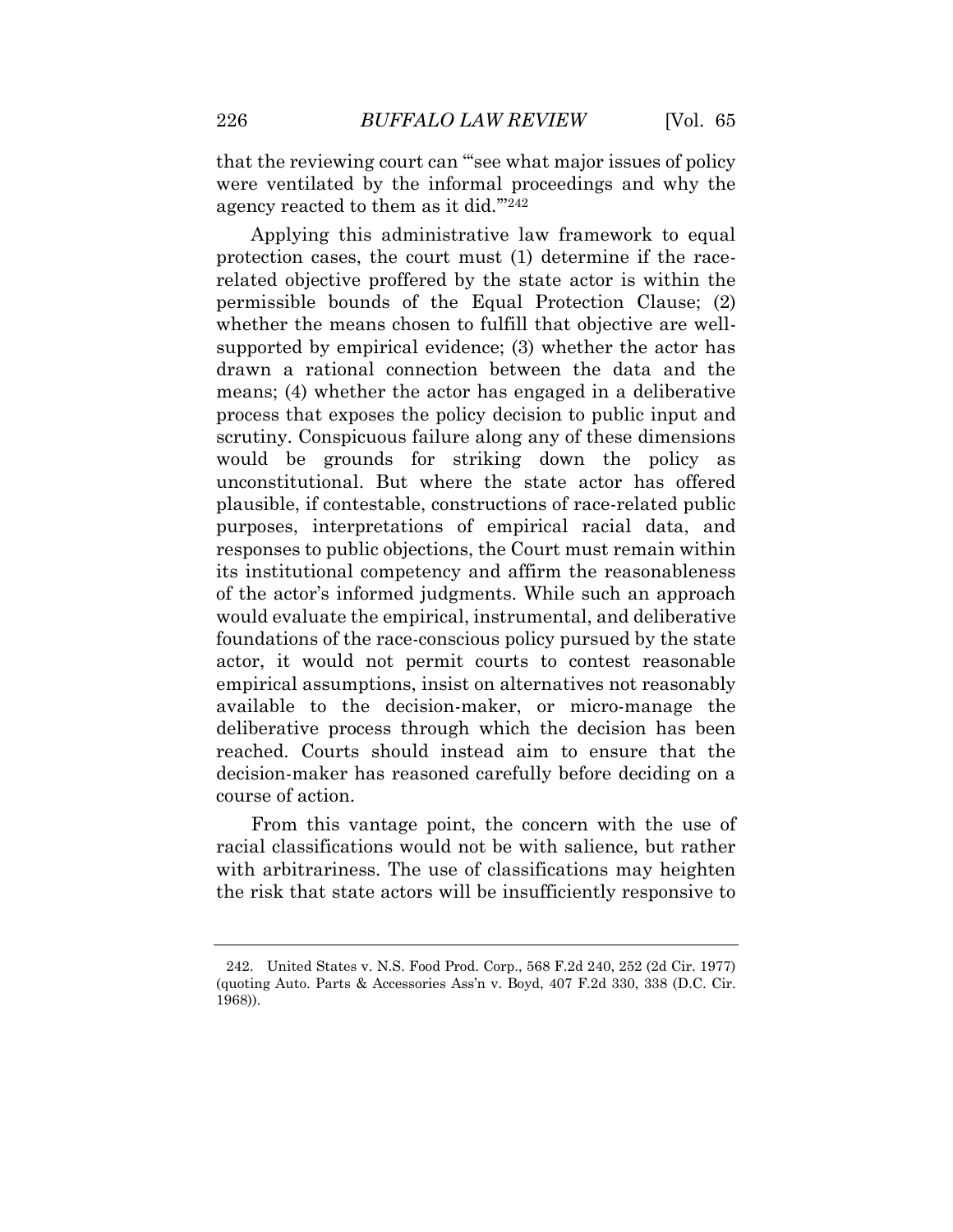the empirical and social contexts of their decisions. Such benefits, or subject to certain burdens, on the basis of a single marker, without deeper inquiry into whether such an allocation would serve the relevant goals.243 The use of racial classifications to adjust the racial makeup of employees, voters, or students could nonetheless be justified. A state classificatory scheme outweigh the costs in terms of other hand, a facially race-neutral policy that pursued a empirical, instrumental, and deliberative support would fail presumptively suspect race-related decision rules would be hard-and-fast rules may create an "irrebuttable presumption" that individuals are entitled to certain actor could persuasively argue that the benefits of such a administrabililty, transparency, fairness, and effectiveness in achieving the chosen race-related objective.244 On the permissible race-conscious objective without sufficient the constitutional test. Thus, the strict line between presumptively permissible race-neutral decision-rules and removed. Any state action with an underlying race related purpose would be reviewed to ensure it is factually wellsupported and normatively well-reasoned.

 some polices that further racial justice but sacrifice transparency in order to make the policy more palatable. For acknowledged racial purpose, but uses a race-neutral means, means effectively achieved the objective.245 The decision-One objection to this approach is that it might discourage example, the Texas Ten Percent plan, which has an would be subject to scrutiny to determine whether this

 243. U.S. Dep't of Agric. v. Murry, 413 U.S. 508, 514 (1973) (quoting Vlandis v. Kline, 412 U.S. 441, 452 (1973) (internal quotations omitted)).

 244. For a well-reasoned defense of numerical quotas in employment, see  generally David Strauss, *The Law and Economics of Racial Discrimination in Employment: The Case for Numerical Standards*, 79 GEO. L.J. 1619 (1991).

<sup>245.</sup> 

 stood apart from its basic purpose, which is to boost minority enrollment. Percentage plans are "adopted with racially segregated neighborhoods [T]he Top Ten Percent Plan, though facially neutral, cannot be under-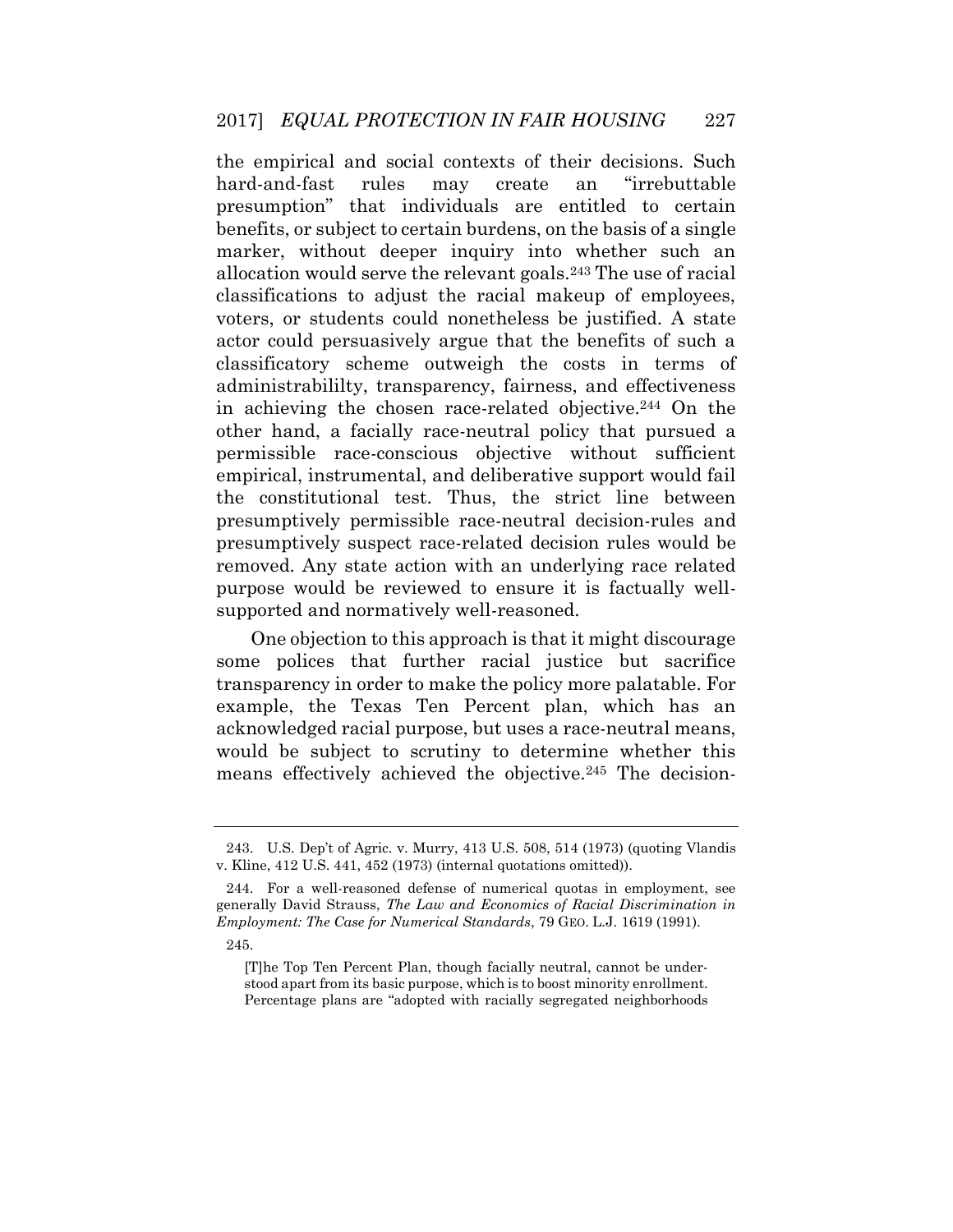maker could attempt to justify the lack of fit between the race-conscious end and the race-neutral means on the political ground that such an indirect approach was necessary to build public support for the program. But administrative equal protection would require such assumptions to be explicitly stated, factually supported, and publicly ventilated.

 the effort to further racial justice by indirection—by using affected parties must be informed of the race-conscious purpose of a proposed policy, the formally race-neutral attributes of the program will no longer effectively hide the discouraged from pursuing clandestine racial justice initiatives. As I have argued above, such initiatives undermine transparency, accountability, and efficient furtherance of permissible racial goals. Even if such concealed race-conscious programs might generate gains for racial equality, they would fail a basic test of democratic legitimacy: that the members of a political community have whether the laws and policies that bind them are justifiable.246 If the race-conscious purpose of a policy impossible. Pursuing racial justice by indirection misses an opportunity to engage the public on such contested political This last requirement of transparency might undermine race-neutral policies to conceal race conscious purposes. If race-related objective. Policymakers would therefore be the opportunity to assess through reasoned discourse remains opaque and unknown, such critical assessment is

 and schools front and center stage." "It is race consciousness, not blind- ness to race, that drives such plans." Consequently, petitioner cannot assert simply that increasing the University's reliance on a percentage plan would make its admissions policy more race neutral.

 Fisher v. Univ. of Tex. at Austin II, 136 S. Ct. 2198, 2213 (2016), (quoting Fisher v. Univ. of Tex. at Austin I, 133 S. Ct. 2411, 2433 (Ginsberg, J., dissenting)).

 246. JÜRGEN HABERMAS, BETWEEN FACTS AND NORMS: CONTRIBUTIONS TO A DISCOURSE THEORY OF LAW AND DEMOCRACY 104 (William Rehg trans., 1996) ("[T]he legitimacy of law ultimately depends on a communicative arrangement: as participants in rational discourse, consociates under law must be able to examine where a contested norm meets with, or could meet with, the agreement of all those possibly affected.")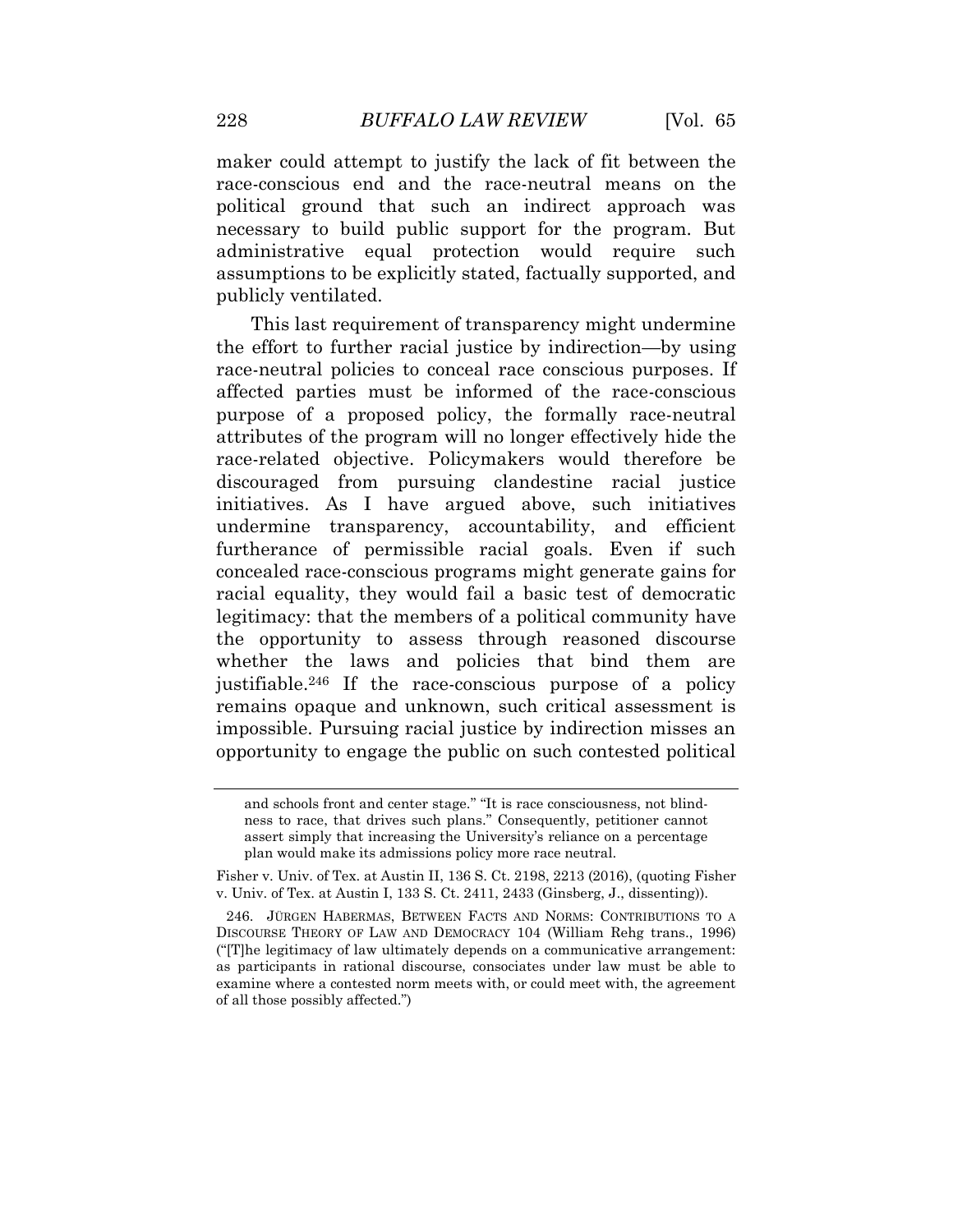questions, and develop new shared understandings of the problem of racism.

would constitutional scrutiny to policies to which it currently does not apply, while making such scrutiny less intense and more procedurally oriented. Even color-blind policies, which employment, or housing decisions, could be challenged, in so far as color-blindness is itself a race-conscious objective.<sup>247</sup> For example, if a state educational actor with few or no minority members had adopted a color-blind admissions and recruitment policy, that policy would need to be justified on the record by data, arguments, and deliberative procedures adopted. Administrative equal protection would therefore force contentious disagreements about race and racism to Administrative equal protection would extend decline in any way to consider race in public admission, that presented plausible grounds for the color-blind approach, and thoughtful consideration before it was take both public and rational forms.

 by previous attempts at racial indirection. A policy discourse be capable of reconstructing a shared sense of legal realities. Even if such an approach does not yield consensus as to the proper means and ends of race-conscious state action, it will encourage decision-makers and the public at large to better justify and rationally debate their approaches Without minimizing legitimate concerns about racial balkanization and conflict, I believe that we are better served over the long-term by such an approach than we have been that is policed by the norms of administrative legality might obligation on the basis of an accurate account of social

 L. REV. 1, 18–19 (1991) ("To be racially color-blind . . . is to ignore what one has already noticed . . . . The characteristics of race that are noticed (before being pre-existing race-consciousness makes it impossible for an individual to be truly nonconscious of race. To argue that one did not really consider the race of an African American is to concede that there was an identification of Blackness. Suppressing the recognition of a racial classification in order to act as if a person 247. Neil Gotanda, *A Critique of "Our Constitution Is Color-blind"*, 44 STAN. ignored) are situated within an already existing understanding of race . . . . This were not some cognizable racial class is inherently racially premised.")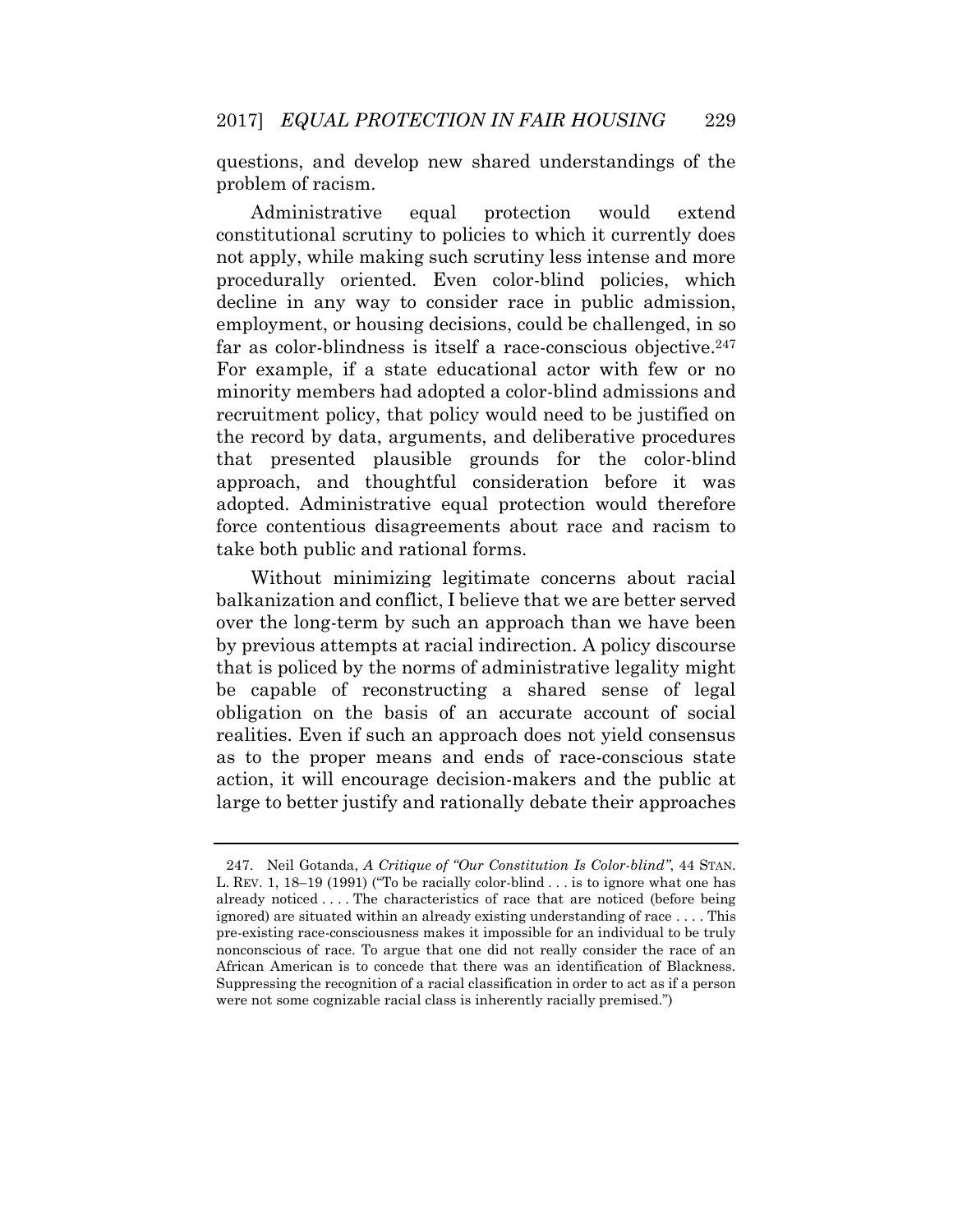to racial justice.

 approach to equal protection. In holding that the University of Texas' consideration of race in its admissions decision matrix survived strict scrutiny, the Court first found that pursue racial diversity as an educational objective, so long as the University has offered a "reasoned, principled explanation" for that decision.248 This is the equivalent to the determine "whether the use of race is narrowly tailored to achieve the university's permissible goals."249 While narrow and-capricious review in administrative law, the Court's loosened to the point where it approximates the rigorous but modestly deferential posture of review of administrative policy-making.250 The Court focused on the quality of the contemporaneous record before the University, emphasizing that "[b]efore changing its policy the University conducted months of study and deliberation, including retreats, his dissent rejected the diversity goal as imprecisely defined, drew from student-body data to justify its policy,252 Justice care, and a reasonable determination was made that the University had not yet attained its goals."253 He urged in *Fisher II* moves in the direction of this administrative "deference must be given" to the University's decision to *Chevron* analysis described above. The next stage is to tailoring implies a lesser degree of deference than arbitraryanalysis in *Fisher II* in fact suggests that strict scrutiny has interviews, [and] review of data."251 Whereas Justice Alito in and vigorously challenged the conclusions the University Kennedy's more deferential analysis found that the University's "assessment appears to have been done with conclusion that the University has an "ongoing obligation to

<sup>248.</sup> *Fisher II*, 136 S. Ct. at 2208.

<sup>249.</sup> *Id.* 

<sup>250.</sup> *See id.* at 2207–15.

<sup>251.</sup> *Id.* at 2211 (internal citations and quotations omitted).

<sup>252.</sup> *See id.* at 2220–28 (Alito, J., dissenting).

<sup>253.</sup> *Id.* at 2212 (majority opinion).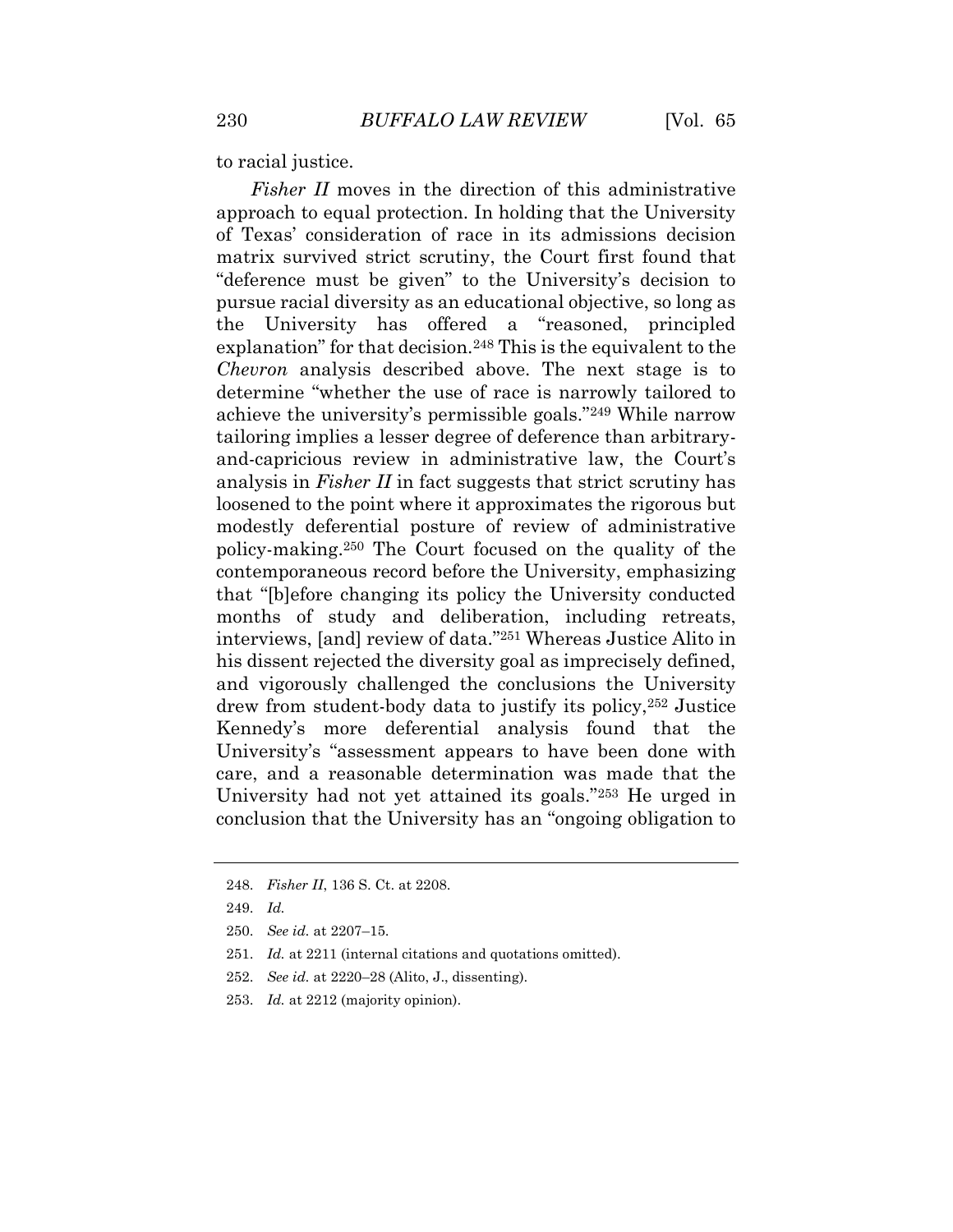engage in constant deliberation and continued reflection regarding its admissions policies."<sup>254</sup>

 *Fisher II* thus shows Justice Kennedy leading the Court define the bounds of race-conscious policy, but defer to state evidentiary bases of the means chosen to fulfill that policy, but he does not delve into the minutiae of every empirical policy. Such a modest degree of deference is required for a acceptable race-related objectives. If we wish to allow government bodies to remedy past discrimination or racial isolation, or promote diversity, but we wish such decisions to the judicial inquiry to an evaluation of the overall quality of back in the direction of an administrative approach to equal protection. Justice Kennedy emphasizes that the Court must actors' reasonable choice of a permissible race-related objective. He states that the Court must scrutinize the judgment and normative inference to second-guess the decision-maker's conclusions. Instead, he gives weight to the decision-maker's judgment proportional to the degree of deliberative consideration it gave to the formulation of the conception of equal protection that gives space to public actors to take reasonable, but contestable, steps to pursue be made out in the open, before the people, we must also limit the deliberative record that supports the decision-maker's judgment.

# C. *Administrative Equal Protection as Applied to the AFFH Rule*

 This approach provides a useful perspective from which prescribes in the AFFH rule. The Rule may yet face a deny Community Development Block Grant funding to a locality based on a finding that its Assessment of Fair Housing was in some way deficient: HUD may find that the locality failed to identify with specificity all of the fair to assess the constitutionality of the planning process HUD challenge for its constitutionality. For example, HUD could

<sup>254.</sup> *Id.* at 2215.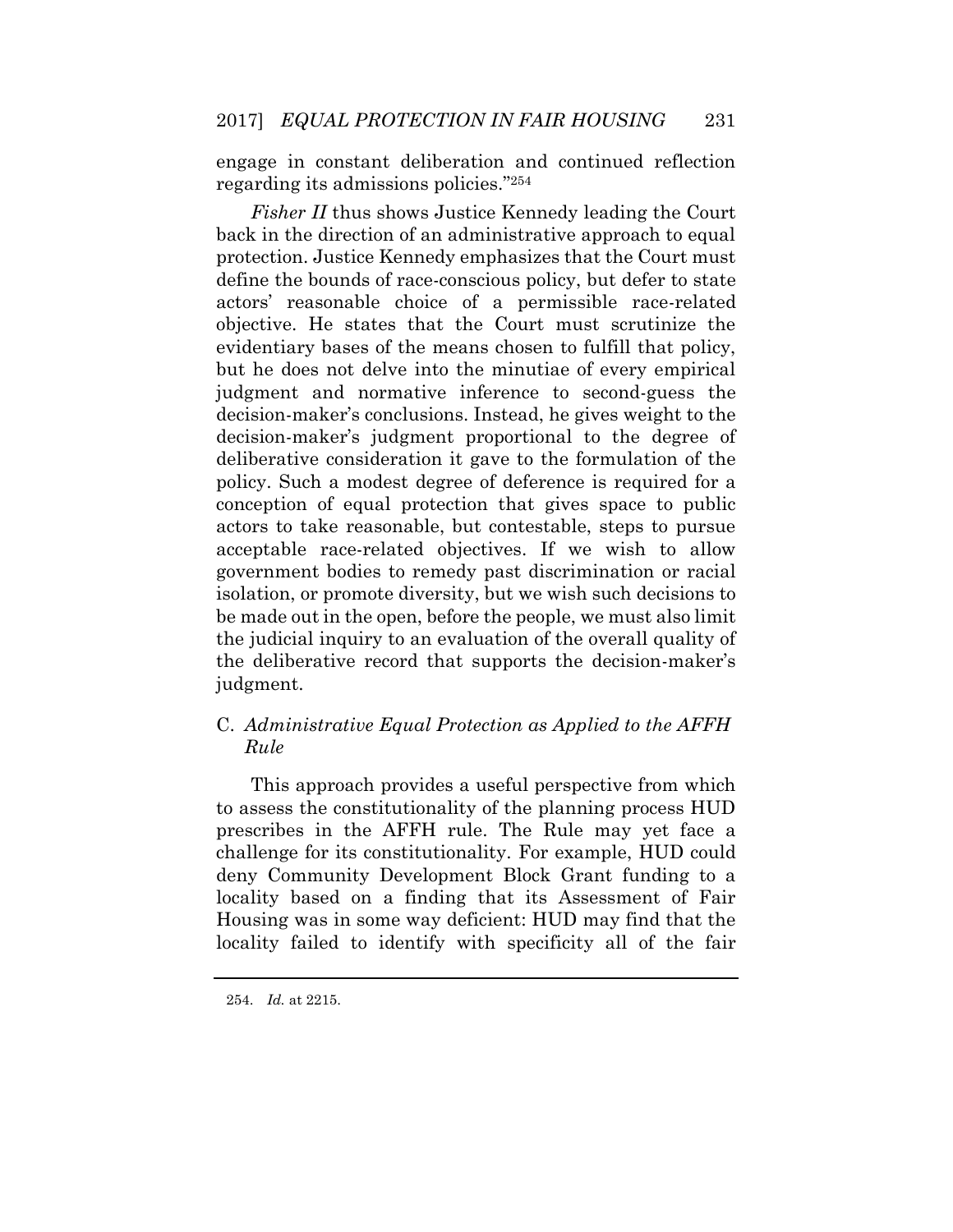housing issues in its jurisdiction, such as exclusionary zoning provisions; or it might find that it did not commit to specific goals to address those fair housing issues. The grantee determination itself, also challenge the constitutionality of the AFFH rule, on the basis of which HUD had made its likely to survive constitutional challenge. But because the rule does raise the salience of race in local policy-making, and arguably constitutes an "automatic and pervasive injection of race into public . . . transactions,"255 a plaintiff might try to argue that it runs contrary to the principles indeed a racial classification, simply because it requires dimensions of their housing policy. If the Court were sympathetic to either of these claims, it could find the Rule unlawful.256 It could, for example, construe the affirmatively further provisions of the Fair Housing Act narrowly so as to might, in addition to challenging the administrative decisions. I have argued that, because the Rule does not require or recommend the use of racial classifications, it is underlying the court's equal protection jurisprudence. Alternatively, they might argue that the planning rule is grantees to evaluate and to create responses to the racial preclude the interpretation HUD promulgated in the Rule, and so preserve the Act's constitutionality.<sup>257</sup>

 Statutory challenges have already been levied against HUD's actions under the affirmatively further provisions, though not, to my knowledge, under the new Rule. Before

 255. Texas Dept. of Hous. & Cmty. Aff. v. Inclusive Cmtys. Project, Inc., 135 S. Ct. 2507, 2525 (2015).

 Administrative Procedure Act separately provides for setting aside agency action 256. FCC v. Fox Television Stations, Inc., 556 U.S. 502, 516 (2009) ("The that is 'unlawful,' which of course includes unconstitutional action.").

 of two plausible statutory constructions to adopt, a court must consider the necessary consequences of its choice. If one of them would raise a multitude of constitutional problems, the other should prevail."); *see* NLRB v. Catholic Bishop of Chicago, 440 U.S. 490, 506–07 (1979) (interpreting National Labor Relations Board's statutory jurisdiction not to include "religiously associated" schools to 257. Clark v. Martinez, 543 U.S. 371, 380–81 (2005) ("[W]hen deciding which avoid First Amendment concerns).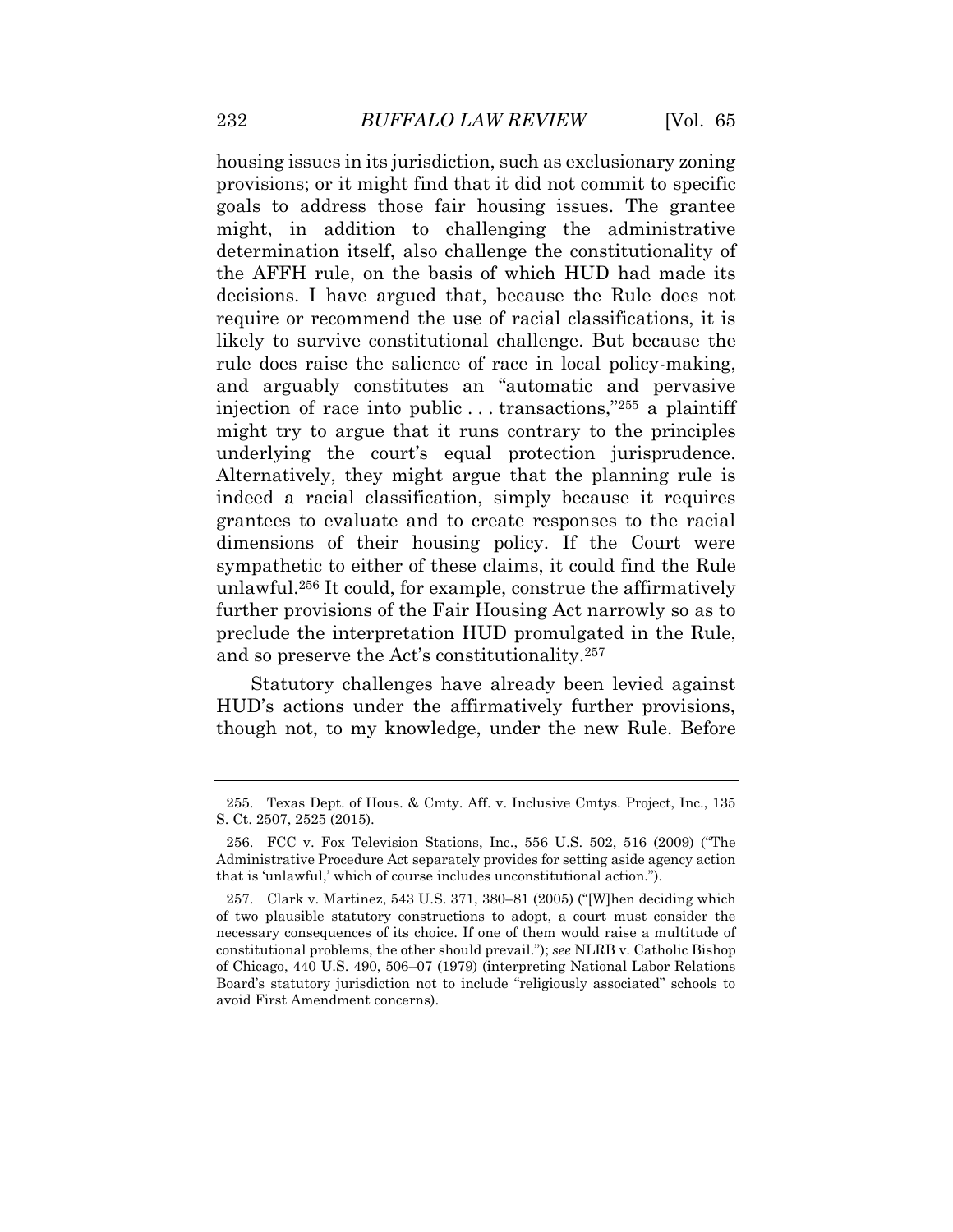HUD's new AFFH rule came out, HUD had withheld funding from Westchester County because the Analyses of Impediments the County had submitted to HUD were repeatedly deemed insufficient. HUD explained in a letter to the County that its most recent AI was insufficient because supported by the available data and d[id] not reflect an subsequently challenged HUD's decision under the the County's claim that its municipal "zoning ordinance does not show a disparate or segregative impact . . ." was "not adequate disparate impact analysis."258 The County Administrative Procedure Act.259 The Second Circuit affirmed the District Court's decision upholding HUD's action:

> Because exclusionary zoning can violate the FHA, and because HUD is required to further the policies of that statute, it was reasonable for HUD to require the County to include in its AI an analysis of its municipalities' zoning laws . . . . Whenever HUD rejected an AI submitted by the evidentiary record, and it gave the County multiple opportunities to make changes and to resubmit a revised AI. We therefore conclude that HUD's decision to withhold and then reallocate the County's CPD funds was neither County, it provided a written explanation grounded in the arbitrary nor capricious within the meaning of the APA.<sup>260</sup>

 The District Court had engaged in an intensive, if decision. The case reads like an ordinary judicial review of the decision comported with the policies of the Fair Housing somewhat deferential, review of HUD's explanation of its an administrative action that falls squarely within its statutory mandate. The Second Circuit sought to ensure that

 258. Letter from U.S. Dept. of Hous. & Urban Dev. to the Honorable Robert P. Astorino, Re: Review of County's July 23, 2013 Zoning Submission; Assurances Required by Aug. 15, 2013 to Avoid Reallocation of Funds (Aug. 9, 2013), <http://www3.westchestergov.com/images/stories/astorino/HUDltr20130809.pdf>.

 259. Cty. of Westchester v. U.S. Dep't of Hous. & Urban Dev., 802 F.3d 413 (2d Cir. 2015).

<sup>260.</sup> *Id.* at 432.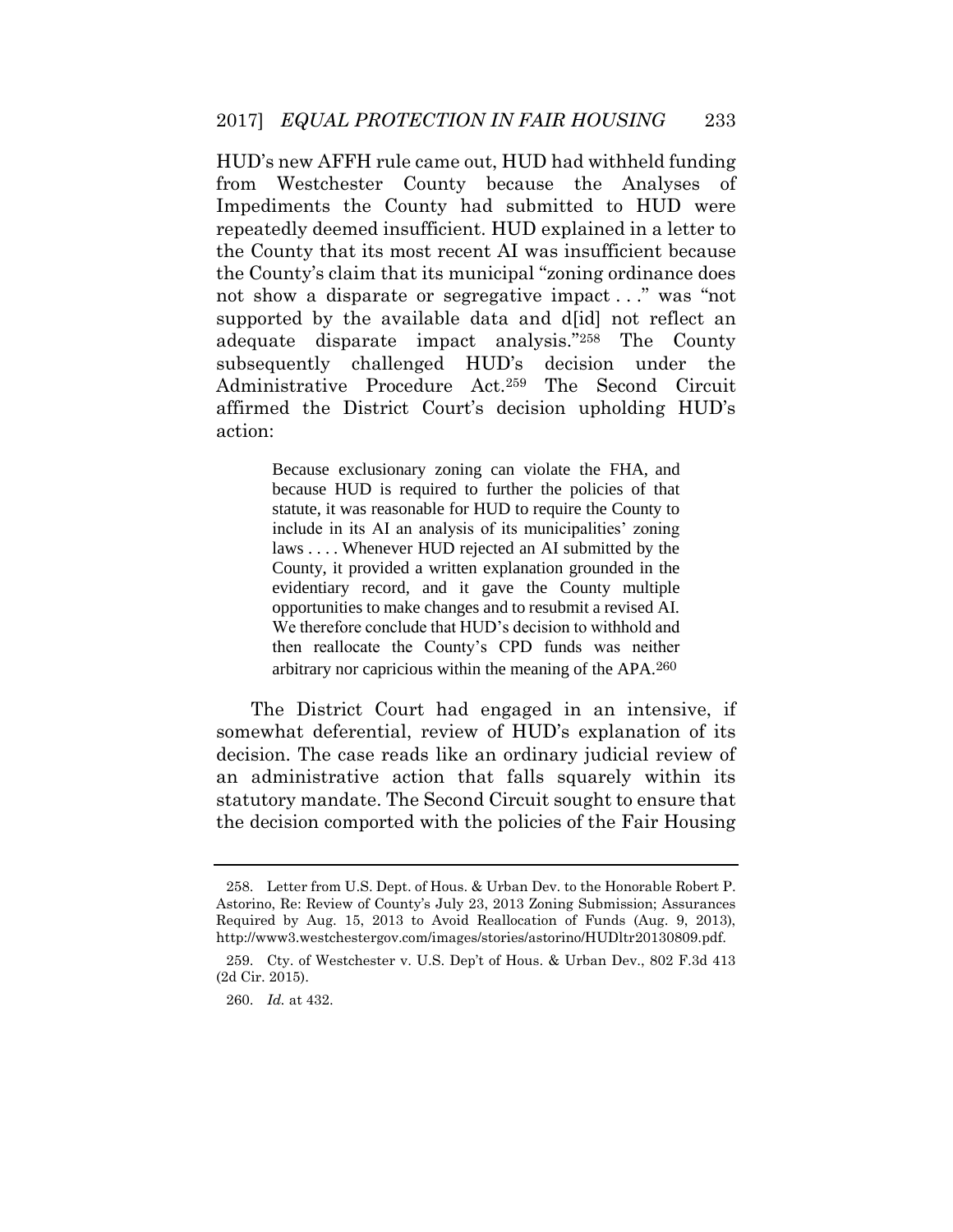Act, was sufficiently reasoned, and based on the factual record before the agency at the time it made the decision.<sup>261</sup>

 constitutional challenge, the review of the decision, and of the underlying Rule, would be more intense. Constitutional questions are for the Court to settle, without traditional making The AFFH rule's focus on encouraging and facilitating evidence-based, well-reasoned, and publicly responsive local housing policy would factor into the analysis of the appropriateness of the means the agency had used to further fair housing. HUD's attempts to give flexibility to local local housing decisions, and its caution against the use of racial classifications, would indicate a procedure calculated the "displac[e] . . . valid government policies"262 is respected by analysis would focus not on whether the Rule had made racial issues unduly conspicuous in housing policy, but In this case, the constitutionality of the agency's interpretation of the Fair Housing Act was not at issue. In a deference to administrative prerogatives. But administrative law considerations concerning the integrity of the decisionprocess might nonetheless structure the constitutional analysis. Here the approach in *Yick Wo*, *Fullilove*, *Metro Broadcasting*, and *Fisher II* are relevant. housing authorities, its provisions for public participation in to avoid the dangers of arbitrariness that might arise from a one-size-fits all approach. Justice Kennedy's concern to ensure that the Fair Housing Act does not the [R]ule's flexible structure, which requires race-conscious planning without dictating a substantive result. This rather on the quality of the procedure by which such issues were discussed and ultimately addressed.

<sup>261.</sup> *Id.* 

 262. Tex. Dept. of Hous. & Cmty. Aff. v. Inclusive Cmtys. Project, Inc., 135 S. Ct. 2507, 2522 (2015).